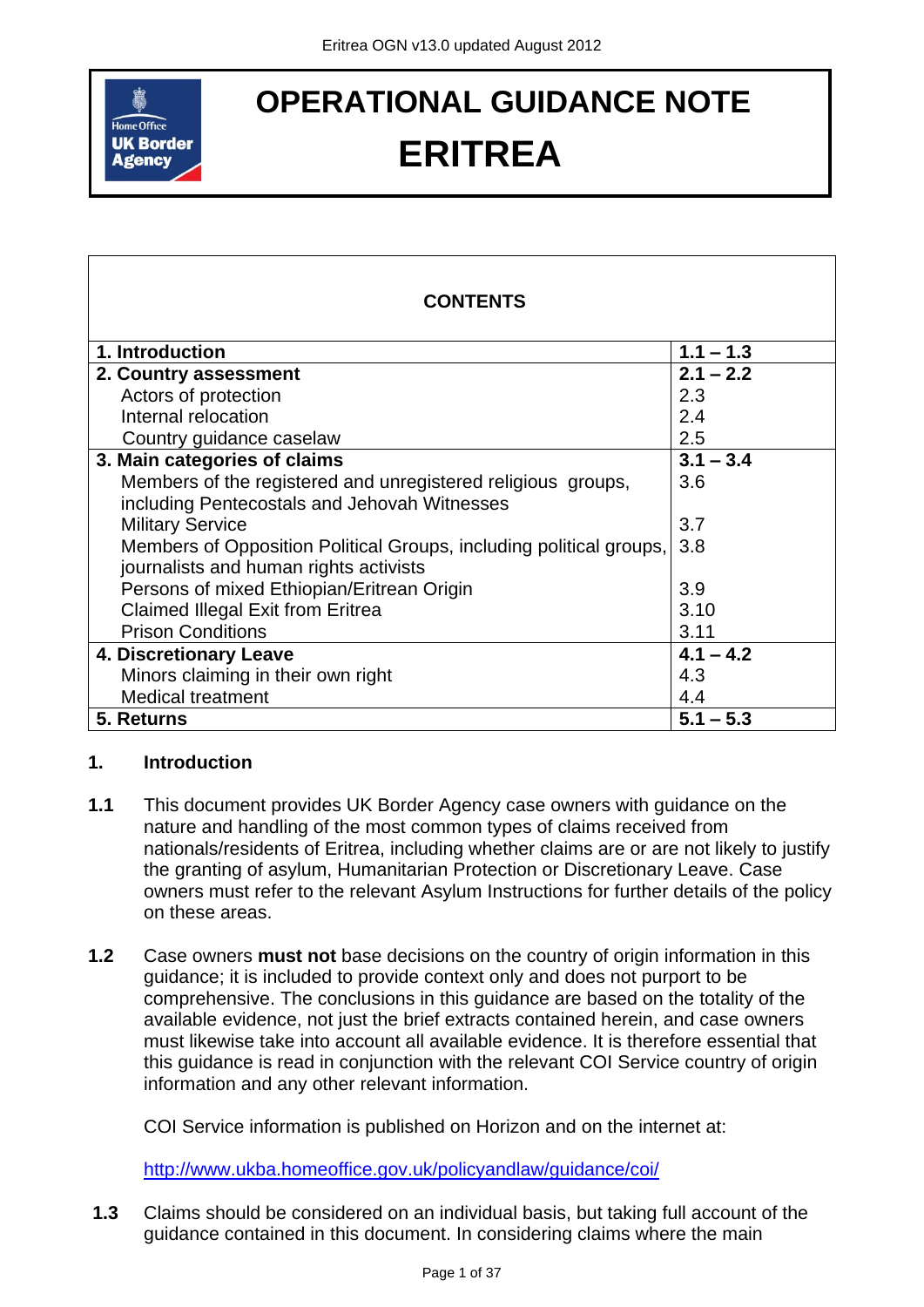applicant has dependent family members who are a part of his/her claim, account must be taken of the situation of all the dependent family members included in the claim in accordance with the Asylum Instruction on Article 8 ECHR. If, following consideration, a claim is to be refused, case owners should consider whether it can be certified as clearly unfounded under the case by case certification power in section 94(2) of the Nationality Immigration and Asylum Act 2002. A claim will be clearly unfounded if it is so clearly without substance that it is bound to fail.

#### <span id="page-1-0"></span>**2. Country assessment**

**2.1** Case owners should refer the relevant COI Service country of origin information material. An overview of the country situation including headline facts and figures about the population, capital city, currency as well as geography, recent history and current politics can also be found in the relevant FCO country profile at:

[http://www.fco.gov.uk/en/travel-and-living-abroad/travel-advice-by-country/country](http://www.fco.gov.uk/en/travel-and-living-abroad/travel-advice-by-country/country-profile/)[profile/](http://www.fco.gov.uk/en/travel-and-living-abroad/travel-advice-by-country/country-profile/)

**2.2** An overview of the human rights situation in certain countries can also be found in the FCO Annual Report on Human Rights which examines developments in countries where human rights issues are of greatest concern:

<span id="page-1-1"></span><http://fcohrdreport.readandcomment.com/wp-content/uploads/2011/02/Cm-8339.pdf>

#### **2.3 Actors of protection**

- **2.3.1** Case owners must refer to the Asylum Policy Instruction on 'considering the protection (asylum) claim' and ‗assessing credibility'. To qualify for asylum, an individual not only needs to have a fear of persecution for a Convention reason, they must also be able to demonstrate that their fear of persecution is well founded and that they are unable, or unwilling because of their fear, to avail themselves of the protection of their home country. Case owners should also take into account whether or not the applicant has sought the protection of the authorities or the organisation controlling all or a substantial part of the State, any outcome of doing so or the reason for not doing so. Effective protection is generally provided when the authorities (or other organisation controlling all or a substantial part of the State) take reasonable steps to prevent the persecution or suffering of serious harm by for example operating an effective legal system for the detection, prosecution and punishment of acts constituting persecution or serious harm, and the applicant has access to such protection.
- **2.3.2** Police were responsible for maintaining internal security, and the army was responsible for external security; however, the government utilized the armed forces, the reserves, and demobilized soldiers to meet either domestic or external security requirements. Agents of the National Security Office, which reports to the Office of the President, were responsible for detaining persons suspected of threatening national security. The armed forces have the authority to arrest and detain civilians. Police generally did not have a role in cases involving national security, but they were heavily involved in rounding up individuals evading national service.<sup>1</sup>
- **2.3.3** Police, who often were conscripted, were paid 15 nakfa (61 pence), and corruption

 $\overline{a}$ <sup>1</sup> [US State Department Human Rights Report 2011: Eritrea, section 1d](http://www.state.gov/j/drl/rls/hrrpt/humanrightsreport/index.htm?dlid=186194#wrapper)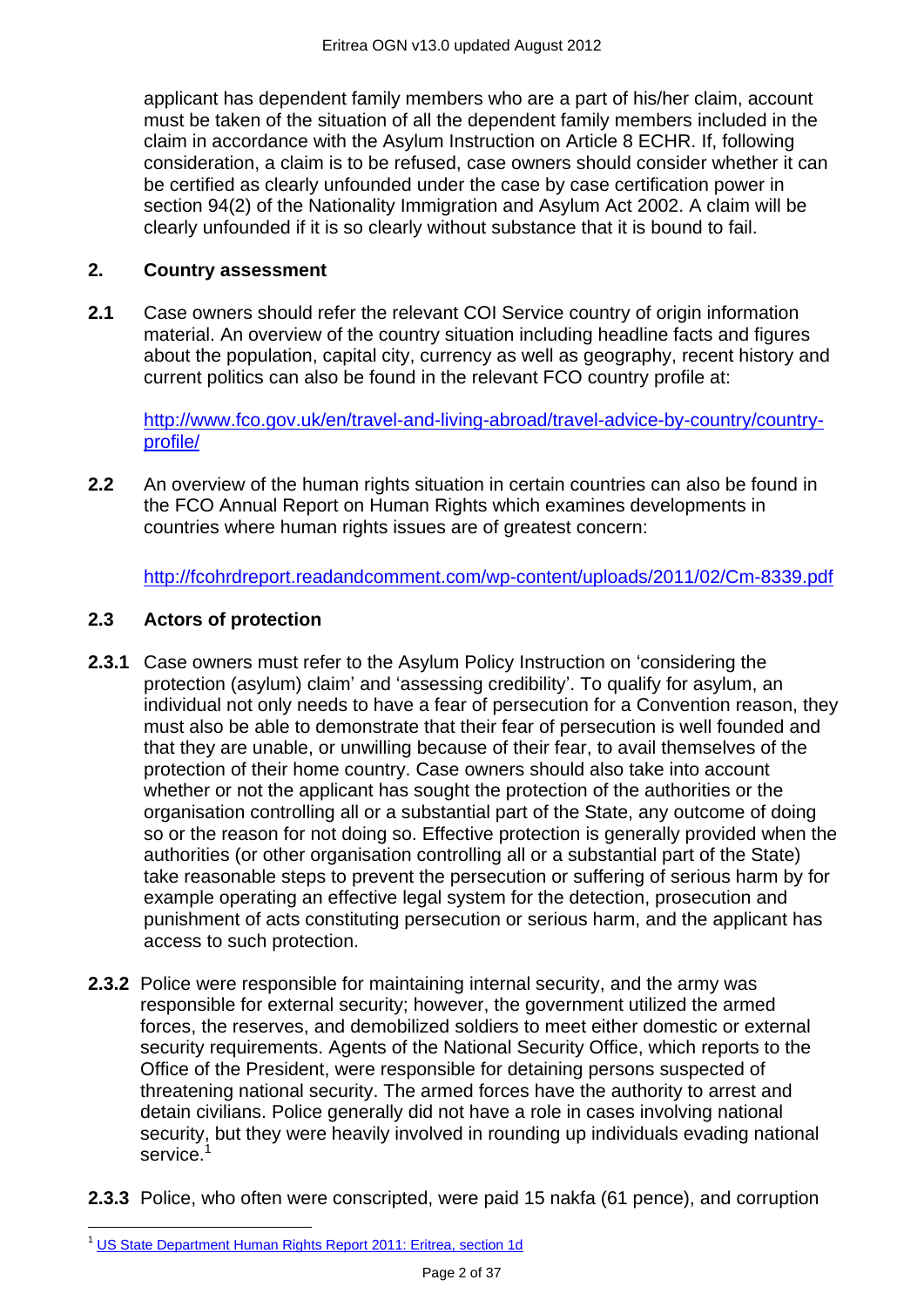was a problem. Reports were common of police and other security force members committing crimes to supplement their income, including breaking into homes to steal jewellery, money, and food. Police typically used their influence to assist friends and family, such as facilitating their release from prison. Reports were common that police demanded bribes to release detainees and that military personnel systematically accepted money to smuggle citizens from the country and cooperated with human trafficking groups. There were no mechanisms to address allegations of official abuse, and impunity was a problem.<sup>2</sup>

- **2.3.4** Public officials were not subject to financial disclosure laws, and there was no government agency responsible for combating government corruption. Corruption was extensive for government services involving issuance of identification and travel documents, including in the passport office. Individuals requesting exit visas or passports often had to pay bribes.<sup>3</sup>
- **2.3.5** During 2011 the police, armed forces, and internal security arrested and detained persons without due process and often used violence. In 2011, the U.S. Department of State listed the following types of human rights violations committed by the Eritrean authorities: forced labour of indefinite duration through the mandatory national service program; severe restriction of civil liberties including freedom of speech, press, assembly, association, and religion; unlawful killings by security forces; politically motivated disappearances; arbitrary arrest and detention, including of national service evaders and their family members; executive interference in the judiciary and the use of a special court system to limit due process. The report further noted that the Eritrean government "did not take steps to prosecute or punish officials who committed abuses, whether in the security services or elsewhere in the government" and found that "Impunity was the norm". Police forcibly arrested individuals on the street who were unable to present identification documents.<sup>4</sup>
- **2.3.6** The judiciary, which was formed by decree in 1993, has never issued rulings significantly at variance with government positions. Constitutional due process guarantees are often ignored in cases related to state security. The International Crisis Group has described Eritrea as a "prison state" for its flagrant disregard of the rule of law and its willingness to detain anyone suspected of opposing the regime, often without charge.<sup>5</sup> Similarly, Freedom House reported that arbitrary detention remains the authorities' most common method of stifling independent action by citizens".<sup>6</sup> Amnesty International reported in 2012 that "there were thousands of prisoners of conscience in the country" including political activists, journalists, religious practitioners and draft evaders, none of whom were charged or tried for any offence, but were at risk of and often subjected to torture and other illtreatment.<sup>7</sup>
- **2.3.7** Corruption continued to be a problem in 2011. The government's control over foreign exchange effectively gives it sole authority over imports. At the same time, those in favour with the regime are allowed to profit from the smuggling and sale of scarce goods such as building materials, food, and alcohol. According to the International Crisis Group, senior military officials are the chief culprits in this trade. They have also been accused of enriching themselves by charging fees to assist the

<sup>6</sup> Freedom House, Freedom in the World 2012; Eritrea<http://www.freedomhouse.org/report/freedom-world/2012/eritrea>

 $\overline{a}$ <sup>2</sup> [US State Department Human Rights Report 2011: Eritrea section 1d](http://www.state.gov/j/drl/rls/hrrpt/humanrightsreport/index.htm?dlid=186194#wrapper)

<sup>&</sup>lt;sup>3</sup> [US State Department Human Rights Report 2011: Eritrea Section 4](http://www.state.gov/j/drl/rls/hrrpt/humanrightsreport/index.htm?dlid=186194#wrapper)

<sup>&</sup>lt;sup>4</sup> [US State Department Human Rights Report 2011: Eritrea, Executive Summary and section 1d](http://www.state.gov/j/drl/rls/hrrpt/humanrightsreport/index.htm?dlid=186194#wrapper)

<sup>5</sup> Freedom House, Freedom in the World 2012; Eritrea<http://www.freedomhouse.org/report/freedom-world/2012/eritrea>

Amnesty International, Annual Report 2012: Eritrea, <http://www.amnesty.org/en/region/eritrea/report-2012>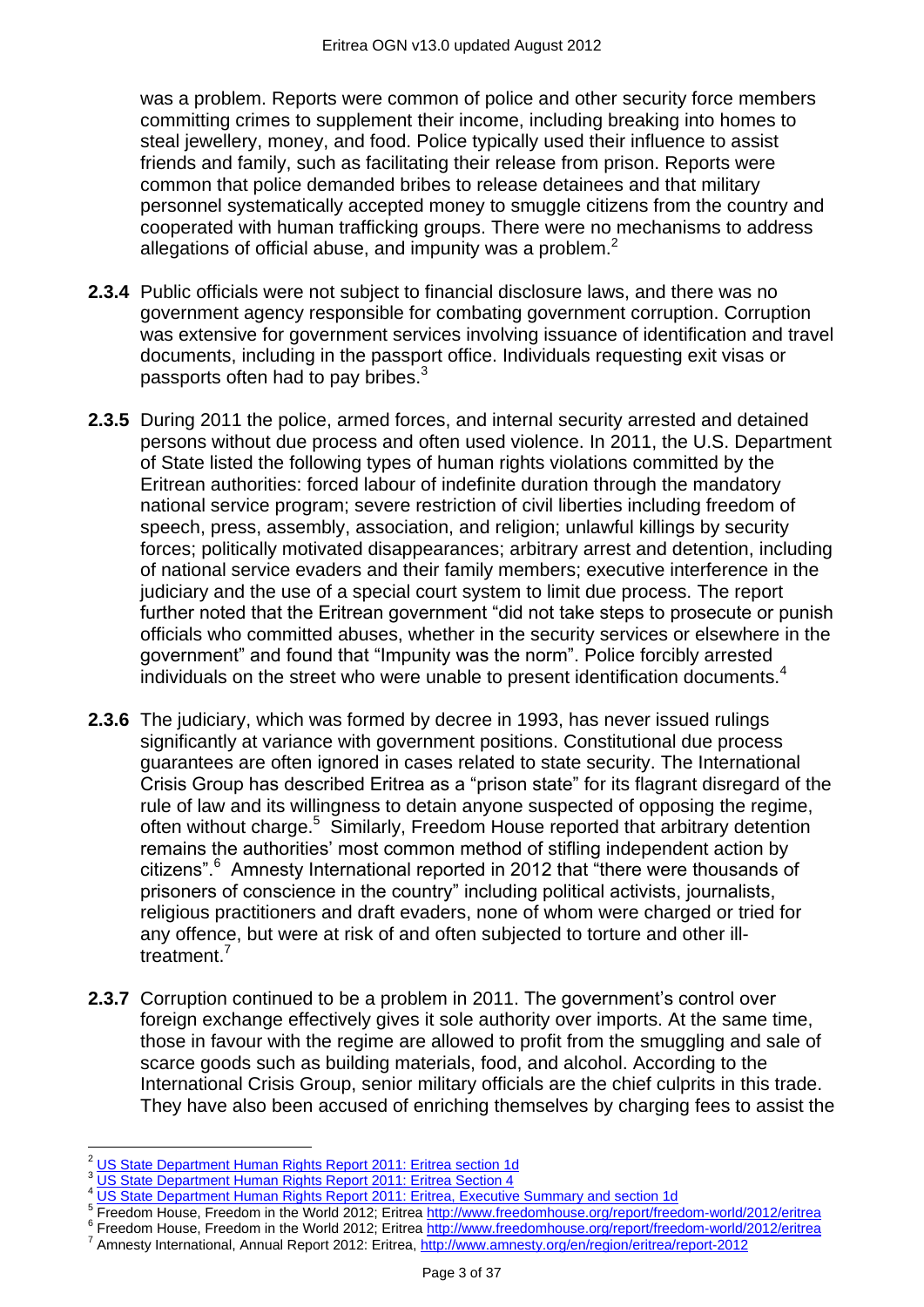growing number of Eritreans who wish to flee the country, and using conscript labour for private building projects. $8$ 

- **2.3.8** The judicial system in Eritrea is opaque, often arbitrary and harsh. Where trials do occur they are conducted in secret, often in special courts where judges also serve as prosecutors. For the most part, those detained are not brought to trial. The Eritrean government does not allow access to most of its prisons and there are no accurate figures on the number of prisoners. The number of those in detention on political and religious grounds could be in the tens of thousands.<sup>9</sup> In 2012, Human Rights Watch referred to Eritrea as "one of the world's most repressive governments", where civilians "suffer arbitrary and indefinite detention; torture; inhumane conditions of confinement; restrictions on freedom of speech, movement, and belief; and indefinite conscription and forced labour in national service".<sup>10</sup>
- **2.3.9** If the applicant's fear is of ill treatment or persecution by the state authorities, or by agents acting on behalf of the state, then they will not be able to apply to those authorities for protection.

# <span id="page-3-0"></span>**2.4 Internal relocation.**

- **2.4.1** Case owners must refer to the Asylum Policy Instructions on both internal relocation and Gender Issues in the asylum claim and apply the test set out in paragraph 339O of the Immigration Rules. It is important to note that internal relocation can be relevant in both cases of state and non-state agents of persecution, but in the main it is likely to be most relevant in the context of acts of persecution by localised nonstate agents. If there is a part of the country of return where the person would not have a well founded fear of being persecuted and the person can reasonably be expected to stay there, then they will not be eligible for a grant of asylum. Similarly, if there is a part of the country of return where the person would not face a real risk of suffering serious harm and they can reasonably be expected to stay there, then they will not be eligible for humanitarian protection. Both the general circumstances prevailing in that part of the country and the personal circumstances of the person concerned including any gender issues should be taken into account, but the fact that there may be technical obstacles to return, such as re-documentation problems, does not prevent internal relocation from being applied.
- **2.4.2** Very careful consideration must be given to whether internal relocation would be an effective way to avoid a real risk of ill-treatment/persecution at the hands of, tolerated by, or with the connivance of, state agents. If an applicant who faces a real risk of ill-treatment/persecution in their home area would be able to relocate to a part of the country where they would not be at real risk, whether from state or nonstate actors, and it would not be unduly harsh to expect them to do so, then asylum or humanitarian protection should be refused.
- **2.4.3** Freedom of movement is heavily restricted.
- **2.4.4** The government restricts travel within the country. This is especially true of national service members on active duty who must obtain authorisation to move from town

 8 Freedom House, Freedom in the World 2012; Eritrea<http://www.freedomhouse.org/report/freedom-world/2012/eritrea> <sup>9</sup> UK Foreign & Commonwealth Office (FCO), Human Rights and Democracy: The 2011 Foreign & Commonwealth Office Report: Human rights in Countries of Concern: Eritrea, 30/04/2012, Access to justice and the rule of law, <http://fcohrdreport.readandcomment.com/wp-content/uploads/2011/02/Cm-8339.pdf>

<sup>&</sup>lt;sup>10</sup> Human Rights Watch, World Report 2012: Eritrea, http://www.hrw.org/world-report-2012/world-report-2012-eritrea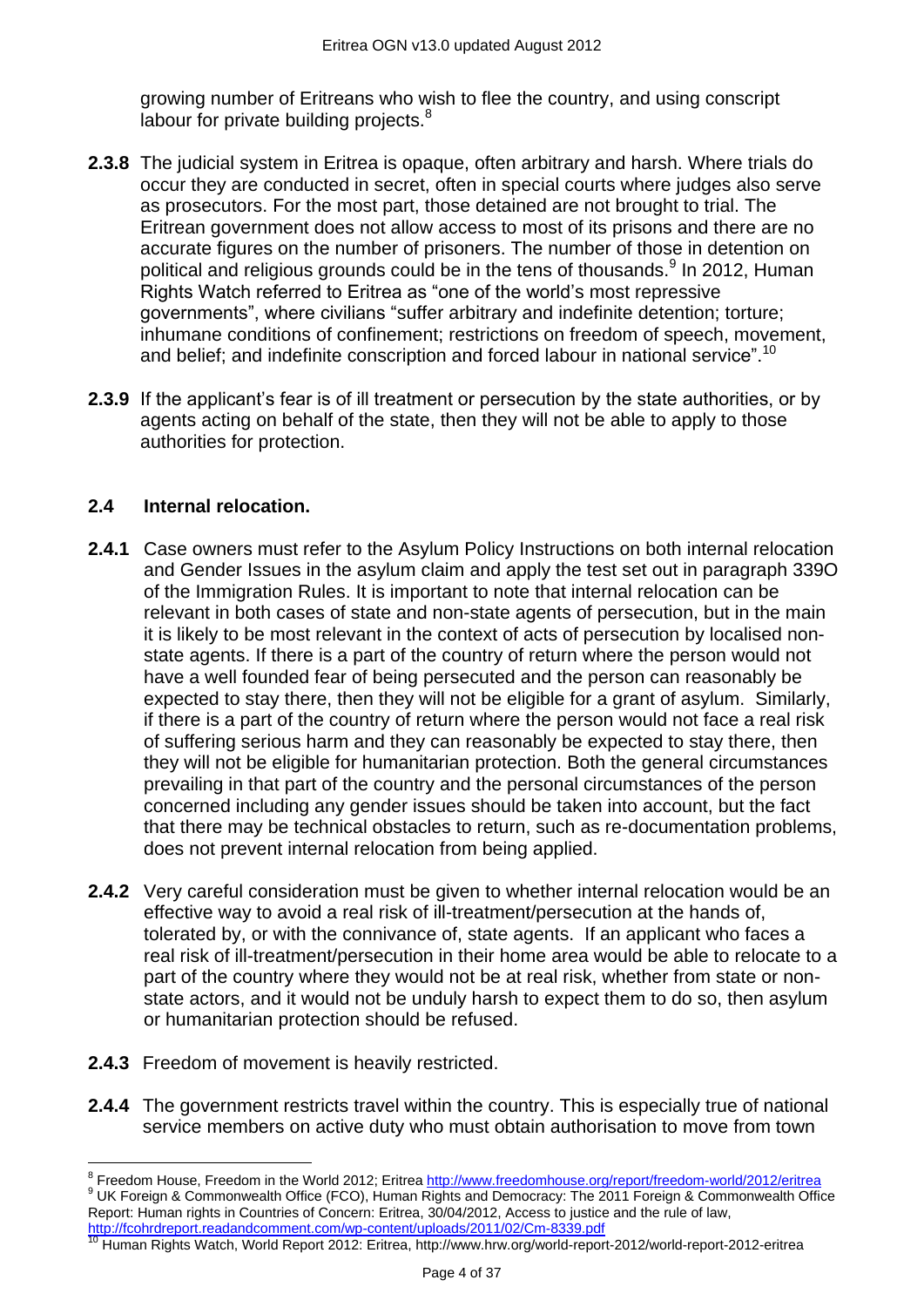to town. All car and bus passengers must show identification cards at military roadblocks before each town of significant size. National service conscripts who cannot present authorisation to travel to a particular location are arrested. Access to border areas is strictly regulated: persons with identification cards showing residence outside the general area are subject to questioning; arrest is likely if they cannot adequately justify their presence.<sup>11</sup> The U.S. Department of State similarly reported that "Those in the government national service were required to present "movement papers" issued by their offices or departments authorising their presence in a particular location".<sup>12</sup> But also ordinary citizens required "government" permission for most travel within the country and to change their places of residence. The government severely restricts travel to the border regions and even bans bus services to certain towns near the border with Ethiopia. Military police periodically set up surprise checkpoints in Asmara and on roads between cities to find draft evaders and deserters. Police also stopped persons on the street and detained those who were unable to present identification documents or movement papers showing they had permission to be in that area".<sup>13</sup>

- **2.4.5** UNHCR concluded in its most recent Eligibility Guidelines that "Given the omnipresence of the military, a well-established network of Government informants, and the countrywide control and reach over the population exercised by State agents, including through round-ups, house searches and setting roadblocks, an internal flight or relocation alternative to another part of the country cannot be considered as available where the risk of persecution emanates from the State and its agents".<sup>14</sup>
- **2.4.6** For those fearing persecution at the hands of non-state agents, UNHCR's position is that "given the widespread endorsement of harmful traditional practices and social norms of a persecutory nature – such as FGM – by large segments of the population, it is unlikely that an IFA/IRA would be available for individuals who fear harm as a result of such practices".<sup>15</sup>

# <span id="page-4-0"></span>**2.5 Country guidance caselaw**

# **[RT \(Zimbabwe\) & Ors v Secretary of State for the Home Department \[2012\]](http://www.bailii.org/cgi-bin/markup.cgi?doc=/uk/cases/UKSC/2012/38.html&query=title+(+rt+)&method=boolean)  [UKSC 38 \(25 July 2012\)](http://www.bailii.org/cgi-bin/markup.cgi?doc=/uk/cases/UKSC/2012/38.html&query=title+(+rt+)&method=boolean)**

The Supreme Court ruled that the rationale of the decision in HJ (Iran) applies to cases concerning imputed political opinion. Under both international and European human rights law, the right to freedom of thought, opinion and expression protects non-believers as well as believers and extends to the freedom not to hold and not to express opinions. Refugee law does not require a person to express false support for an oppressive regime, any more than it requires an agnostic to pretend to be a

<sup>12</sup> [US State Department Human Rights Report 2011; Eritrea, Section 1d, Role of the Police and Security Apparatus.](http://www.state.gov/j/drl/rls/hrrpt/humanrightsreport/index.htm?dlid=186194#wrapper)

 $\overline{\phantom{a}}$ <sup>11</sup> Human Rights Watch, 10 long years- a briefing on Eritrea's missing political prisoners, September 2011, <http://www.hrw.org/sites/default/files/reports/eritrea0911WebForUpload.pdf>

<sup>&</sup>lt;sup>13</sup> US State Department Human Rights Report 2011; Eritrea, Section 2d, Freedom of Movement, Internally Displaced ersons, Protection of Refugees, and Stateless Persons.

Tersons, Frucedium of Nerugees, and Stateness Forection.<br><sup>14</sup> UNHCR, UNHCR Eligibility guidelines for assessing the International protection needs of asylum seekers from Eritrea, 20/04/2011, Section III., B. Internal flight or relocation alternative(IFA/IRA). <http://www.unhcr.org/refworld/pdfid/4dafe0ec2.pdf>

<sup>&</sup>lt;sup>15</sup> UNHCR, UNHCR Eligibility guidelines for assessing the International protection needs of asylum seekers from Eritrea, 20/04/2011, Section III., B. Internal flight or relocation alternative(IFA/IRA). <http://www.unhcr.org/refworld/pdfid/4dafe0ec2.pdf>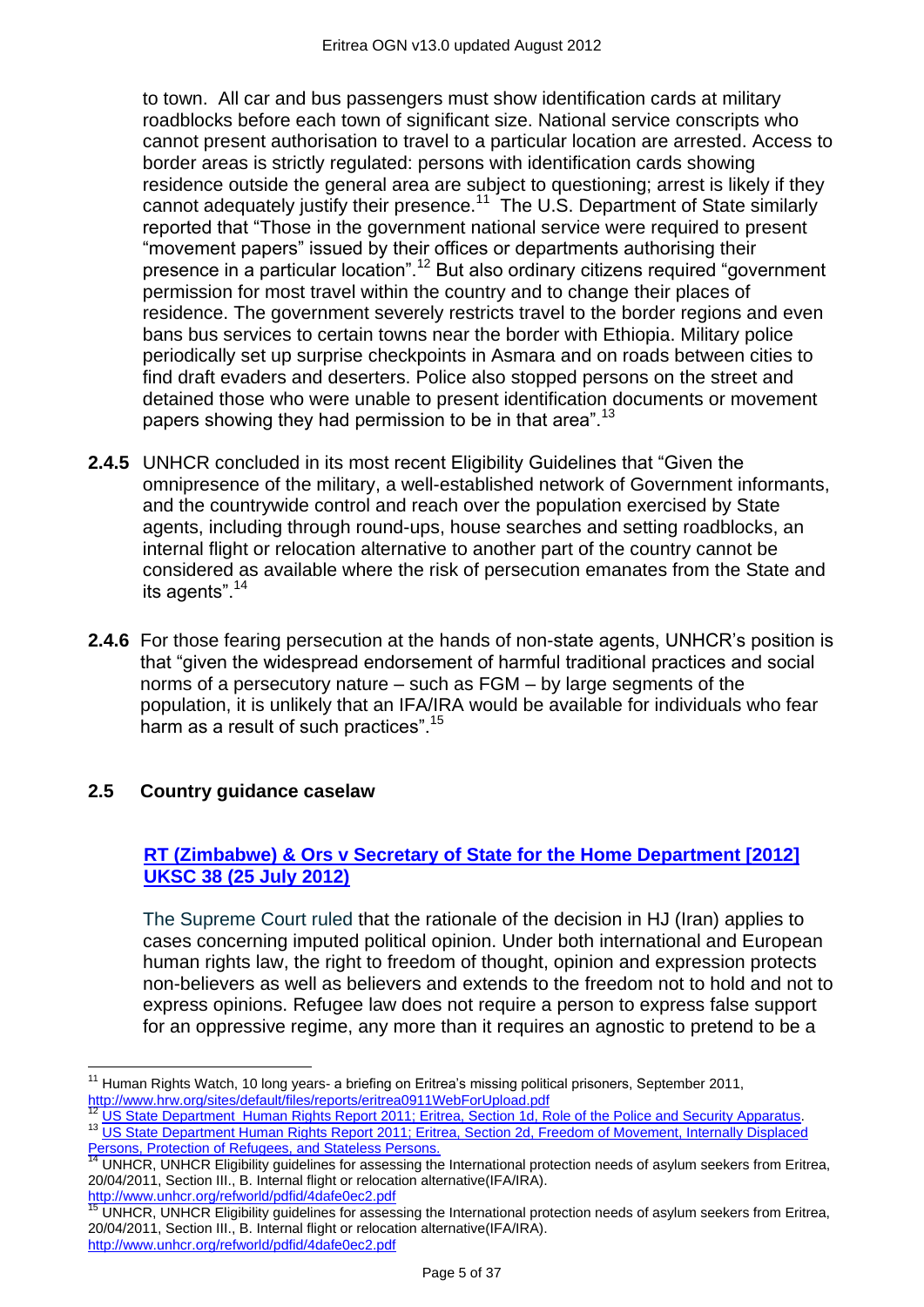religious believer in order to avoid persecution. Consequently an individual cannot be expected to modify their political beliefs, deny their opinion (or lack thereof) or feign support for a regime in order to avoid persecution.

# **ST (Ethnic Eritrean - nationality - [return\) Ethiopia CG \[2011\] UKUT 252 \(IAC\)](http://www.bailii.org/uk/cases/UKUT/IAC/2011/00252_ukut_iac_2011_st_ethiopia_cg.html)  [\(01 July 2011\)](http://www.bailii.org/uk/cases/UKUT/IAC/2011/00252_ukut_iac_2011_st_ethiopia_cg.html)**

# **Law:**

(A) There is nothing in MS (Palestinian Territories) [2010] UKSC 25 that overrules the judgments in MA (Ethiopia) [2009] EWCA Civ 289. Where a claim to recognition as a refugee depends on whether a person is being arbitrarily denied the right of return to a country as one of its nationals, that issue must be decided on an appeal under section 82 the Nationality, Immigration and Asylum Act 2002 (paragraphs 69 to 72).

(B) Although the question of whether a person is a national of a particular state is a matter of law for that state, the question whether a national of a particular state has been lawfully or unlawfully deprived of the nationality of that state is a legitimate issue for a court or tribunal to determine, in the course of deciding a person's entitlement to international protection (paragraph 74).

(C) Whether arbitrary deprivation of nationality amounts to persecution is a question of fact. The same is true of the denial of the right of return as a national; although in practice it is likely that such a denial will be found to be persecutory (paragraphs 76 and 82 to 89).

#### **Country Guidance:**

- (1) Although the process established by the Ethiopian authorities in 1998 for identifying ethnic Eritreans who might pose a risk to the national security of Ethiopia, following the outbreak of war between the countries, was not arbitrary or contrary to international law, in many cases people were arbitrarily expelled to Eritrea without having been subjected to that process. Those perceived as ethnic Eritreans, who remained in Ethiopia during the war, and who were deprived of Ethiopian nationality, suffered arbitrary treatment, contrary to international law. Those who left Ethiopia at this time or who were then already outside Ethiopia were arbitrarily deprived of their Ethiopian nationality. Also during this time, the Ethiopian authorities made a practice of seizing and destroying identification documents of those perceived as ethnic Eritreans in Ethiopia (paragraphs 60 to 65).
- (2) A person whose Ethiopian identity documents were taken or destroyed by the authorities during this time and who then left Ethiopia is as a general matter likely to have been arbitrarily deprived on Ethiopian nationality. Whether that deprivation amounted to persecution (whether on its own or combined with other factors) is a question of fact (paragraphs 76 to 78).
- (3) The practices just described provide the background against which to consider today the claim to international protection of a person who asserts that he or she is an Ethiopian national who is being denied that nationality, and with it the right to return from the United Kingdom to Ethiopia, for a Refugee Convention reason. Findings on the credibility and consequences of events in Ethiopia, prior to a person's departure, will be important, as a finding of past persecution may have an important bearing on how one views the present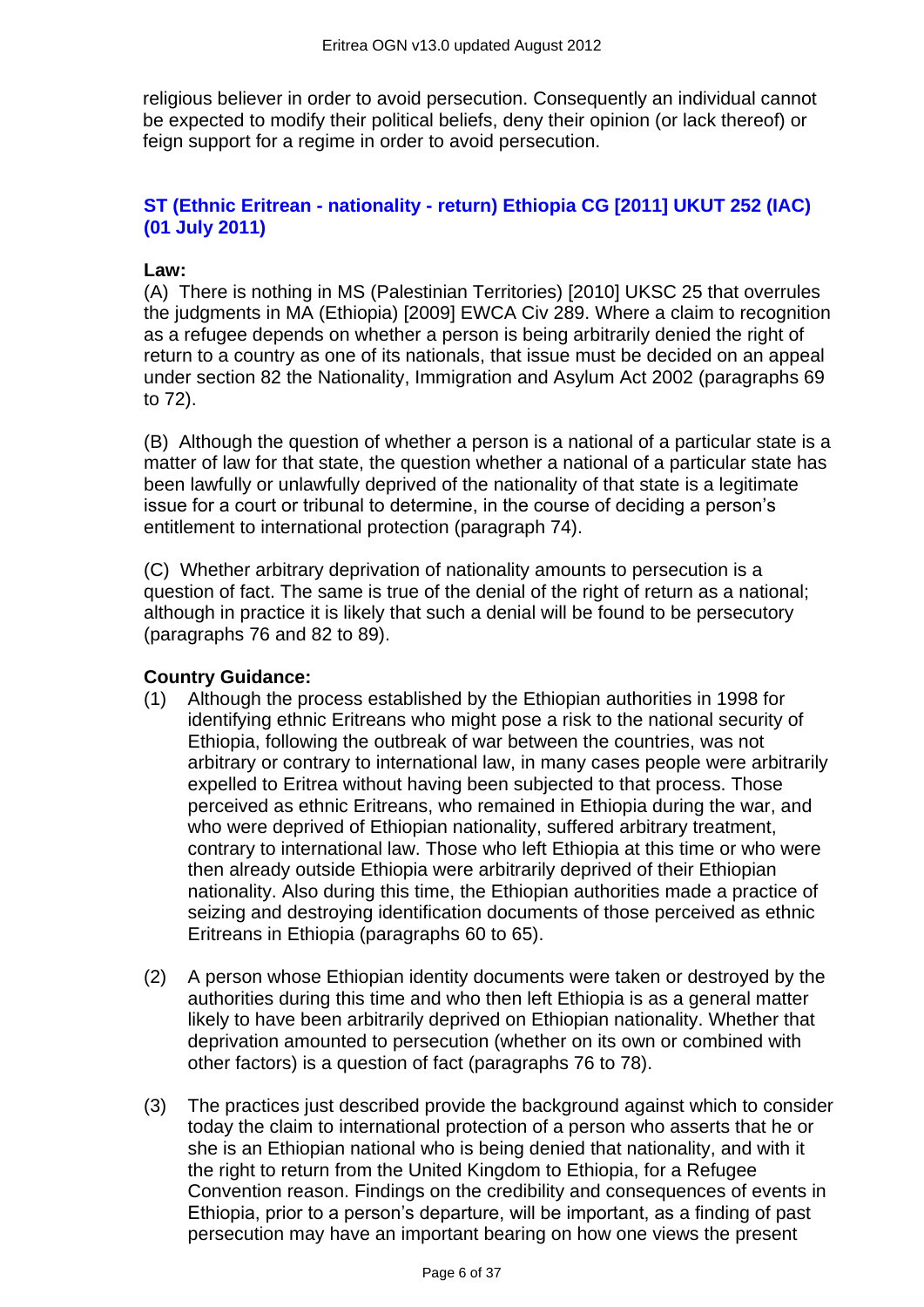attitude of the Ethiopian authorities. Conversely, a person whose account is not found to be credible may find it difficult to show that a refusal on the part of the authorities to accept his or her return is persecutory or based on any Refugee Convention reason (paragraphs 79 to 81).

- (4) Although, pursuant to MA (Ethiopia), each claimant must demonstrate that he or she has done all that could be reasonably expected to facilitate return as a national of Ethiopia, the present procedures and practices of the Ethiopian Embassy in London will provide the backdrop against which judicial factfinders will decide whether an appellant has complied with this requirement. A person who is regarded by the Ethiopian authorities as an ethnic Eritrean and who left Ethiopia during or in the immediate aftermath of the border war between Ethiopia and Eritrea, is likely to face very significant practical difficulties in establishing nationality and the attendant right to return, stemming from the reluctance of the Ethiopian authorities to countenance the return of someone it regards as a "foreigner", whether or not in international law the person concerned holds the nationality of another country (paragraphs 93 to 104).
- (5) Judicial fact-finders will expect a person asserting arbitrary deprivation of Ethiopian nationality to approach the embassy in London with all documentation emanating from Ethiopia that the person may have, relevant to establishing nationality, including ID card, address, place of birth, identity and place of birth of parents, identity and whereabouts of any relatives in Ethiopia and details of the person's schooling in Ethiopia. Failing production of Ethiopian documentation in respect of such matters, the person should put in writing all relevant details, to be handed to the embassy. Whilst persons are not for this purpose entitled to portray themselves to the embassy as Eritrean, there is no need to suppress details which disclose an Eritrean connection (paragraph 105).
- (6) A person who left Ethiopia as described in (4) above is unlikely to be able to re-acquire Ethiopian nationality as a matter of right by means of the 2003 Nationality Proclamation and would be likely first to have to live in Ethiopia for a significant period of time (probably 4 years) (paragraphs 110 to 113).
- (7) The 2004 Directive, which provided a means whereby Eritreans in Ethiopia could obtain registered foreigner status and in some cases a route to reacquisition of citizenship, applied only to those who were resident in Ethiopia when Eritrea became independent and who had continued so to reside up until the date of the Directive. The finding to the contrary in MA (Disputed Nationality) Ethiopia [\[2008\] UKAIT 00032](http://www.bailii.org/uk/cases/UKIAT/2008/00032.html) was wrong (paragraphs 115 and 116).
- (8) The 2009 Directive, which enables certain Eritreans to return to Ethiopia as foreigners to reclaim and manage property in Ethiopia, applies only to those who were deported due to the war between Ethiopia and Eritrea and who still have property in Ethiopia (paragraphs 117 and 118).
- (9) A person who left Ethiopia as described in (4) above, if returned to Ethiopia at the present time, would in general be likely to be able to hold property, although the bureaucratic obstacles are likely to be more severe than in the case of Ethiopian citizens. Such a person would be likely to be able to work, after acquiring a work permit, although government employment is unlikely to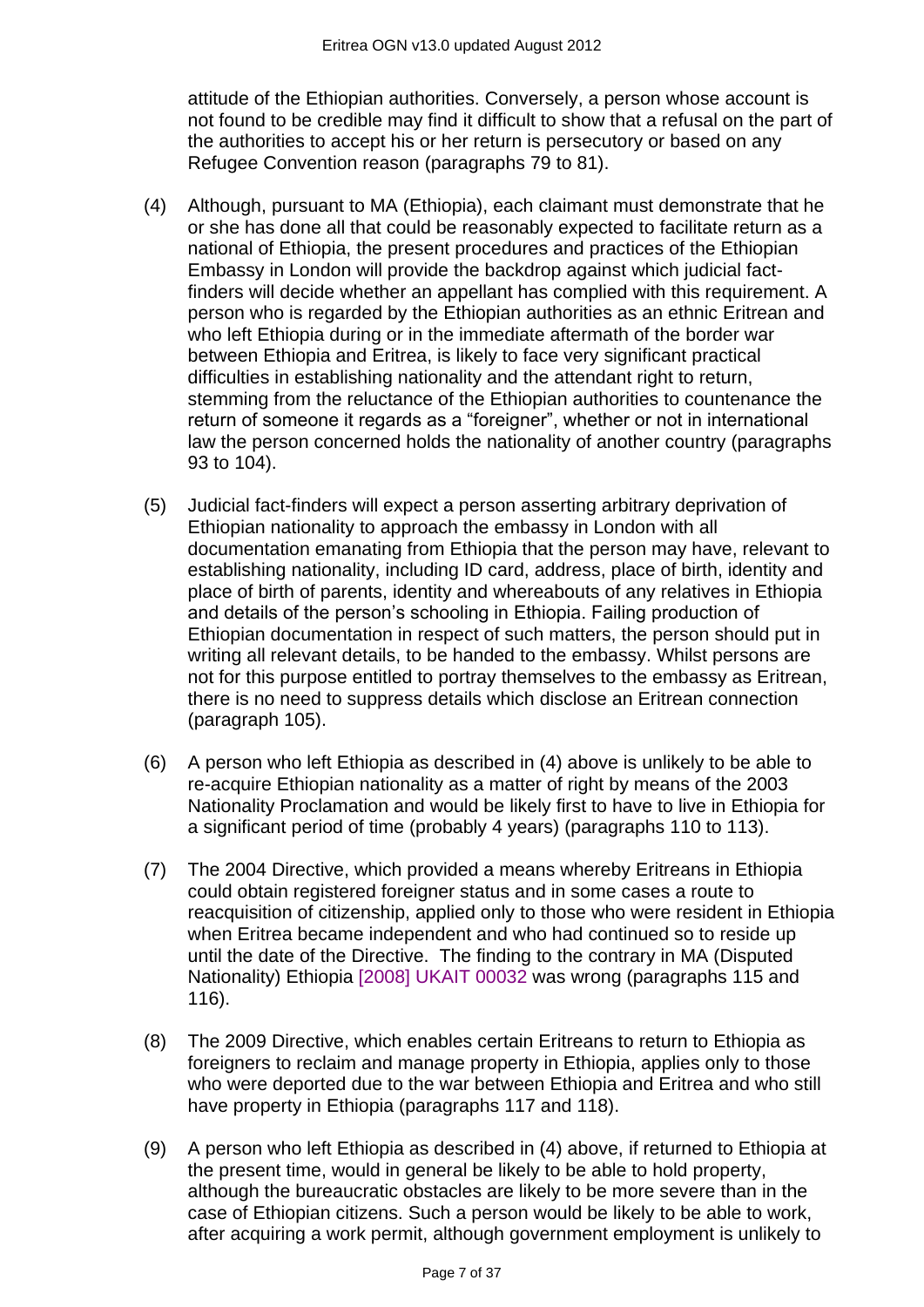be available. Entitlement to use educational and health services is, however, much more doubtful. At best, the person will face a bureaucratic battle to acquire them. He or she will have no right to vote (paragraphs 119 to 124).

- (10) Such a person would be likely to feel insecure, lacking even the limited security afforded by the 2004 Directive. Tensions between Ethiopia and Eritrea remain high (paragraph 125).
- (11) The following CG cases on Ethiopia are superseded or replaced, as the case may be, by the present determination: GG (Return – Eritrean) Ethiopia CG [\[2002\] UKIAT 05996;](http://www.bailii.org/uk/cases/UKIAT/2002/05996.html) NB (Mixed Ethnicity – Ethiopian – Eritrean) Ethiopia CG [\[2002\] UKIAT 06526;](http://www.bailii.org/uk/cases/UKIAT/2002/06526.html) AA (Children – Eritrean) Ethiopia CG UKIAT 06533; TG (Mixed Ethnicity) Ethiopia CG [\[2002\] UKIAT 07289;](http://www.bailii.org/uk/cases/UKIAT/2002/07289.html) andDA (Ethnicity – Eritrean – Country Conditions) Ethiopia CG [\[2004\] UKIAT](http://www.bailii.org/uk/cases/UKIAT/2004/00046.html)  [00046.](http://www.bailii.org/uk/cases/UKIAT/2004/00046.html)

#### **MO (illegal exit - [risk on return\) Eritrea CG \[2011\] UKUT 190 \(IAC\) \(27 May](http://www.bailii.org/uk/cases/UKUT/IAC/2011/00190_ukut_iac_2011_mo_eritrea_cg.html)  [2011\)](http://www.bailii.org/uk/cases/UKUT/IAC/2011/00190_ukut_iac_2011_mo_eritrea_cg.html)**

i) The figures relating to UK entry clearance applications since 2006 – particularly since September 2008 – show a very significant change from those considered by the Tribunal in MA (Draft evaders-illegal departures-risk) Eritrea CG [\[2007\] UKAIT](http://www.bailii.org/uk/cases/UKIAT/2007/00059.html)  [00059](http://www.bailii.org/uk/cases/UKIAT/2007/00059.html) and are among a number of indications that it has become more difficult for Eritreans to obtain lawful exit from Eritrea.

(ii) The Eritrean authorities continue to envisage lawful exit as being possible for those who are above national service age or children of 7 or younger. Otherwise, however, the potential categories of lawful exit are limited to two narrowly drawn medical categories and those who are either highly trusted government officials or their families or who are members of ministerial staff recommended by the department to attend studies abroad.

(iii) The general position concerning illegal exit remains as expressed in **MA,** namely that illegal exit by a person of or approaching draft age and not medically unfit cannot be assumed, if they had been found wholly incredible. However, if such a person is found to have left Eritrea on or after August/September 2008, it may be, that inferences can be drawn from their health history or level of education or their skills profile as to whether legal exit on their part was feasible, provided that such inferences can be drawn in the light of the adverse credibility findings.

(iv) The general position adopted in **MA**, that a person of or approaching draft age (i.e. aged 8 or over and still not above the upper age limits for military service, being under 54 for men and under 47 for women) and not medically unfit who is accepted as having left Eritrea illegally is reasonably likely to be regarded with serious hostility on return, is reconfirmed, subject to limited exceptions in respect of (1) persons whom the regime's military and political leadership perceives as having given them valuable service (either in Eritrea or abroad); (2) persons who are trusted family members of, or are themselves part of, the regime's military or political leadership. A further possible exception, requiring a more case-specific analysis, is (3) persons (and their children born afterwards) who fled (what later became the territory of) Eritrea during the war of independence.

(v) Whilst it also remains the position that failed asylum seekers as such are not generally at real risk of persecution or serious harm on return, on present evidence the great majority of such persons are likely to be perceived as having left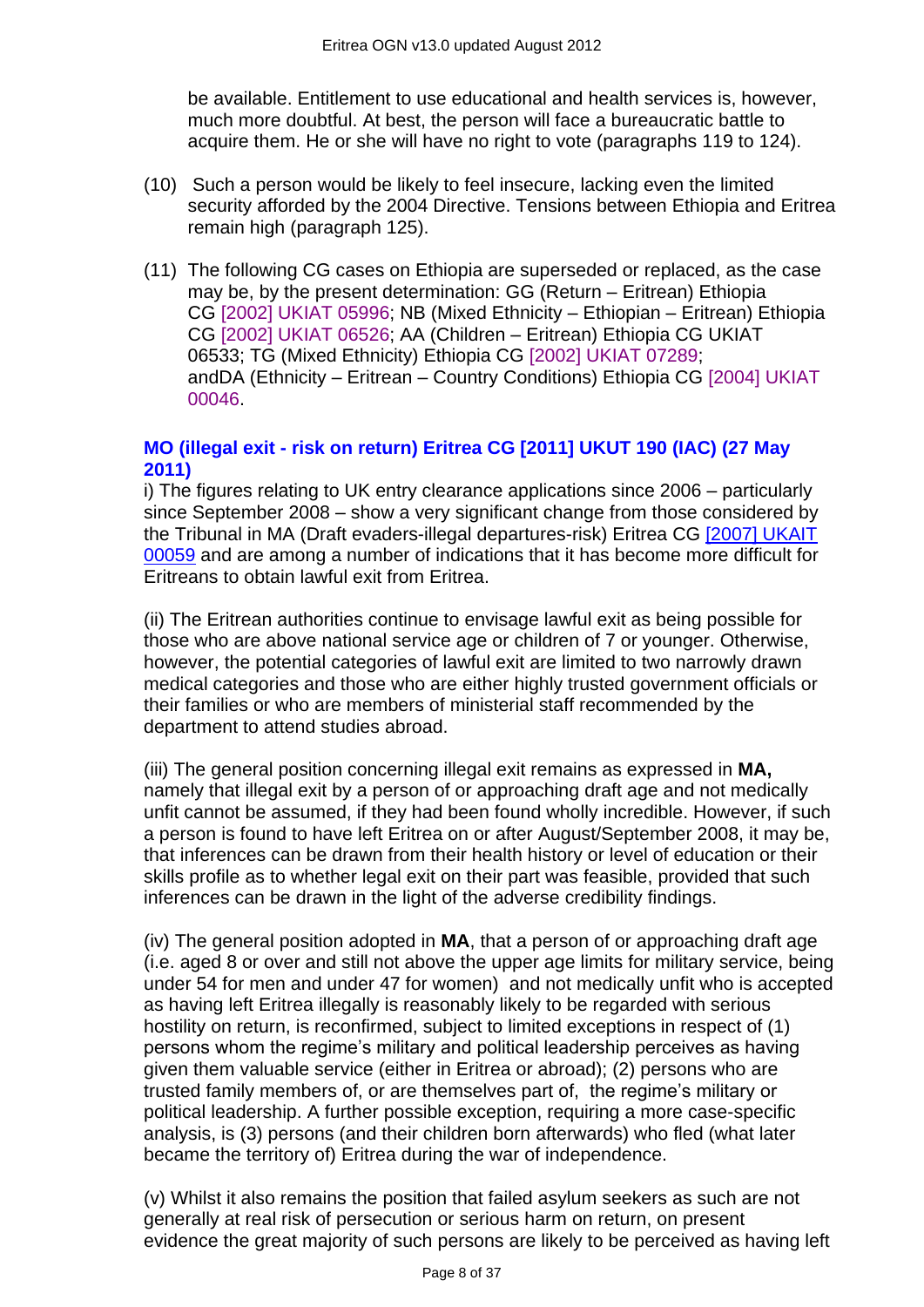illegally and this fact, save for very limited exceptions, will mean that on return they face a real risk of persecution or serious harm.

# **[KA \(statelessness: meaning and relevance\) Stateless \[2008\] UKAIT 00042 \(14](http://www.bailii.org/uk/cases/UKIAT/2008/00042.html)  [April 2008\)](http://www.bailii.org/uk/cases/UKIAT/2008/00042.html)**

- 1. Statelessness does not of itself constitute persecution, although the circumstances in which a person has been deprived of citizenship may be a guide to the circumstances likely to attend his life as a non-citizen.
- 2. The Refugee Convention uses nationality as one of the criteria of the identification of refugees; there is no relevant criterion of 'effective' nationality for this purpose.

# **[MA \(Disputed Nationality\) Ethiopia \[2008\] UKAIT 00032 \(17 April 2008\)](http://www.bailii.org/uk/cases/UKIAT/2008/00032.html)**

In any case of disputed nationality the first question to be considered should be: "Is the person de jure a national of the country concerned?" This question is to be answered by examining whether the person fulfils the nationality law requirements of his or her country. Matters such the text of nationality laws, expert evidence, relevant documentation, the appellant's own testimony, agreement between the parties, Foreign Office letters, may all legitimately inform the assessment, In deciding the answer to be given, it may be relevant to examine evidence of what the authorities in the appellant's country of origin have done in respect of his or her nationality.

If it is concluded that the person is de jure a national of the country concerned, then the next question to be considered is purely factual, i.e. "Is it reasonably likely that the authorities of the state concerned will accept the person, if returned, as one of its own nationals?"

This decision replaces MA (Ethiopia – mixed ethnicity – dual nationality) Eritrea [\[2004\] UKIAT 00324](http://www.bailii.org/uk/cases/UKIAT/2004/00324.html)

#### **[MA \(Draft evaders; illegal departures; risk\) Eritrea CG \[2007\] UKAIT 00059 \(26](http://www.bailii.org/uk/cases/UKIAT/2007/00059.html)  [June 2007\)](http://www.bailii.org/uk/cases/UKIAT/2007/00059.html)**

1. A person who is reasonably likely to have left Eritrea illegally will in general be at real risk on return if he or she is of draft age, even if the evidence shows that he or she has completed Active National Service, (consisting of 6 months in a training centre and 12 months military service). By leaving illegally while still subject to National Service, (which liability in general continues until the person ceases to be of draft age), that person is reasonably likely to be regarded by the authorities of Eritrea as a deserter and subjected to punishment which is persecutory and amounts to serious harm and ill-treatment.

2. Illegal exit continues to be a key factor in assessing risk on return. A person who fails to show that he or she left Eritrea illegally will not in general be at real risk, even if of draft age and whether or not the authorities are aware that he or she has unsuccessfully claimed asylum in the United Kingdom.

3.This Country Guidance case supplements and amends to the above extent the Country Guidance in, KA (draft-related risk categories updated) Eritrea CG UKAIT 00165, AH (Failed asylum seekers – involuntary returns) Eritrea CG [2006] UKAIT 00078 and WA (Draft-related risks updated – Muslim Women) Eritrea CG [2006] UKAIT 00079.

#### **[AH \(Failed asylum seekers, involuntary returns\)](http://www.bailii.org/uk/cases/UKIAT/2006/00078.html) Eritrea CG [2006] UKAIT [00078 \(27 November 2006\).](http://www.bailii.org/uk/cases/UKIAT/2006/00078.html)**

Neither involuntary returnees nor failed asylum seekers are as such at real risk on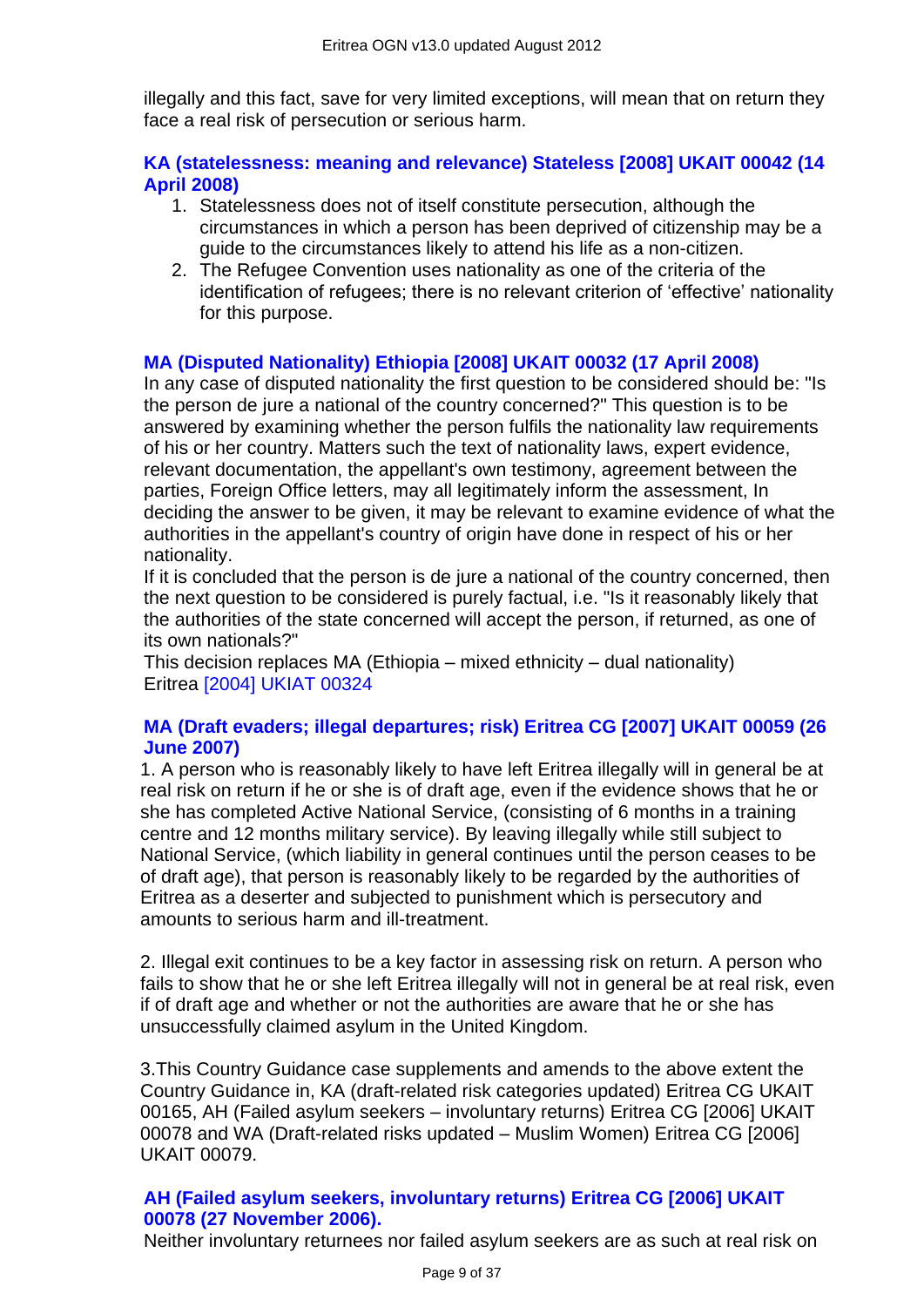return to Eritrea. The country guidance on this issue in IN (Draft evaders – evidence of risk) Eritrea CG [\[2005\] UKIAT 00106](http://www.bailii.org/uk/cases/UKIAT/2005/00106.html) and KA (Draft related risk categories updated) Eritrea CG [\[2005\] UKIAT 00165](http://www.bailii.org/uk/cases/UKIAT/2005/00165.html) is confirmed. NB: This decision should be read with WA (Draft related risks updated – Muslim Women) Eritrea CG [\[2006\] UKAIT 00079](http://www.bailii.org/uk/cases/UKIAT/2006/00079.html)

#### **[WA \(Draft related risks updated, Muslim Women\) Eritrea CG \[2006\] UKAIT](http://www.bailii.org/uk/cases/UKIAT/2006/00079.html)  [00079 \(30 October 2006\)](http://www.bailii.org/uk/cases/UKIAT/2006/00079.html)**

On the basis of the evidence now available, Muslim women should not be excluded from being within the draft related at risk category. The evidence indicates that Muslim women, per se are not exempt from military service. In some areas, however, local protests prevent their call up and in others the draft is not so strictly implemented. With this addition (amending paragraph 113 of the determination), the draft related risk categories in KA (Draft –related risk categories updated) Eritrea CG [2005] 00165 are reaffirmed. In particular it remains the case that in general someone who has lived in Eritrea for a significant period without being called up would not fall within the category of a draft evader. The evidence indicates that the administration of National service is devolved to six regional commands and the degree to which recruitment is carried out varies from region to region. In considering risk on return a decision maker should pay regard to any credible evidence relating to the particular region from whence an appellant comes and the degree to which recruitment is enforced within that particular area. NB: This decision should be read with **AH (Failed asylum seekers – involuntary returns) Eritrea CG [2006] UKAIT 00078.**

#### **[KA \(draft, related risk categories updated\) Eritrea CG \[2005\] UKAIT 00165 \(25](http://www.bailii.org/uk/cases/UKIAT/2005/00165.html)  [November 2005\)](http://www.bailii.org/uk/cases/UKIAT/2005/00165.html)**

This case, which updates the analysis of risk categories undertaken in IN (Draft evaders – evidence of risk) Eritrea CG [\[2005\] UKIAT 00106,](http://www.bailii.org/uk/cases/UKIAT/2005/00106.html) gives guidance on several issues. It confirms the previous Tribunal view that returnees are not generally at risk. It reaffirms the view that those who would be perceived as draft evaders or deserters would be at risk. As regards persons of eligible draft age, this decision explains why it is thought that the Eritrean authorities, despite regarding such persons with suspicion, would only treat adversely those who were unable to explain their absence abroad by reference to their past history. Reasons are given for slight modification to certain parts of the guidance given in **IN**. A summary of conclusions is given at paragraph 113. The decision is also reported for what it says at paragraphs 7-15 about country guidance treatment of issues which go wider than the particular factual matrix of an appellant's appeal.

#### Summary of Conclusions

113. We may summarise our conclusions as follows:

(a) So far as previous Country Guideline cases on Eritrea are concerned, **IN** is now to be read together with the modifications and updating contained in this determination. Our guidance supersedes reported cases dealing with draft-related risk categories which have pre- and post-dated **IN**.

(b) The Tribunal confirms the view taken in **IN** that persons who would be perceived as draft evaders or deserters face a real risk of persecution as well as treatment contrary to Article 3.

(c) The Tribunal continues to take the view that returnees generally are not at real risk of persecution or treatment contrary to Article 3. We do not consider it has been substantiated that failed asylum seekers would be regarded by the Eritrean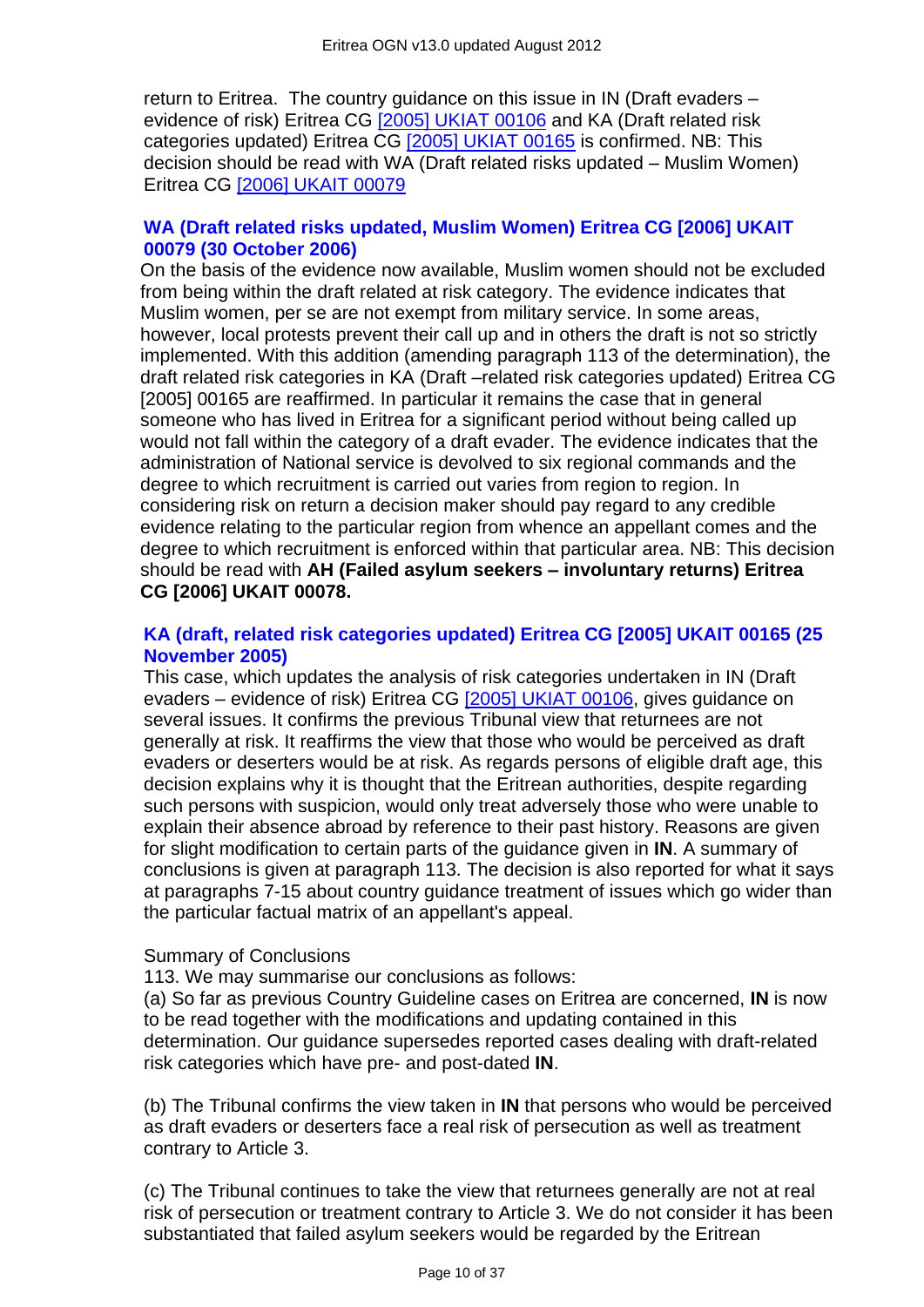authorities as traitors and ill treated in consequence.

(d) The Tribunal continues also to reject the contention that persons of eligible draft age are by that reason alone at real risk of persecution or treatment contrary to Article 3.

(e) So far as men are concerned, the eligible draft age in the context of return now appears to have extended to being 18-50 rather than 18-40. So far as women are concerned, we consider, despite some reservations that we should continue to treat the eligible draft age category in the context of return as 18-40. We do not see evidence that for women it is extended beyond 40. We also think that the category of females within the 18-40 age range who are potentially at real risk of serious harm does not extend to Muslim women or to women who are married or who are mothers or carers. In addition women will still not fall into an actual risk category if their circumstances bring them within any of the three subcategories set out in (f).

(f) Subject to the above, persons of eligible draft age (defined in the context of return as being between 18 and 50 for men and 18-40 for women) are currently at real risk of persecution as well as treatment contrary to Article 3 unless: (i) they can be considered to have left Eritrea legally. Regarding this subcategory, it must be borne in mind that an appellant`s assertion that he left illegally will raise an issue that will need to be established to the required standard. A person who generally lacks credibility will not be assumed to have left illegally. We think those falling into the "left legally" subcategory will often include persons who are considered to have already done national service, persons who have got an exemption and persons who have been eligible for call-up over a significant period but have not been called up. Conversely those falling outside this subcategory and so at risk will often include persons who left Eritrea when they were approaching draft age(18) or had recently passed that age; or

(ii) they have not been in Eritrea since the start of the war with Ethiopia in 1998 (that being the year when the authorities increased dramatically the numbers required for call up and took the national service system in a much more authoritarian direction) and are able to show that there was no draft-evasion motive behind their absence. This subcategory reflects our view that the authorities would know that persons who left Eritrea before the start of the war would not have had draft evasion as a possible motive; or

(iii) they have never been to Eritrea and are able to show that there was no draftevasion motive behind their absence. If they have not yet obtained formal nationality documents, there is no reason to think they will be perceived as draftevaders.

(g) Nevertheless, even those of draft military age who would not be considered at real risk of serious harm (because they come within (i) or (ii) or (iii)) would still be at such a risk if they hold conscientious objections to military service. Given that the issue here is a factual one of whether a person would refuse to serve even knowing that the likely consequence of refusal is ill treatment, we think the reasons of conscience would have to be unusually strong.

(h) Otherwise, however, the Tribunal does not consider that mere performance of military service gives rise to a real risk of persecution or treatment contrary to Article 3.

(i) We reiterate the point made in **IN** that the guidance given here is not intended to be applied abstractly: it remains that each case must be considered and assessed in the light of the appellant's particular circumstances. It may be, for example, that a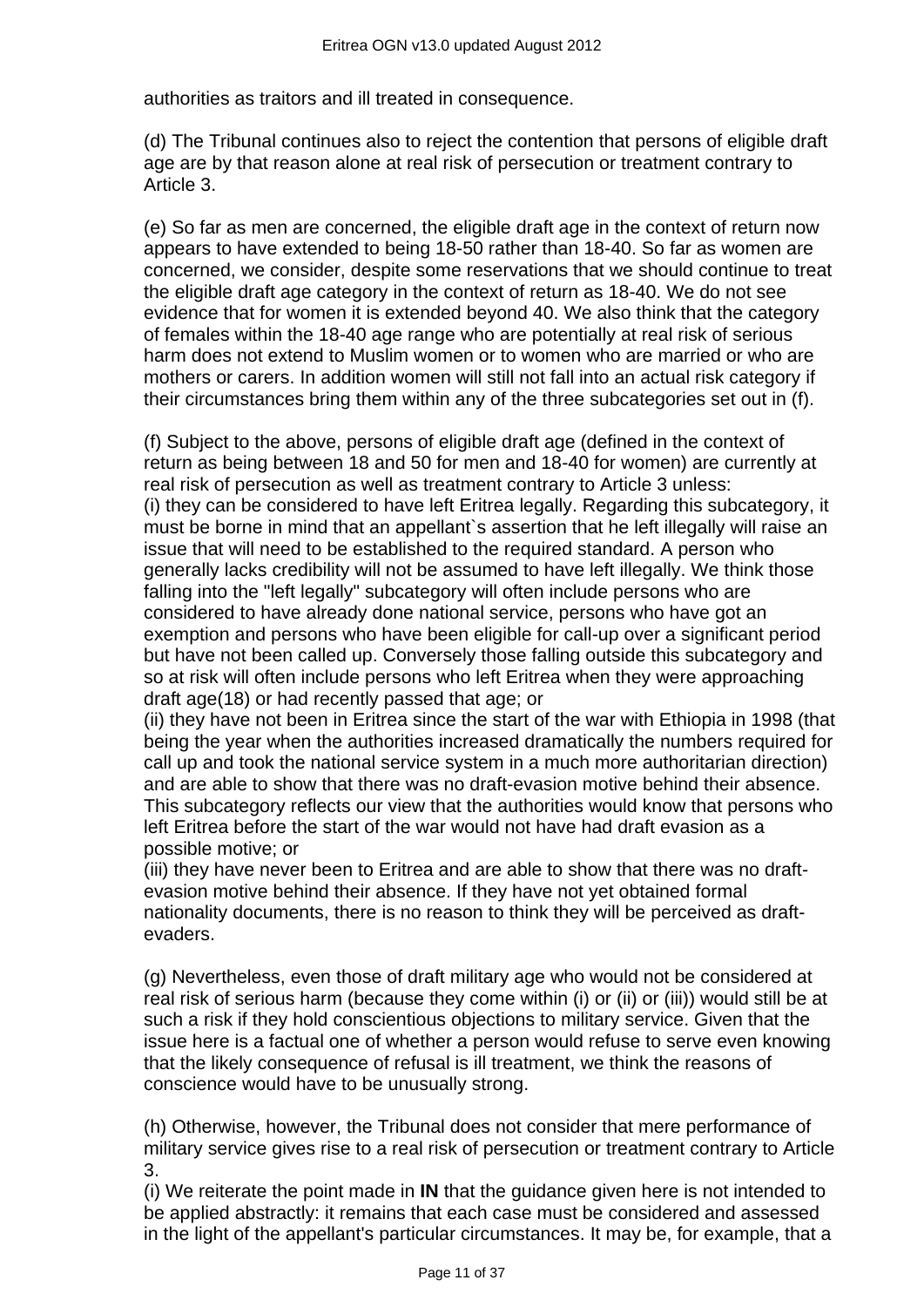person who is of eligible draft age, at least if he or she is still relatively young, will not need to establish very much more. However, we think that in all cases something more must be shown. It would be quite wrong, for example, for someone who in fact has obtained an exemption from military service, to succeed simply on the basis that he has shown he was of eligible draft age. Persons who fail to give a credible account of material particulars relating to their history and circumstances cannot easily show that they would be at risk solely because they are of eligible draft age.

#### **[IN \(Draft evaders, evidence of risk\) Eritrea CG \[2005\] UKIAT 00106 \(24 May](http://www.bailii.org/uk/cases/UKIAT/2005/00106.html)  [2005\)](http://www.bailii.org/uk/cases/UKIAT/2005/00106.html)**

#### Summary of our conclusions

44. Bringing all these factors together, and applying the lower standard of proof, the Tribunal is satisfied that at present there is a real risk that those who have sought to avoid military service or are perceived to have done so, are at risk of treatment amounting to persecution and falling within Article 3. We summarise our conclusions as follows:

(i) On the basis of the evidence presently available, there is a real risk of persecution and treatment contrary to Article 3 for those who have sought or are regarded as having sought to avoid military service in Eritrea.

(ii) There is no material distinction to be drawn between deserters and draft evaders. The issue is simply whether the Eritrean authorities will regard a returnee as someone who has sought to evade military service or as a deserter. The fact that a returnee is of draft age is not determinative. The issue is whether on the facts a returnee of draft age would be perceived as having sought to evade the draft by his or her departure from Eritrea. If someone falls within an exemption from the draft there would be no perception of draft evasion. If a person has yet to reach the age for military service, he would not be regarded as a draft evader: see paragraph 14 of *AT*. If someone has been eligible for call-up over a significant period but has not been called up, then again there will normally be no basis for a finding that he or she would be regarded as a draft evader. Those at risk on the present evidence are those suspected of having left to avoid the draft. Those who received call up papers or who were approaching or had recently passed draft age at the time they left Eritrea may, depending on their own particular circumstances, on the present evidence be regarded by the authorities as draft evaders.

(iii) NM is not to be treated as authority for the proposition that all returnees of draft age are at risk on return. In that case the Tribunal found on the facts that the appellant would be regarded as a draft evader and also took into account the fact that there was an additional element in the appellant's background, the fact that her father had been a member of the ELF, which might put her at risk on return.

(iv) There is no justification on the latest evidence before the Tribunal for a distinction between male and female draft evaders or deserters. The risk applies equally to both.

(v) The issue of military service has become politicised and actual or perceived evasion of military service is regarded by the Eritrean authorities as an expression of political opinion. The evidence also supports the contention that the Eritrean government uses national service as a repressive measure against those perceived as opponents of the government.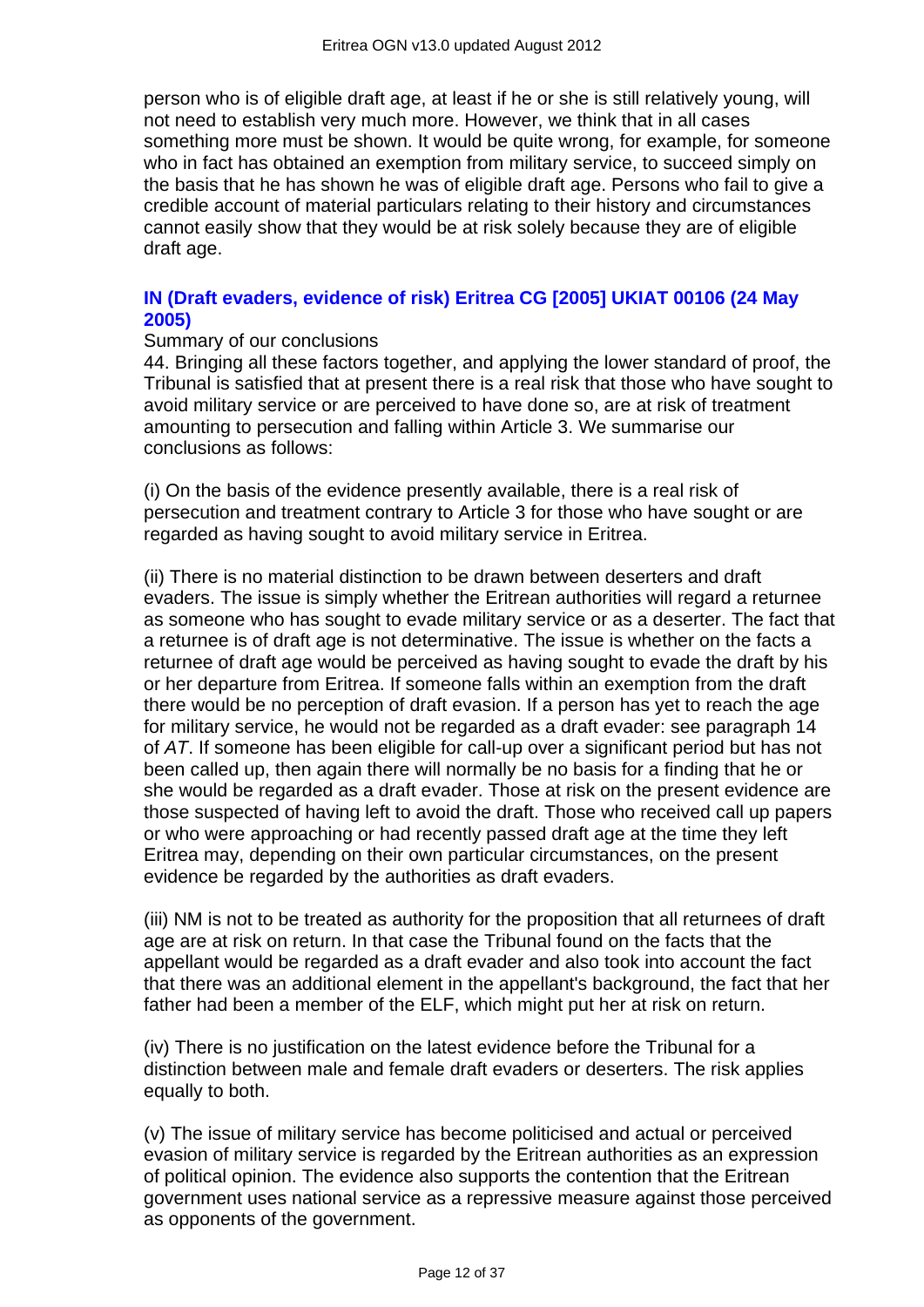(vi) The position for those who have avoided or are regarded as trying to avoid military service has worsened since the Tribunal heard **MA.**

(vii) The evidence does not support a proposition that there is a general risk for all returnees. The determinations in **SE** and **GY** are confirmed in this respect. In so far as they dealt with a risk arising from the evasion of military service, they have been superseded by further evidence and on this issue should be read in the light of this determination.

#### **FA (Eritrea, nationality) [Eritrea CG \[2005\] UKIAT 00047 \(18 February 2005\)](http://www.bailii.org/uk/cases/UKIAT/2005/00047.html)**

Eritrea – Nationality. This appellant claimed to have been born in Asmara but moved to Ethiopia when she was a child. The Adjudicator considered objective evidence and found that the appellant was entitled to Eritrean nationality and would be able to relocate there.

The Adjudicator was entitled to take into account all evidence when concluding that this appellant is entitled to Eritrean nationality. She did not fail to attach weight to the 1992 Nationality Proclamation and did not err in accepting the evidence in the Home Office Report (Fact-Finding Mission to Eritrea 4-18 November 2002) when considering how the Proclamation was interpreted and applied by the authorities (paras 20-21). The Tribunal follow the case of **YL,** (and in turn **Bradshaw [1994] Imm. AR 359**) in considering the correct approach to determining nationality (para 24). The test identified as "one of serious obstacles" in **YL** is followed and a claimant would be expected to exercise due diligence in respect of such a test (para 26).

#### **[YT \(Minority church members at risk\) Eritrea CG \[2004\] UKIAT 00218 \(09](http://www.bailii.org/uk/cases/UKIAT/2004/00218.html)  [August 2004\)](http://www.bailii.org/uk/cases/UKIAT/2004/00218.html)**

The appellant converted from being an Orthodox Christian to the Pentecostal Church. From an early age he was an activist in the Kale Hiwot ["Word of Life"] Church in Asmara, Eritrea. The Tribunal allowed this appeal stating that there is evidence of continued arrests on the basis of religion in 2003 and 2004, including a KHCE Pastor. There has not been a general relaxation in the Eritrean authorities' attitude towards minority churches.

19. For these reasons, we consider that the Adjudicator was wrong in his finding that there has been a general relaxation in the Eritrean attitude towards minority churches. Since it is clear from his determination that his rejection of the Appellant's claim was based solely upon his finding that conditions had improved, the Appellant's claim must succeed. Given the Adjudicator's findings as to what the Appellant is likely to do on return to Eritrea as a result of his religious convictions, we are satisfied that his activities will result in his coming into conflict with the authorities. This is likely to result in his detention in conditions that violate the Refugee Convention and his Article 3 rights.

# **[AN \(ELF-RC, low level members, risk\) Eritrea CG \[2004\] UKIAT 00300 \(09](http://www.bailii.org/uk/cases/UKIAT/2004/00300.html)  [November 2004\)](http://www.bailii.org/uk/cases/UKIAT/2004/00300.html)**

ELF-RC low level members – risk. Members or supporters likely to come to the attention of the authorities were confined to anything that could be interpreted as terrorism or violence (Para. 27).

27. Given the lack of evidence showing that members of opposition political groups are systematically targeted, we consider that the Adjudicator was quite entitled to take as his criteria the CIPU approach to the risk facing ELF or ELF-RC members of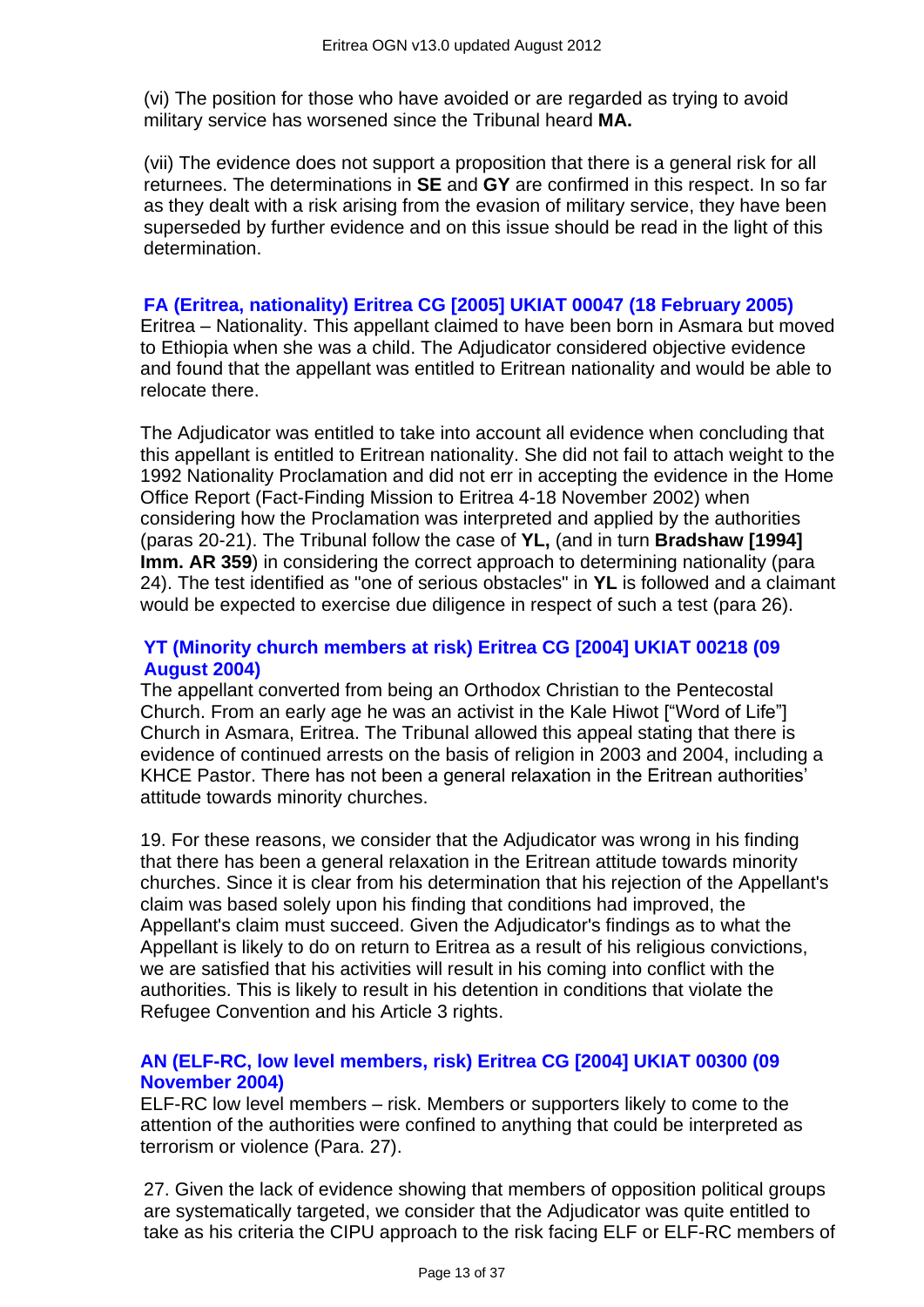seeing it as dependent on the position held in the organisation and the type of activity undertaken. The CIPU assessment that those ELF or ELF-RC members or supporters likely to come to the attention of the authorities were confined to those who had been responsible for "anything that could be interpreted as terrorism or violence" also dovetailed with mention made in the 2004 US State Department Report on p. 4 that:

"An unknown number of persons suspected of association with the Ethiopian Mengistu regime, Islamic elements considered radical, or suspected terrorist organisations continue to remain in detention without charge, some of who have been detained for more than nine years."

# **3. Main categories of claims**

- **3.1** This Section sets out the main types of asylum claim, humanitarian protection claim and discretionary leave claim on human rights grounds (whether explicit or implied) made by those entitled to reside in Eritrea. Where appropriate it provides guidance on whether or not an individual making a claim is likely to face a real risk of persecution, unlawful killing or torture or inhuman or degrading treatment/ punishment. It also provides guidance on whether or not sufficiency of protection is available in cases where the threat comes from a non-state actor; and whether or not internal relocation is an option. The law and policies on persecution, Humanitarian Protection, sufficiency of protection and internal relocation are set out in the relevant Asylum Instructions, but how these affect particular categories of claim are set out in the instructions below.
- **3.2** Each claim should be assessed to determine whether there are reasonable grounds for believing that the applicant would, if returned, face persecution for a Convention reason - i.e. due to their race, religion, nationality, membership of a particular social group or political opinion. The approach set out in Karanakaran should be followed when deciding how much weight to be given to the material provided in support of the claim (see the Asylum Instruction on 'considering the protection (Asylum) claim' and 'assessing credibility').
- **3.3** If the applicant does not qualify for asylum, consideration should be given as to whether a grant of Humanitarian Protection is appropriate. If the applicant qualifies for neither asylum nor Humanitarian Protection, consideration should be given as to whether he/she qualifies for Discretionary Leave, either on the basis of the particular categories detailed in Section 4 or on their individual circumstances.
- **3.4** All Asylum Instructions can be accessed via the on the Horizon intranet site. The instructions are also published externally on the Home Office internet site at:

[http://www.ukba.homeoffice.gov.uk/sitecontent/documents/policyandlaw/asylumpoli](http://www.ukba.homeoffice.gov.uk/sitecontent/documents/policyandlaw/asylumpolicyinstructions/) [cyinstructions/](http://www.ukba.homeoffice.gov.uk/sitecontent/documents/policyandlaw/asylumpolicyinstructions/)

#### **3.5 Credibility**

**3.5.1** This guidance is **not** designed to cover issues of credibility. Case owners will need to consider credibility issues based on all the information available to them. For guidance on credibility see 'establishing the facts of the claim (material and nonmaterial facts)' in the Asylum Instruction 'considering the protection (asylum) claim' and 'assessing credibility'. Case owners must also ensure that each asylum application has been checked against previous UK visa applications. Where an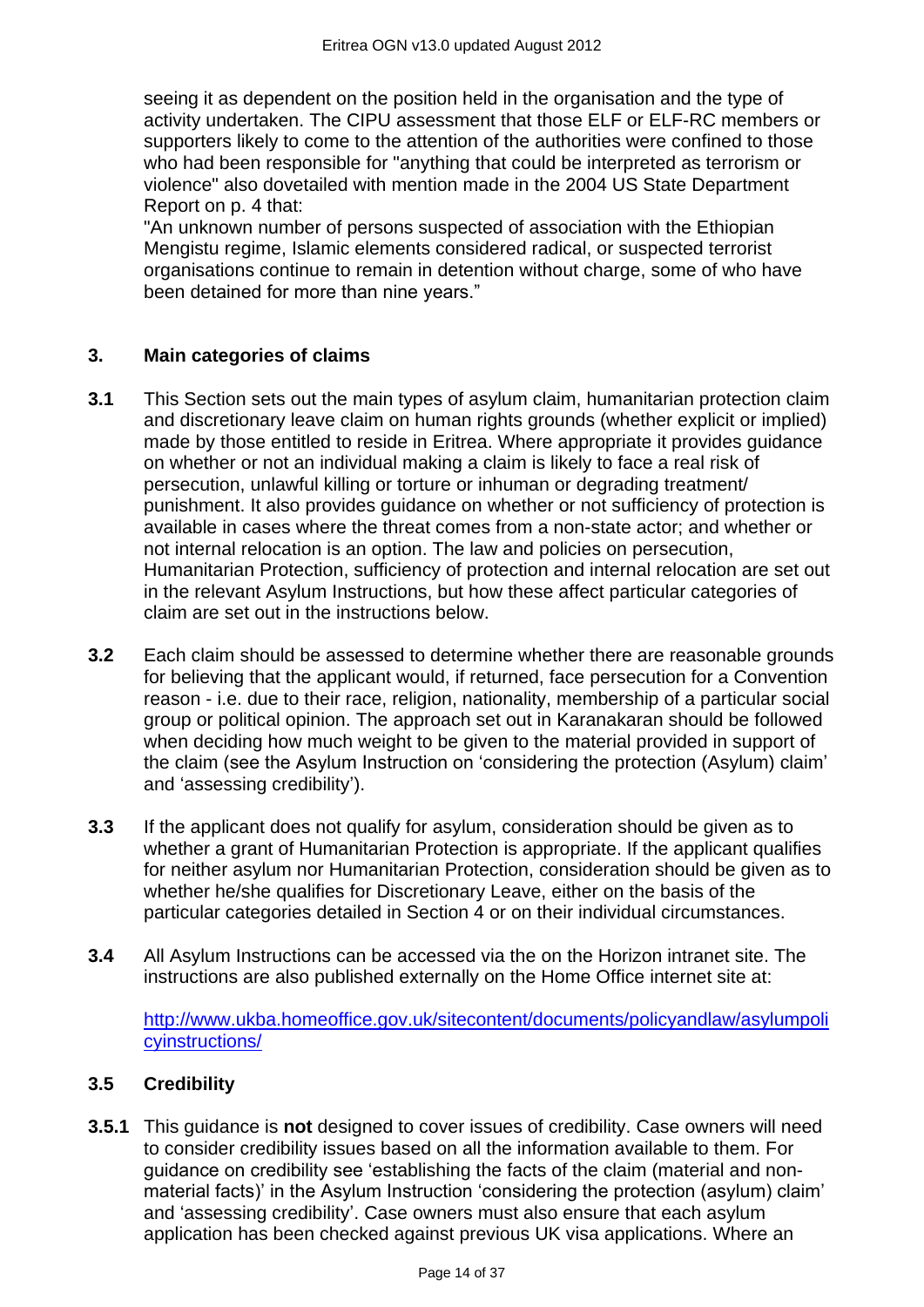asylum application has been biometrically matched to a previous visa application, details should already be in the Home Office file. In all other cases, the case owner should satisfy themselves through CRS database checks that there is no match to anon-biometric visa. Asylum applications matches to visas should be investigated prior to the asylum interview, including obtaining the Visa Application Form (VAF) from the visa post that processed the application.

#### **3.6 Members of registered and unregistered religious groups including Pentecostals and Jehovah's Witnesses**

- **3.6.1** Applicants may make an asylum and/or human rights claim based on alleged state mistreatment on account of their religion.
- **3.6.2 Treatment:** The 1997 constitution protects religious freedom; however, the government has yet to implement the constitution in law and in practice. In 2002 the Eritrean government banned religious activities other than those administered by four registered religious organisations: Sunni Islam, Eritrean Orthodox Church, Roman Catholic Church, and Evangelical (Lutheran) Church of Eritrea. In 2002 Eritrea established a mechanism that could be used to allow religious organisations to register and be recognised as legitimate. The mechanism has not been implemented, despite applications in 2002 by the Presbyterian, Methodist, Seventhday Adventist, and Baha'i denominations.<sup>16</sup> The government forbids religious practice outside the four recognised faiths, and even recognised faiths are often forbidden from managing their own operations and finances.<sup>17</sup>
- **3.6.3** The government's record on religious freedom remained poor. The Government continued to harass and detain thousands of members of registered and unregistered religious groups and retained substantial control over the four registered religious groups. The government failed to approve religious groups that fulfilled the registration requirements and arrested persons during religious gatherings. The government subjected religious prisoners to harsher conditions and held them for long periods of time, without due process. There continued to be reports of forced renunciations of faith, torture of religious prisoners, and deaths while in custody.<sup>18</sup>

# **Registered/Sanctioned religions**

**3.6.4** The Isaias government appointed the leadership of both the Orthodox Church and Sunni Islam. It appointed the Eritrean Orthodox Church patriarch and deposed his predecessor, Abune Antonios, after the Abune protested government interference in church affairs. Abune Antonios has been under house arrest, cut off from all but a housekeeper, since 2006. The government also appointed the head of the Muslim community, Mufti Sheik Al-Amin Osman Al-Amin, over the objections of some of the faithful. Over 180 Muslims who objected to the appointment have been jailed. There have been reports that the government confiscates property and funds from churches and mosques.<sup>19</sup> The U.S. Department of State reported that in May and June 2011, 3,000 religious workers from the government-approved Eritrean

- <sup>17</sup> COIS Eritrea Country Report August 2011 (para 18.04)<http://www.ukba.homeoffice.gov.uk/policyandlaw/guidance/coi/> <sup>18</sup> COIS Eritrea Country Report August 2011 (para 18.01)<http://www.ukba.homeoffice.gov.uk/policyandlaw/guidance/coi/>
- <sup>19</sup> Human Rights Watch, Ten Long Years- A Briefing on Eritrea's Missing Political Prisoners, September 2011 <http://www.hrw.org/sites/default/files/reports/eritrea0911WebForUpload.pdf>

 $\overline{\phantom{a}}$ <sup>16</sup> Human Rights Watch, Ten Long Years- A Briefing on Eritrea's Missing Political Prisoners, September 2011 <http://www.hrw.org/sites/default/files/reports/eritrea0911WebForUpload.pdf>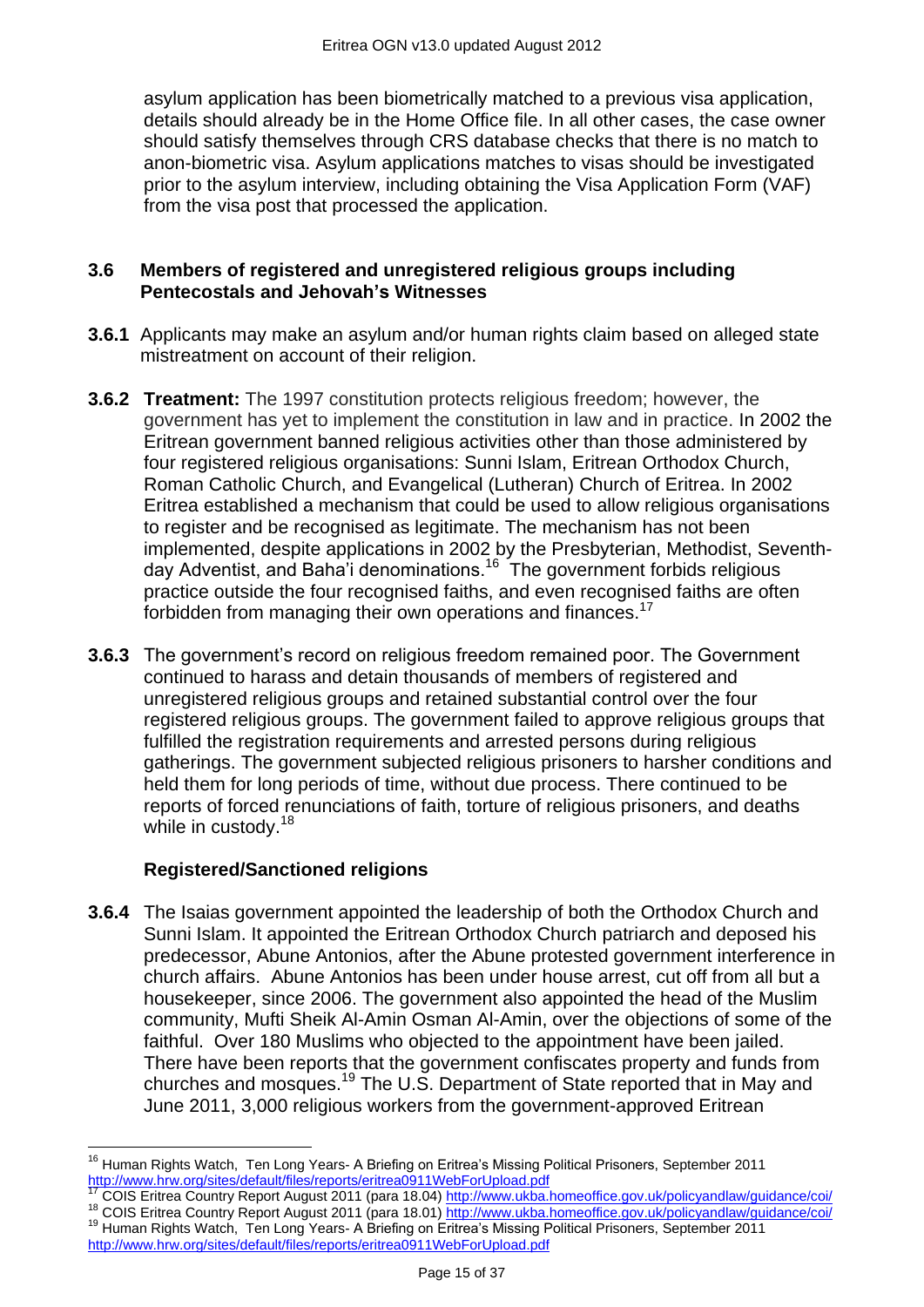Orthodox, Evangelical (Lutheran), and Islamic faiths were rounded up and sent to the Wi'a military camp for national service and noted that in previous years persons detained at Wi'a had died from poor conditions and been subjected to torture.<sup>20</sup> The U.S. Department of State also noted that "All four recognised religious groups were also required to provide a list of members for possible enrolment in military and national service. Those who publically protested such direct government management were branded as radicals and were imprisoned indefinitely in harsh conditions, even if they were members of recognised religious faiths"<sup>21</sup> UNHCR similarly reported that "the authorities are increasingly involved in controlling the religious activities of the four recognised religious groups. It stated that most facets of religious life are under State control and that "Members of the four registered religions may also face harassment and imprisonment, particularly where they publicly protest against Government action. Members of (unregistered) minority religious groups, as well as members and clergy of the State sanctioned religions, continue to face arrest and protracted detention in harsh conditions for refusal to perform military service".<sup>22</sup>

# **Unregistered/unsanctioned religions**

- **3.6.5** Adherents of "unrecognised" religions, such as Evangelical and Pentecostal Christians, have been seized in raids on churches and homes. They are imprisoned and tortured until they renounce their faiths. Many die in custody. Evangelical and Pentecostal national service recruits are not allowed to have religious books or to participate in religious services. Witnesses told Human Rights Watch that no prayer, Muslim or Christian, is permitted in national service. Violations result in prolonged detention and the burning of Bibles and other religious materials. $^{23}$
- **3.6.6** Authorities regularly harassed, arrested, and detained members of unregistered religious groups. The government closely monitored the activities and movements of unregistered religious groups and members, including nonreligious social functions attended by members. Persons arrested for religious reasons were often detained for extended periods in harsher conditions than the general population and without due process.<sup>24</sup>
- **3.6.7** According to the website Perscution.org unless believers are members of recognised denominations, they are rounded up and jailed in hot, unsanitary shipping containers or filthy prisons. According to Christian Solidarity Worldwide (CSW), thousands are detained arbitrarily for political purposes, suffering routine deprivation and torture. An estimated 2,000 to 3,000 Christians are inhumanely and indefinitely detained without trial.<sup>25</sup> The U.S. Commission on International Religious Freedom similarly reported that "Detainees imprisoned in violation of freedom of religion [without specifying whether members of registered or unregistered religions] have reportedly been beaten and tortured […] Released religious prisoners report being confined in cramped conditions such as 20-foot metal shipping containers or

 $24$  US State Department International Religious Freedom report 2010: Eritrea Le Jane Department international Religious Fr<br><http://www.state.gov/g/drl/rls/irf/2010/148686.htm><br>25 Department F ::

 $\overline{a}$ 

<sup>25</sup> Perscution.org, Eritrean Christians continue suffering torture, 19 March 2012 <http://www.persecution.org/2012/03/19/eritrean-christians-continue-suffering-torture/>

<sup>&</sup>lt;sup>20</sup> [US State Department Human Rights Report 2011; Eritrea, Section 1a. Arbitrary or Unlawful Deprivation of Life.](http://www.state.gov/j/drl/rls/hrrpt/humanrightsreport/index.htm?dlid=186194#wrapper)

<sup>&</sup>lt;sup>21</sup> US State Department International Religious Freedom report July- December 2010: Eritrea, Section II Restrictions on Religious Freedom. [http://www.state.gov/j/drl/rls/irf/2010\\_5/168406.htm](http://www.state.gov/j/drl/rls/irf/2010_5/168406.htm)

<sup>22</sup> UNHCR, UNHCR Eligibility guidelines for assessing the International Protection needs of asylum seekers from Eritrea, 20/04/2011, Section III A5 Members of Minority Religious Groups. <http://www.unhcr.org/refworld/pdfid/4dafe0ec2.pdf> <sup>23</sup> Human Rights Watch, Ten Long Years- A Briefing on Eritrea's Missing Political Prisoners, September 2011 <http://www.hrw.org/sites/default/files/reports/eritrea0911WebForUpload.pdf>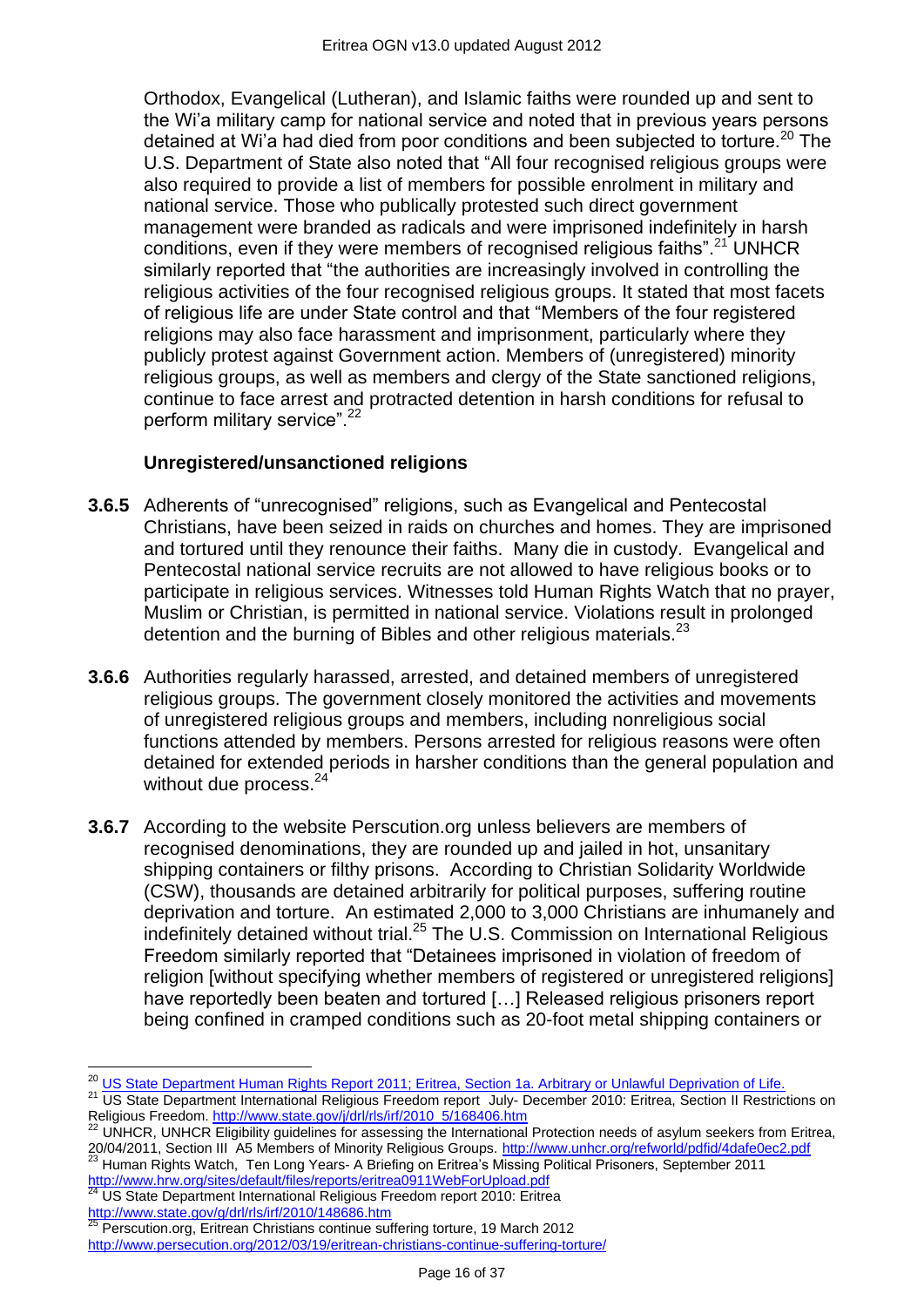in underground barracks, some located in areas subjecting prisoners to extreme temperature fluctuations […] There continue to be reports of deaths of religious prisoners who refused to recant their beliefs, were denied medical care, or were subjected to other ill treatment".<sup>26</sup>

- **3.6.8** Members of Evangelical and Pentecostal churches face persecution, but the most severe treatment is reserved for Jehovah's Witnesses, who are barred from government jobs and refused business permits or identity cards.<sup>27</sup>
- **3.6.9** Human Rights Watch stated that adherents of "unrecognised" religions were seized in raids on churches and homes and imprisoned and tortured until they renounced their faiths. Jehovah's Witnesses are especially victimised. Usually reliable sources who monitor religious persecutions reported continuing persecution of religious practitioners in 2011. Thirty members of an evangelical Christian church were arrested in Asmara in January. In May and June authorities reportedly arrested over 90 members of unrecognised Christian churches, including 26 college students. Two women and one man in their twenties, arrested in 2009 for participating in prayer meetings while serving in national service, reportedly died in captivity at military camps in 2011. A 62-year-old Jehovah's Witness arrested in 2008 died in July, a week after he was placed in solitary confinement in a metal shipping container.<sup>28</sup>
- **3.6.10** The government singles out Jehovah's Witnesses for particular severity because they refused to vote in the 1991 referendum on independence from Ethiopia. In an October 25, 1994, letter, President Isaias is reported to have personally ordered government agencies to deny them citizenship rights, including business and drivers' licenses. Eritrean law does not recognise any form of conscientious objection or substitute service. Because Jehovah's Witnesses will not perform military service for religious reasons, adherents of this faith are imprisoned when they reach military age.<sup>29</sup> As of 31 January 2012, the Jehovah's Witness media website lists 48 Witnesses incarcerated as conscientious objectors, for participation in religious meetings, or for unknown reasons; three conscientious objectors have been imprisoned for 17 years.<sup>30</sup>
- **3.6.11** Although members of several religious groups were imprisoned in past years for failure to participate in required national military service, the government singled out Jehovah's Witnesses to receive harsher treatment than that given to followers of other religious groups.<sup>31</sup>
- **3.6.12** There were few reports of societal abuses or discrimination based on religious affiliation, belief, or practice. Citizens generally were tolerant of those practicing other religions; exceptions included negative societal attitudes towards Jehovah's Witnesses, Pentecostal groups, and conscientious objectors to military service based on religious beliefs. Some individuals viewed refusal to perform the required military service as a sign of disloyalty and encouraged harassment of those

<sup>29</sup> Human Rights Watch, Ten Long Years- A Briefing on Eritrea's Missing Political Prisoners, September 2011 <http://www.hrw.org/sites/default/files/reports/eritrea0911WebForUpload.pdf>

<sup>31</sup> US State Department International Religious Freedom report 2010: Eritrea <http://www.state.gov/g/drl/rls/irf/2010/148686.htm>

 $\overline{a}$ 

<sup>&</sup>lt;sup>26</sup> US Commission on International Religious Freedom, 2012 Annual Report, March 2012, Eritrea: Arrest, Detention, and Torture. <http://www.uscirf.gov/images/Annual%20Report%20of%20USCIRF%202012%282%29.pdf>

<sup>27</sup> Freedom House, Freedom in the World 2012: Eritrea,<http://www.freedomhouse.org/report/freedom-world/2012/eritrea> 28 Human Rights Watch, World Report 2012: Eritrea <http://www.hrw.org/world-report-2012/world-report-2012-eritrea>

<sup>&</sup>lt;sup>30</sup> Jehovah's Witnesses: Official Media Website, Forty-eight Jehovah's Witnesses imprisoned in Eritrea: As of January 31, 2012, Last updated 17/02/2012, <http://www.jw-media.org/eri/20120131rpt.htm>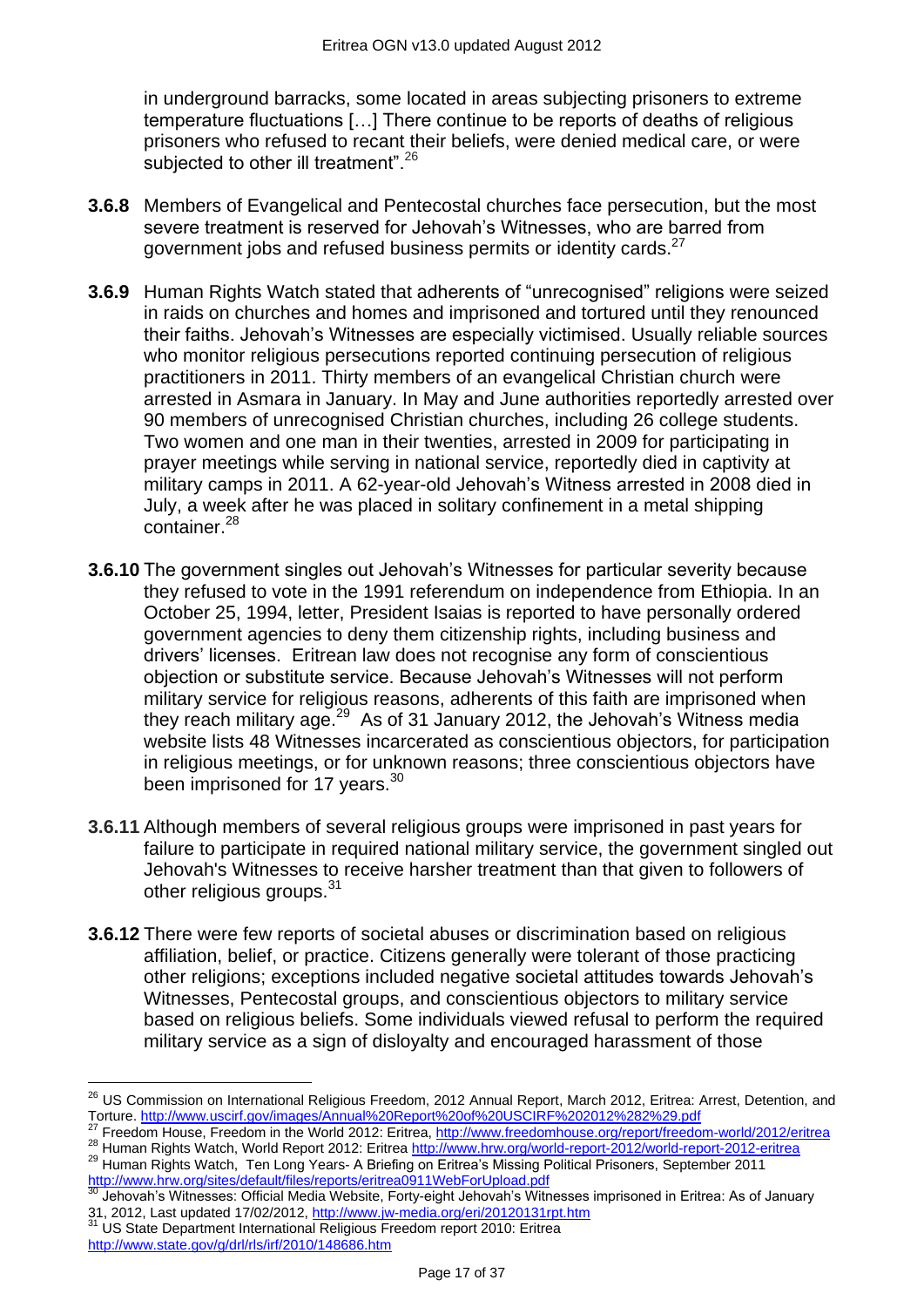unwilling to serve in the military.<sup>32</sup>

**3.6.13** The application for an exit visa requires a designation of religious affiliation, and Christians must include their denomination in the application. Members of registered faiths can often obtain exit visas if they have completed national service requirements and were of retirement age. Members of unregistered faiths require additional permission from the Office of Religious Affairs, which has been reported to grant permission, deny permission, or arrest applicants on the spot for practicing an unrecognised faith.

# **See also: [Actors of protection](#page-1-1) (section 2.3 above) [Internal relocation](#page-3-0) (section 2.4 above) [Caselaw](#page-4-0) (section 2.5 above)**

- **3.6.14 Conclusion:** State persecution of non-sanctioned religions is systematic and widespread throughout Eritrea. If it is accepted that the claimant is a member of a religious minority and they have demonstrated that they will have a well-founded fear of persecution, their claim is likely to engage the UK's obligation under the 1951 Convention. The grant of asylum in such cases will therefore be appropriate.
- **3.6.15** Members of recognised/sanctioned religious groups may also face persecution and ill-treatment, including arrest, imprisonment and torture. If it is accepted that the claimant is at risk of persecution or ill-treatment than a grant of asylum is likely to be appropriate. However, each case must be considered on its merits taking into consideration the individual circumstances of the applicant.

#### **3.7 Military Service**

- **3.7.1** Some applicants may make an asylum and/or human rights claim based on illtreatment amounting to persecution for refusing to undertake military service or deserting from military service. Applicants may cite their religious beliefs (usually as Jehovah's Witnesses) as the reason why their objection has resulted in, or is likely to lead to, persecution.
- **3.7.2 Treatment**: Under the parameters set forth in Proclamation of National Service (No. 82/1995), men aged 18 to 54 and women aged 18 to 47 are required to provide 18 months of military and non-military public works and services in any location or capacity chosen by the government. $33$  Active National Service consists of six months of training in the National Service Training Centre and 12 months of active military service and development tasks in military forces.<sup>34</sup>
- **3.7.3** Normally, married women or women with young children are exempt from military service as are those registered disabled. The elderly have usually completed their national service, but if conflict ensues they could be expected to take up arms. Military commanders are able to authorise medical exemptions, with a report from a military medical officer. There are no exemptions for those from a poor background or those who have family members dependent on them through age or illness.<sup>35</sup>

 $\overline{a}$ <sup>32</sup> COIS Eritrea Country Report August 2011 (para 18.01) <http://www.ukba.homeoffice.gov.uk/policyandlaw/guidance/coi/>

<sup>33</sup> COIS Eritrea Country Report August 2011 (para 9.16) <http://www.ukba.homeoffice.gov.uk/policyandlaw/guidance/coi/>

<sup>34</sup> COIS Eritrea Country Report August 2011 (para 9.05) <http://www.ukba.homeoffice.gov.uk/policyandlaw/guidance/coi/>

<sup>35</sup> COIS Eritrea Country Report August 2011 (para 9.44) <http://www.ukba.homeoffice.gov.uk/policyandlaw/guidance/coi/>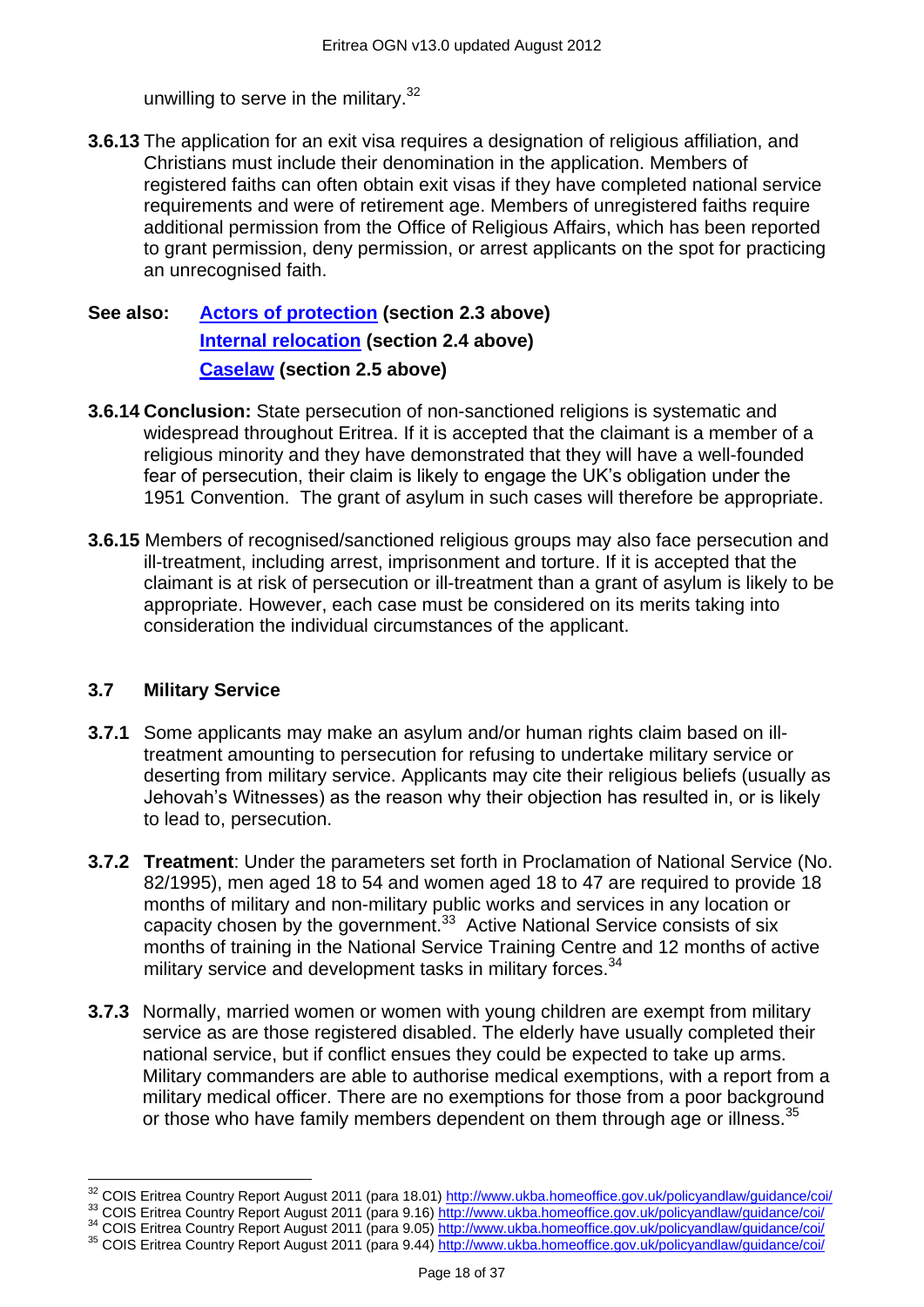- **3.7.4** Article 13(1) of the Proclamation on National Service states that individuals who are deemed to be medically unfit for military service may be given non-military duties as an alternative to military service for a period of eighteen months. This will depend on the nature of the illness or disability of the individual concerned. For some individuals, this will not be possible, and they will be exempt from all types of national service. Article 15 of the Proclamation allows individuals who are disabled, blind or psychologically deranged to be exempt from national service altogether whether this is military service or some other type of national service.<sup>36</sup> The April 2011 UNHCR Eligibility Guidelines also mention the following two categories of people being exempt from military service: students enrolled in a regular daily course may be temporarily exempted and Muslim women.<sup>37</sup> However, the same report also noted that "instances of round-ups for the purpose of conscription of women, including Muslim women and mothers, have nevertheless been recorded".<sup>38</sup>
- **3.7.5** According to information obtained from the British Embassy in Asmara in April 2010 full-time religious clerics/nuns can be required to do military/national service although in previous years they have been exempt. It is believed that some churches or mosques are limited to having a minimum of serving religious members who are exempt from military/national service.<sup>39</sup> However, in April 2011, the UNHCR reported that the Eritrean government had "reportedly revoked the exemption from military service for most Orthodox priests and full time religious clerics/nuns are now reportedly required to undertake military/national service".<sup>40</sup> In 2012, the U.S. Department of State reported that, despite these categories of potential exemptions, numerous individuals were arrested "even if they had valid papers showing that they had completed or were exempt from national service. In practice most detainees were informally charged with issues relating to national service, effectively allowing authorities to incarcerate citizens indefinitely".<sup>41</sup>
- **3.7.6** Since 2002, when the government announced a "Warsay-Yikealo development campaign," service is open-ended and typically lasts a decade or longer. With some exceptions for women with children and disabled people, service is compulsory until release but release is at the whim of military commanders. Even after being demobilized recruits can be recalled at any time. The recall mechanism is capriciously applied and routinely used to punish perceived dissent. Male conscripts remain eligible to serve until they are in their fifties. Most of Eritrea's able-bodied adult population is on involuntary and indefinite active national service or on reserve duty. Four or five times a year the government, looking for draft evaders, conducts huge roundups.<sup>42</sup>
- **3.7.7** Human Rights Watch reports that since 2002 Eritrea has misused its national service system to keep a generation of Eritreans in bondage. Service is indefinitely prolonged, extending for much of a citizen's working life. Pay is barely sufficient for survival. Recruits are used as cheap labour for civil service jobs, development

20/04/2011, Section III A1 Military/National Service. <http://www.unhcr.org/refworld/pdfid/4dafe0ec2.pdf> <sup>41</sup> [US State Department Human Rights report 2011: Eritrea, Section 1d Arrest Procedures and Treatment While in](http://www.state.gov/j/drl/rls/hrrpt/humanrightsreport/index.htm?dlid=186194#wrapper)   $\frac{20}{2}$ [Detention.](http://www.state.gov/j/drl/rls/hrrpt/humanrightsreport/index.htm?dlid=186194#wrapper)

 $\overline{a}$ <sup>36</sup> COIS Eritrea Country Report August 2011 (para 9.46) <http://www.ukba.homeoffice.gov.uk/policyandlaw/guidance/coi/> <sup>37</sup> UNHCR, UNHCR Eligibility guidelines for assessing the International protection needs of asylum seekers from Eritrea

<sup>20/04/2011,</sup> Section III A1 Military/National Service. <http://www.unhcr.org/refworld/pdfid/4dafe0ec2.pdf> UNHCR, UNHCR Eligibility guidelines for assessing the International protection needs of asylum seekers from Eritrea 20/04/2011, Section III A1 Military/National Service. <http://www.unhcr.org/refworld/pdfid/4dafe0ec2.pdf>

<sup>39</sup> COIS Eritrea Country Report August 2011 (para 9.50) <http://www.ukba.homeoffice.gov.uk/policyandlaw/guidance/coi/> <sup>40</sup> UNHCR, UNHCR Eligibility guidelines for assessing the International protection needs of asylum seekers from Eritrea

<sup>42</sup> Human Rights Watch, Ten Long Years; A Briefing on Eritrea's Missing Political Prisoners, September 201[1http://www.hrw.org/sites/default/files/reports/eritrea0911WebForUpload.pdf](http://www.hrw.org/sites/default/files/reports/eritrea0911WebForUpload.pdf)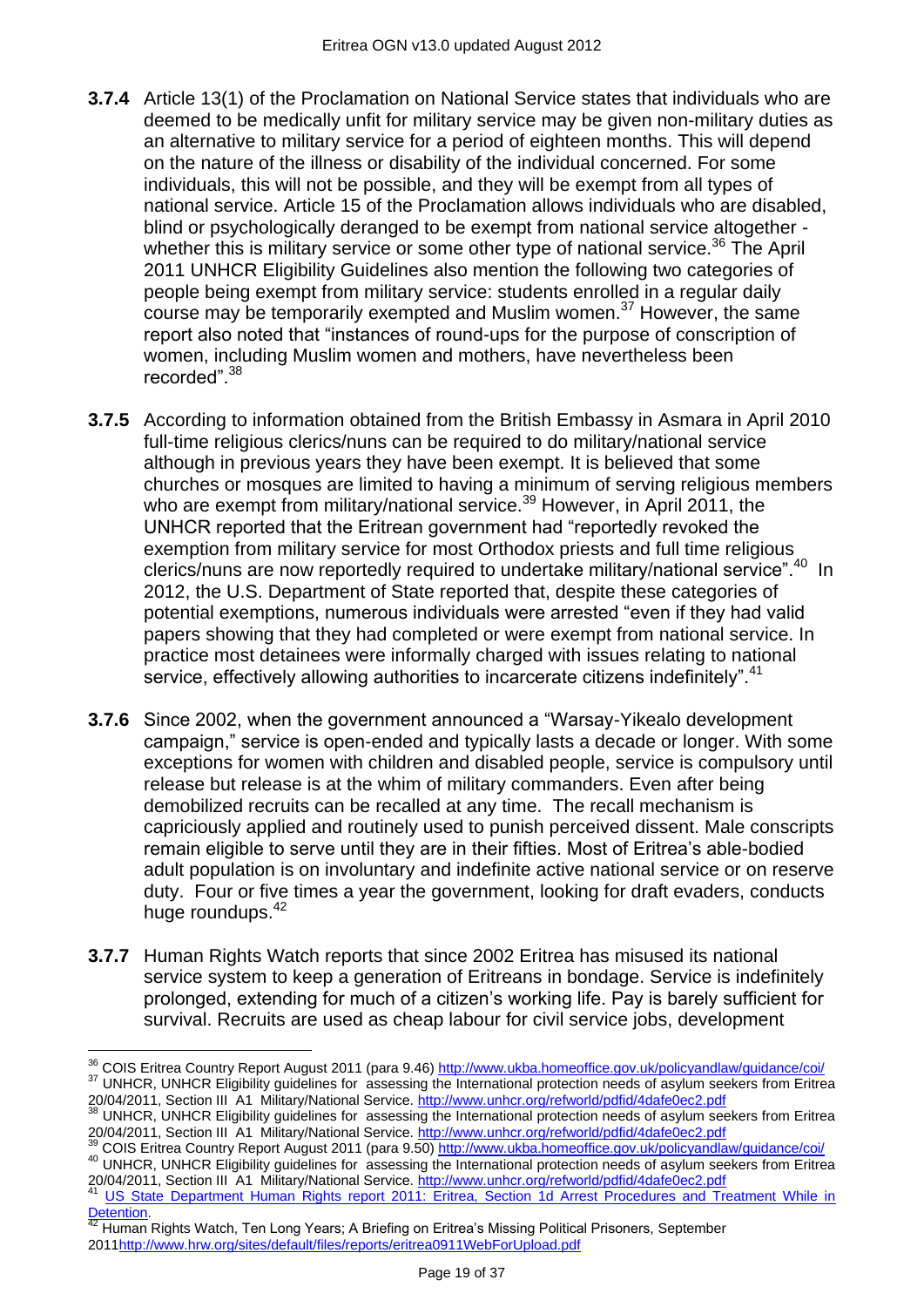projects, and the ruling party's commercial and agricultural enterprises. Female recruits have reported sexual abuse by higher-ranking officers.<sup>43</sup> The U.S Department of State similarly noted that "the country's mandatory national service program of indefinite duration requires conscripts to perform a wide variety of both military and non-military activities, including harvesting and work in the service sector. There were also reports that military officials used soldiers in national service to perform free labour for personal tasks such as construction of houses and crop harvesting."<sup>44</sup> Amnesty International also reported on the indefinite extension of military service and their involvement of forced labour in "in state projects, including road building, or working for companies owned and operated by the military or ruling party elites". $45$ 

- **3.7.8** Thousands of Eritreans, mostly of younger generations, flee the country because of the harsh conditions in national service. The United Nations High Commissioner for Refugees (UNHCR) reported in early 2011 that 220,000 Eritreans, about 5 percent of the population, have fled. During a visit to a refugee camp in Ethiopia in mid-2011, an assistant high commissioner said she was shocked to see such a "sea of young faces.‖ The new refugees included a significant number of unaccompanied children, some as young as six-years-old. Among the most prominent defectors in 2011 were 13 members of a 25-member soccer (football) team who refused to return after a regional tournament in Tanzania. Such defections are not new. In 2009, 12 soccer players absconded in Kenya. Earlier in 2011, fearful of further defections, the government refused to allow a soccer team that won a first-round game in Eritrea to play a return match in Kenva.<sup>46</sup>
- **3.7.9** A UN Monitoring Group on Somalia and Eritrea found strong evidence that highlevel Eritrean officials facilitate escapes to earn hard currency: "People smuggling is so pervasive that it could not be possible without the complicity of Government and party officials, especially military officers...." Military officers charge about £1800 per person for a border crossing and up to £12,300 for smuggling escapees through Sudan and Egypt. According to the UN group, receipts are funnelled through Eritrean embassy staff into a Swiss bank account.<sup>47</sup>
- **3.7.10** The National Service Proclamation of 1995 makes no provision for conscientious objection to military service.<sup>48</sup> Jehovah's Witnesses and other conscientious objectors were normally willing to perform non-military national service. At least three Jehovah's Witnesses were detained for 15 years, reportedly for evading compulsory military service, a term far beyond the maximum legal penalty of two years for refusing to perform national service. In addition, Jehovah's Witnesses who did not participate in national military service were subject to dismissal from the civil service, revocation of business licenses, eviction from government-owned housing, and denial of passports, identity cards, and exit visas. They are also prohibited from having civil authorities legalise their marriages.<sup>49</sup> Similarly, the U.S. Commission on International Religious Freedom reported that "a third of the Jehovah's Witnesses currently detained are reported to be over 60 years old, well beyond draft age".<sup>50</sup>

- 45 Amnesty International, Annual Report 2012: Eritrea, [http://www.amnesty.org/en/region/eritrea/report-2012#section-8-5](http://www.amnesty.org/en/region/eritrea/report-2012%23section-8-5)
- <sup>46</sup> Human Rights Watch World Report 2012: Eritrea <http://www.hrw.org/world-report-2012/world-report-2012-eritrea>

<sup>50</sup> US Commission on International Religious Freedom, 2012 Annual Report; Eritrea: Arrest, Detention, and Torture. <http://www.uscirf.gov/images/Annual%20Report%20of%20USCIRF%202012%282%29.pdf>

 $\overline{a}$ <sup>43</sup> Human Rights Watch World Report 2012: Eritrea <http://www.hrw.org/world-report-2012/world-report-2012-eritrea>

<sup>44</sup> [US State Department Human Rights report 2011: Eritrea, Section 7b. Prohibition of Forced or Compulsory Labour.](http://www.state.gov/j/drl/rls/hrrpt/humanrightsreport/index.htm?dlid=186194#wrapper)

<sup>&</sup>lt;sup>47</sup> Human Rights Watch World Report 2012: Eritre[ahttp://www.hrw.org/world-report-2012/world-report-2012-eritrea](http://www.hrw.org/world-report-2012/world-report-2012-eritrea) 48 COIS Eritrea Country Report August 2011 (para 9.39) <http://www.ukba.homeoffice.gov.uk/policyandlaw/guidance/coi/>

<sup>49</sup> COIS Eritrea Country Report August 2011 (para 18.15) <http://www.ukba.homeoffice.gov.uk/policyandlaw/guidance/coi/>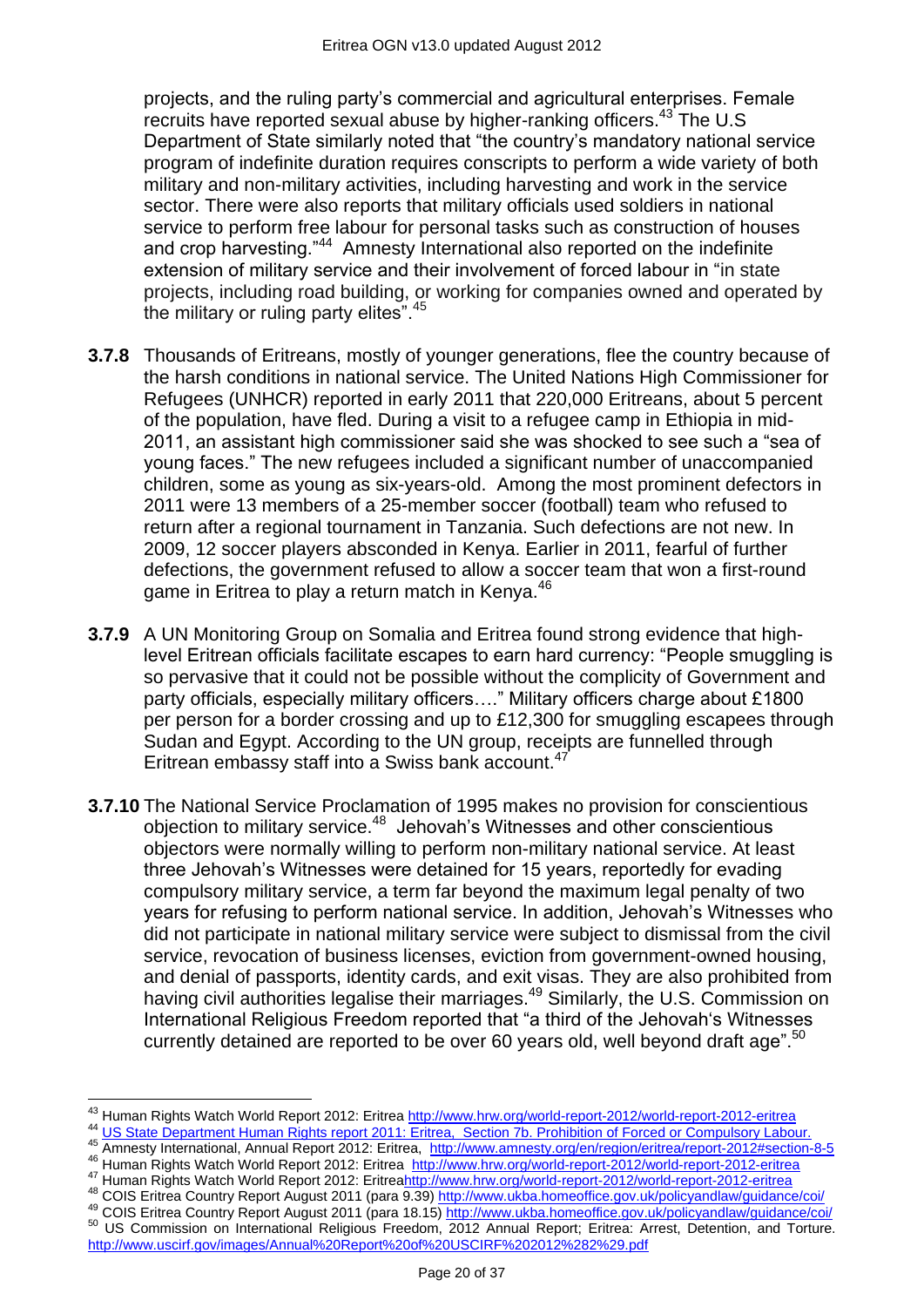- **3.7.11** A Human Rights Watch report stated that national service members are routinely jailed for raising objections about national service or the mistreatment of fellow recruits. A conscript told Human Rights Watch, "If you don't work, you go to prison.… If you refuse they see it as a political problem.‖ No court martial hearings or other opportunities to defend themselves against accusations are given. The length of imprisonment is at the whim of the local military commander; so is access to medical treatment while jailed.<sup>51</sup>
- **3.7.12** Deserting from the army or even expressing dissent over the indefinite military service is viewed as a political issue by the government. Therefore, most prisoners held for political reasons are detained without charge or trial for refusing or questioning national service or for offences punishable under military law.<sup>52</sup> The most recent U.S. State Department report notes that "Security forces tortured and beat army deserters and draft evaders" and that "Persons detained for evading national service reportedly died from harsh treatment, and young men and women reportedly were severely beaten and killed during round-ups for national service. Widespread mistreating and hazing of conscripts sometimes resulted in deaths and suicides of national service members. The government continued summary executions and shooting of individuals on sight near mining camps and border regions for allegedly attempting to flee military service, interfering with mining activities, or attempting to leave the country without an exit visa".<sup>53</sup> Amnesty International similarly reported that "Penalties for desertion and draft evasion included torture and detention without trial" $54$
- **3.7.13** The U.S. Department of State reported that the "Security forces continued to detain and arrest parents and other family members of individuals who evaded national service or fled the country. There were reports that such parents were either fined 50,000 nakfa (£2141) or forced to surrender their children to the government".<sup>55</sup> Similarly, Human Rights Watch also stated that "Families are punished for the acts of one of its members, especially for draft evasion or desertion. The family is given no opportunity to defend itself. …Those who do not or cannot pay are jailed and may have property confiscated".<sup>56</sup> A former officer explained to Human Rights Watch that "If one of the men escapes, you have to go to his house and find him. If you don't find him you have to capture his family and take them to prison" The report further found that "Sometimes a family member is required to serve in place of the absconder even if that family member has satisfied his or her individual national service obligations".<sup>57</sup>

# **See also: [Actors of protection](#page-1-1) (section 2.3 above) [Internal relocation](#page-3-0) (section 2.4 above) [Caselaw](#page-4-0) (section 2.5 above)**

**3.7.14 Conclusion:** The Government views as political opponents those who evade

54 [Amnesty International, Annual Report 2012: Eritrea, 24/05/2012,](http://www.amnesty.org/en/region/eritrea/report-2012#section-8-5) Military conscription.

<sup>56</sup> Human Rights Watch, World Report 2012: Eritrea, <http://www.hrw.org/world-report-2012/world-report-2012-eritrea>

<sup>57</sup> Human Rights Watch, Ten Long Years: A Briefing on Eritrea's Missing Political Prisoners, September 2011. <http://www.hrw.org/sites/default/files/reports/eritrea0911WebForUpload.pdf>

 $\overline{a}$ <sup>51</sup> Human Rights Watch, Ten Long Years; A Briefing on Eritrea's Missing Political Prisoners, September 2011 <http://www.hrw.org/sites/default/files/reports/eritrea0911WebForUpload.pdf>

<sup>52</sup> COIS Eritrea Country Report August 2011 (para 9.51) <http://www.ukba.homeoffice.gov.uk/policyandlaw/guidance/coi/>

<sup>53</sup> [US State Department Human Rights report 2011: Eritrea, Section 1a Arbitrary or Unlawful Deprivation of Life.](http://www.state.gov/j/drl/rls/hrrpt/humanrightsreport/index.htm?dlid=186194#wrapper)

<sup>55</sup> US State Department Human Rights report 2011: Eritrea, Section 1f Arbitrary Interference with Privacy, Family, Home, [or Correspondence.](http://www.state.gov/j/drl/rls/hrrpt/humanrightsreport/index.htm?dlid=186194#wrapper)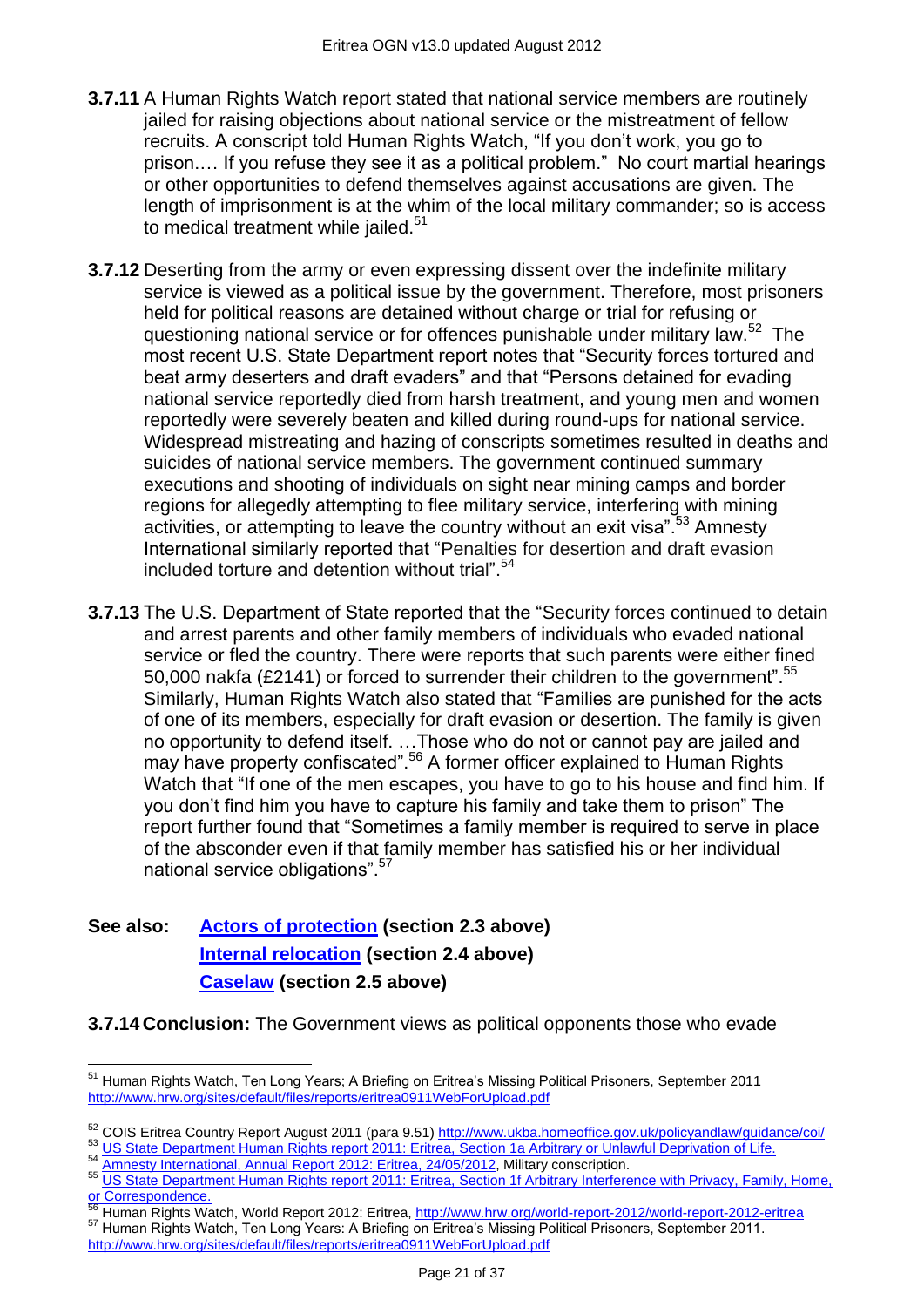military service or desert from the military, and the treatment of such individuals is likely to amount to persecution under the terms of the Refugee Convention. Credible applicants who can demonstrate that they:

- are of military service age or are approaching military service age; and
- are not medically unfit; and
- have left Eritrea illegally before undertaking or completing Active National Service (as defined in Article 8 of the 1995 Proclamation), or have left illegally having been "demobilised" from Active National Service (because the authorities would still consider them to be subject to National Service and liable for recall)

will therefore qualify for asylum unless they are excluded from the 1951 Convention under Article 1F or where in particular individual cases there are reasons not to do so. Family members of those evading or deserting from military service may also face ill-treatment and/or persecution.

- **3.7.15** An applicant of, or approaching, draft age who did not leave Eritrea illegally is not reasonably likely to be regarded with serious hostility on return. However, applicants who face being drafted into military service may be exposed to forced labour for an indefinite period of time. Claimants of this profile may therefore qualify for asylum depending on the particular circumstances of their case.
- **3.7.16** An applicant who falls within an exemption from the draft, or who is outside the age for military service, would not be perceived by the authorities to be a draft evader and is therefore unlikely to encounter ill treatment amounting to persecution for that reason. They will not therefore qualify for asylum unless there are reasons particular to their individual case why they do so.

#### **3.8 Opponents and perceived opponents of the Eritrean Regime, including political groups, journalists and human rights activists**

- **3.8.1** Some applicants may make an asylum and/or human rights claim on the grounds that they are face threats or harassment by the authorities on account of their membership of and actual or perceived association with opponents of the Eritrean regime. This includes political groups, journalists and Human Rights activists.
- **3.8.2 Treatment:** Although the Constitution guarantees the right to form political organisations, the People's Front for Democracy and Justice (PFDJ) remains the only authorised political party in the country and has dominated public and private life since 1994, when it came into power. All opposition groups have been driven out of the country and, since late 2004, operate only in exile, mainly in neighbouring countries.<sup>58</sup> Amnesty International noted that "There were thousands of prisoners of conscience in the country. These included political activists, journalists, religious practitioners and draft evaders. None were charged or tried for any offence<sup>".59</sup>

 $\overline{a}$ <sup>58</sup> UNHCR Eligibility Guidelines for Assessing the International Protection Needs of Asylum-Seekers from Eritrea, 20 April 2011, Section III, A., 2. Members of Political Opposition Groups and Government Critics, <http://www.unhcr.org/refworld/docid/4dafe0ec2.html>

<sup>59</sup> Amnesty International, Annual Report 2012: Eritrea, 24/05/2012 [http://www.amnesty.org/en/region/eritrea/report-](http://www.amnesty.org/en/region/eritrea/report-2012%23section-8-5)[2012#section-8-5](http://www.amnesty.org/en/region/eritrea/report-2012%23section-8-5)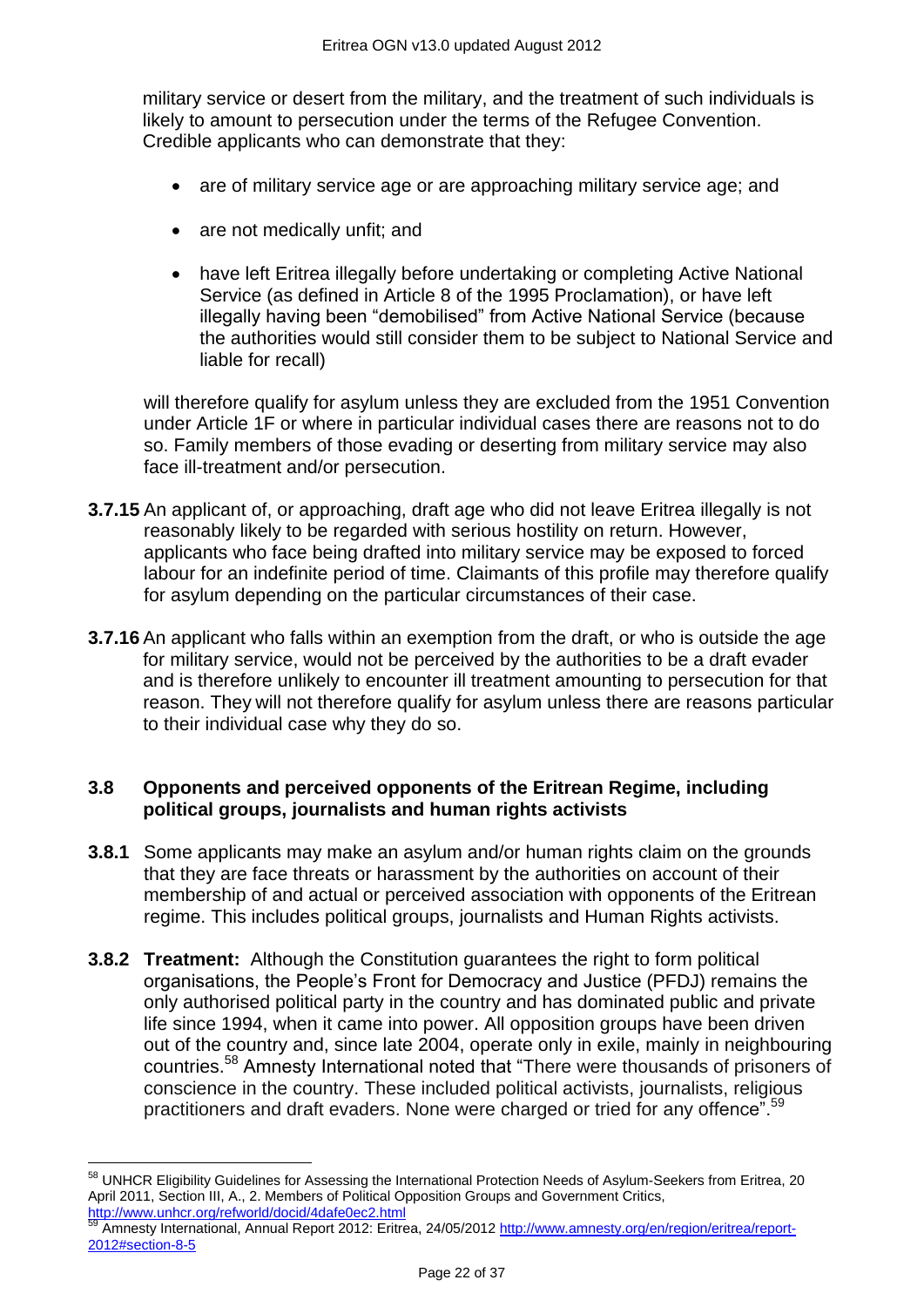- **3.8.3** Since September 2001 or even before, Eritreans from all walks of life—government officials, leaders of government-controlled labour unions, businesspeople, journalists, and national service evaders or escapees—have been jailed for explicit or inferred opposition to President Isaias Afwerki and his policies. The number of Eritreans jailed for such opposition is difficult to confirm, but ranges from 5,000 to 10,000, excluding national service evaders and deserters, who may number tens of thousands more. Twenty prominent critics and journalists have been held in incommunicado isolation for a decade; nine are feared dead. $60$  The U.S. Department of State similarly reported that "persons were routinely arrested on political grounds" and further noted that "Membership in the PFDJ, the only legal political party, was not mandatory for all citizens [but] all citizens were forced to attend PFDJ indoctrination meetings irrespective of membership, and there were reports of threats to withhold the ration cards of those who did not attend.<sup> $61$ </sup> The Eritrean government also reportedly "continued to label individuals as gay, traitors, rapists, paedophiles, and traffickers if they were deemed not loyal to the government".<sup>62</sup>
- **3.8.4** The climate of intolerance of political dissent in Eritrea has reportedly led to frequent arrests of suspected Government critics. Those arrested are often held in incommunicado detention or "disappear" in secret detention facilities, where they are reportedly held in poor conditions and denied access to legal counsel or medical treatment. Severe punishments, torture, starvation and other ill-treatment are commonplace. Relatives reportedly face reprisals from the authorities for inquiring about the arrest or detention of family members.<sup>63</sup>
- **3.8.5** Furthermore, Government officials reportedly monitor the political activities of the Diaspora, allegedly harassing critics and intimidating exiled Eritreans into participating in pro-Government rallies and paying remittances – the two percent ―income tax‖ required of all citizens residing abroad – for fear of reprisals against family members in Eritrea.<sup>64</sup>
- **3.8.6** Prisoners are often held indefinitely without access to family members, prison monitors, or lawyers. There are no public trials and no appeals. Persons inquiring about a relative's whereabouts risk being jailed themselves.<sup>65</sup>
- **3.8.7** The Eritrean government does not allow access to most of its prisons and there are no accurate figures on the number of prisoners. The number of those in detention on political and religious grounds could be in the tens of thousands. These include the so-called G11, senior government figures imprisoned without trial since September 2001 and a number of journalists detained around the same time. There are unconfirmed reports that many detainees have died in captivity, but the government of Eritrea refuses to give details on the whereabouts and fate of any of them, citing national security grounds. The Eritrean government has ignored frequent calls for them to be brought to justice or released.<sup>66</sup> In April 2011, UNHCR

 $\overline{a}$ 

<sup>&</sup>lt;sup>60</sup> Human Rights Watch World Report 2012: Eritrea <u><http://www.hrw.org/world-report-2012/world-report-2012-eritrea></u> 61 US State Department Human Rights report 2011: Eritrea, Section 1e Political Prisoners and Detainees and f. Arbitrary [Interference with Privacy, Family, Home, or Correspondence.](http://www.state.gov/j/drl/rls/hrrpt/humanrightsreport/index.htm?dlid=186194#wrapper)

<sup>&</sup>lt;sup>62</sup> [US State Department Human Rights report 2011: Eritrea, Section 3 Elections and Political Participation.](http://www.state.gov/j/drl/rls/hrrpt/humanrightsreport/index.htm?dlid=186194#wrapper)

<sup>63</sup> UNHCR Eligibility Guidelines for Assessing the International Protection Needs of Asylum-Seekers from Eritrea, 20 April 2011, Section III, A., 2. Members of Political Opposition Groups and Government Critics, <http://www.unhcr.org/refworld/docid/4dafe0ec2.html>

<sup>&</sup>lt;sup>64</sup> UNHCR Eligibility Guidelines for Assessing the International Protection Needs of Asylum-Seekers from Eritrea, 20 April 2011, Section III, A., 2. Members of Political Opposition Groups and Government Critics, <http://www.unhcr.org/refworld/docid/4dafe0ec2.html>

<sup>&</sup>lt;sup>65</sup> Human Rights Watch World Report 2012: Eritrea <http://www.hrw.org/world-report-2012/world-report-2012-eritrea>

<sup>&</sup>lt;sup>66</sup> UK Foreign & Commonwealth Office (FCO), Human Rights and Democracy: The 2011 Foreign & Commonwealth Office Report: Human rights in Countries of Concern: Eritrea, 30/04/2012, Access to justice and the rule of law,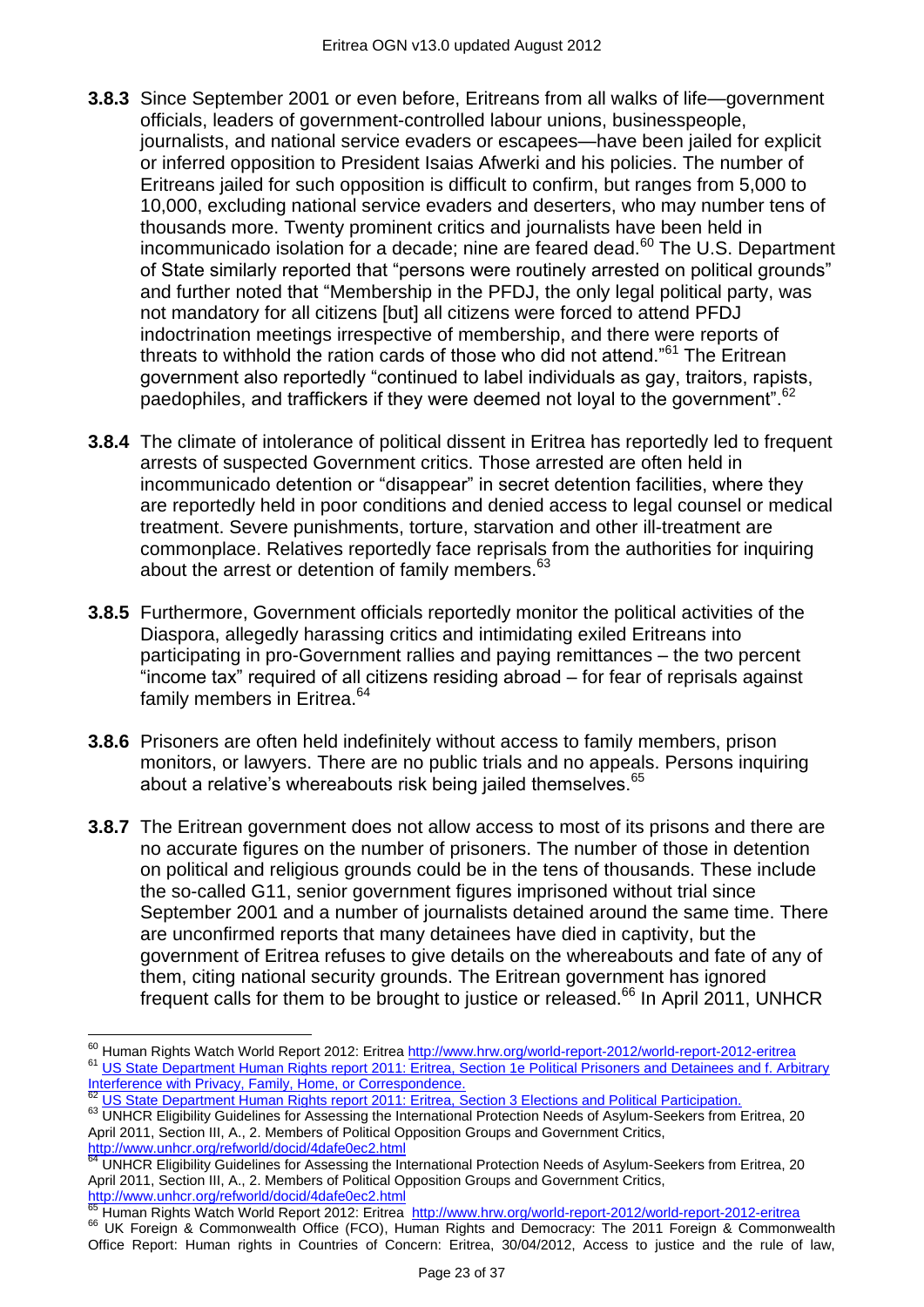found that "In light of the sustained climate of political intolerance, as evidenced by thousands of politically motivated arrests, UNHCR considers that members of, or individuals associated with or perceived to be associated with, opposition political groups, as well as (perceived) Government critics, may be at risk on the basis of their (imputed) political opinion". $67$ 

# **Members of the ENA/EDA including the ELF and the EDP**

- **3.8.8** Eritrea is a one-party state. The Eritrean constitution ratified in 1997 provides for an elected national assembly, but the constitution has not been implemented. There have been no national elections since independence in 1993. Regional elections, which should have taken place in 2009, have yet to be held.<sup>68</sup>
- **3.8.9** The U.S. Department of State reported that "There were reports that the government continued to hold without charge and sometimes torture 2,000 to 3,000 members of unregistered religious groups and numerous members of the Eritrean Liberation Front, an armed opposition group that fought against Ethiopia during the struggle for independence".<sup>69</sup>

# **G-15 (now G-11) Activists**

- **3.8.10** The 20 men and one woman arrested in September 2001—11 high government officials and 10 independent journalists—have never been seen again. They have collectively come to be known as the G-15 (now referred to as the G-11) because the original group of signatories to a manifesto critical of the government numbered 15. The government has provided no information about their whereabouts or conditions in the decade since their arrests. What is known about them has been garnered largely from information supplied by defectors who have fled the country. Kept hidden in a secret detention facility, 10 of the 21 have died in prison according to reports that Human Rights Watch has not been able to independently confirm. The others remain in solitary confinement, physically or mentally incapacitated, and emaciated. None of the 21 has been formally charged with a crime, much less convicted. Since the arrest of the journalists and closure of their newspapers, no independent news media have been allowed in Eritrea.<sup>70</sup>
- **3.8.11** Appeals from the families of the G-11 and human rights activists that the prisoners be formally charged and tried or else released, and criticising their secret incommunicado detention, have been dismissed repeatedly by the Eritrean authorities.<sup>71</sup>
- **3.8.12** In the months following the arrest of G11 members, dozens of journalists, government critics and supporters of the dissidents were also detained in a sweeping crackdown on freedom of expression. Many of those arrested also continue to be detained without trial. In the decade since the G11 prisoners were

 $\overline{a}$ <http://fcohrdreport.readandcomment.com/human-rights-in-countries-of-concern/eritrea/>

<sup>67</sup> UNHCR Eligibility Guidelines for Assessing the International Protection Needs of Asylum-Seekers from Eritrea, 20 April 2011, Section III A 2 Members of Political Opposition Groups and Government Critics. <http://www.unhcr.org/refworld/docid/4dafe0ec2.html>

<sup>&</sup>lt;sup>68</sup> UK Foreign & Commonwealth Office (FCO), Human Rights and Democracy: The 2011 Foreign & Commonwealth Office Report: Human rights in Countries of Concern: Eritrea, 30/04/2012, Elections

<http://fcohrdreport.readandcomment.com/human-rights-in-countries-of-concern/eritrea/> <sup>69</sup> [US State Department Human Rights report 2011: Eritrea, Section 1e Political Prisoners and Detainees.](http://www.state.gov/j/drl/rls/hrrpt/humanrightsreport/index.htm?dlid=186194#wrapper)

<sup>&</sup>lt;sup>70</sup> Human Rights Watch, Ten Long Years; A Briefing on Eritrea's Missing Political Prisoners, September 2011, <http://www.hrw.org/sites/default/files/reports/eritrea0911WebForUpload.pdf><br>71 Ampochy International Files Control Control of Control of Control of Control of Control of Control of Control of Control of Control of Control o

<sup>71</sup> Amnesty International, Eritrea: Prisoners of conscience held for a decade must be released, 16 September 2011 [http://www.amnesty.org.uk/news\\_details.asp?NewsID=19692](http://www.amnesty.org.uk/news_details.asp?NewsID=19692)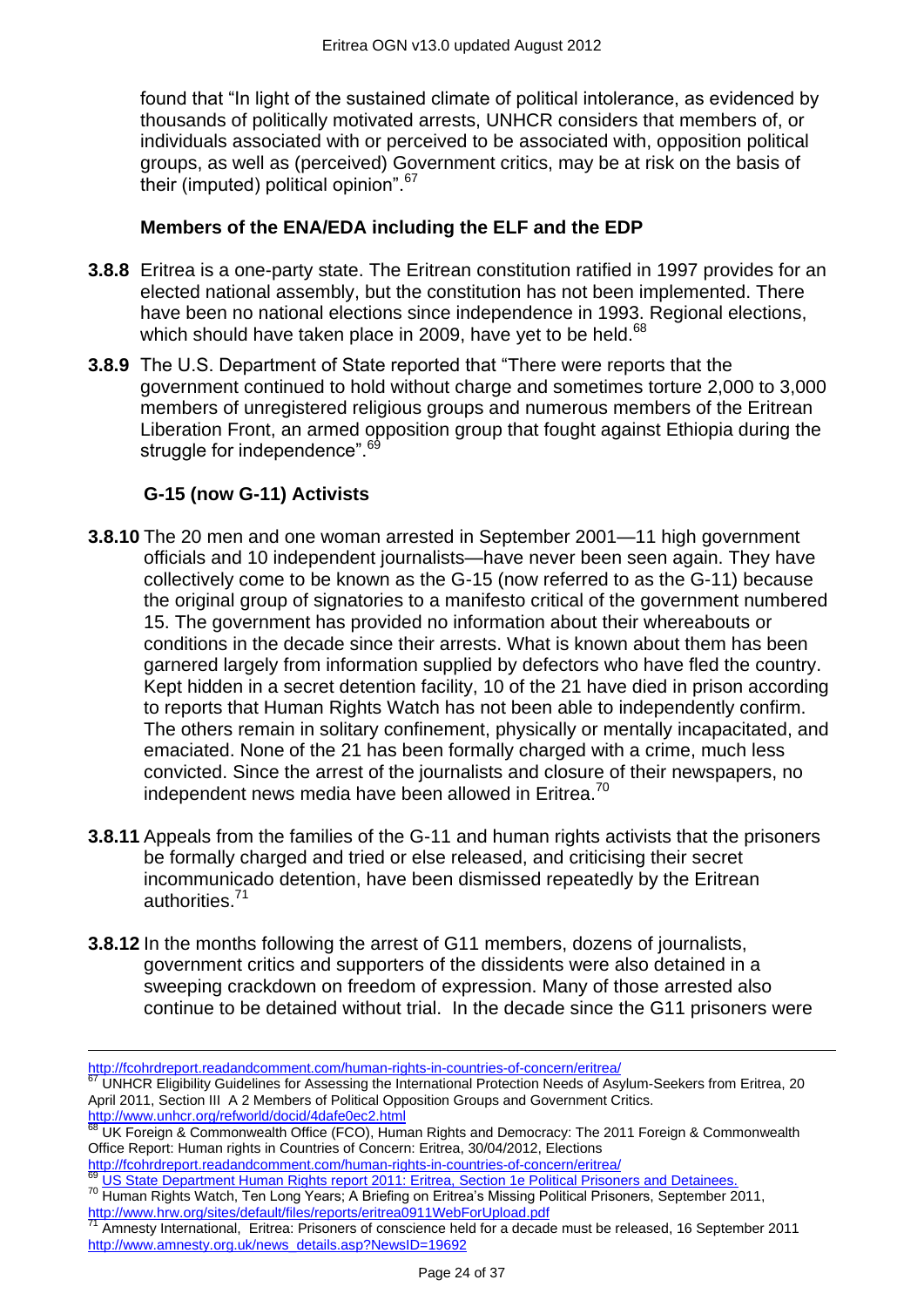arrested the Eritrean authorities have repeatedly used arbitrary arrests, detentions and torture to stifle opposition. No opposition parties, independent journalism or civil society organisations are allowed.<sup>72</sup>

# **Journalists**

 $\overline{a}$ 

- **3.8.13** The law and unimplemented constitution provide for freedom of speech and of the press; however, the government severely restricted these rights in practice. The government severely restricted the ability of individuals to criticize the government in public or in private, and some who did were arrested or detained. The private press remained banned, and most independent journalists remained in detention or had fled the country, which effectively prevented any public and media criticism of the government. All other journalists practiced self-censorship due to fear of government reprisal.<sup>73</sup> The government monitored mail, e-mail, text messages, and telephone calls without obtaining warrants as required by law. Government informers were present throughout the country. $74$
- **3.8.14** The government destroyed Eritrea's private press in September 2001 and arrested its journalists. Since then propaganda outlets run by the Ministry of Information television, radio, and newspapers—serve as the only domestic sources of news. Information inconsistent with President Isaias's preconceptions is suppressed. It took a month for government media to mention the Tunisian, Libyan, and Egyptian revolutions. When they did, it was to assert that Egyptian President Hosni Mubarak's government deserved to fall for not adopting Isaias's policy of selfreliance.<sup>75</sup>
- **3.8.15** There are no independent media in Eritrea. The government controls all broadcasting outlets and banned privately owned newspapers in its 2001 crackdown. A group of journalists arrested in 2001 remained imprisoned without charge, and as many as half of the original 10 are believed to have died in custody; however, the government refuses to provide any information on their status. In 2009, the entire staff of the Asmara-based broadcaster Radio Bana was detained; at least 11 of them remained in custody without charge at year's end. According to the Committee to Protect Journalists, at least 28 journalists were in prison in 2011. Eritrea's treatment of the media drew a rebuke from the European Union, which in September 2011 passed a resolution condemning its detention of independent journalists and calling for the release of a dual Swedish-Eritrean national who was among those arrested in 2001. The government controls the internet infrastructure and is thought to monitor online communications. Foreign media are available to those few who can afford a satellite dish. $^{76}$
- **3.8.16** According to Reporters Without Borders, four additional journalists were detained in 2011 and remain in custody. Internet access is available but difficult. Penetration is under 4 percent, primarily through cyber cafés in Asmara. Users are closely monitored. Some users were reportedly arrested in early 2011.<sup>77</sup> In its annual report Reporters Without Borders classified Eritrea as coming last (179<sup>th</sup>) in its World Press Freedom Index for the fifth consecutive year and stated that "Freedom of

<sup>76</sup> Freedom House, Freedom in the World 2012; Eritrea<http://www.freedomhouse.org/report/freedom-world/2012/eritrea>

 $^{72}$  Amnesty International, Eritrea: Prisoners of conscience held for a decade must be released, 16 September 2011 [http://www.amnesty.org.uk/news\\_details.asp?NewsID=19692](http://www.amnesty.org.uk/news_details.asp?NewsID=19692)

<sup>73</sup> COIS Eritrea Country Report August 2011 (para 15.01) <http://www.ukba.homeoffice.gov.uk/policyandlaw/guidance/coi/> <sup>74</sup> [US State Department Human Rights report 2011: Eritrea Section 2a, Status of Freedom of Speech and Press.](http://www.state.gov/j/drl/rls/hrrpt/humanrightsreport/index.htm?dlid=186194#wrapper)

<sup>&</sup>lt;sup>75</sup> Human Rights Watch World Report 2012: Eritrea<http://www.hrw.org/world-report-2012/world-report-2012-eritrea>

<sup>77</sup> Human Rights Watch World Report 2012: Eritrea<http://www.hrw.org/world-report-2012/world-report-2012-eritrea>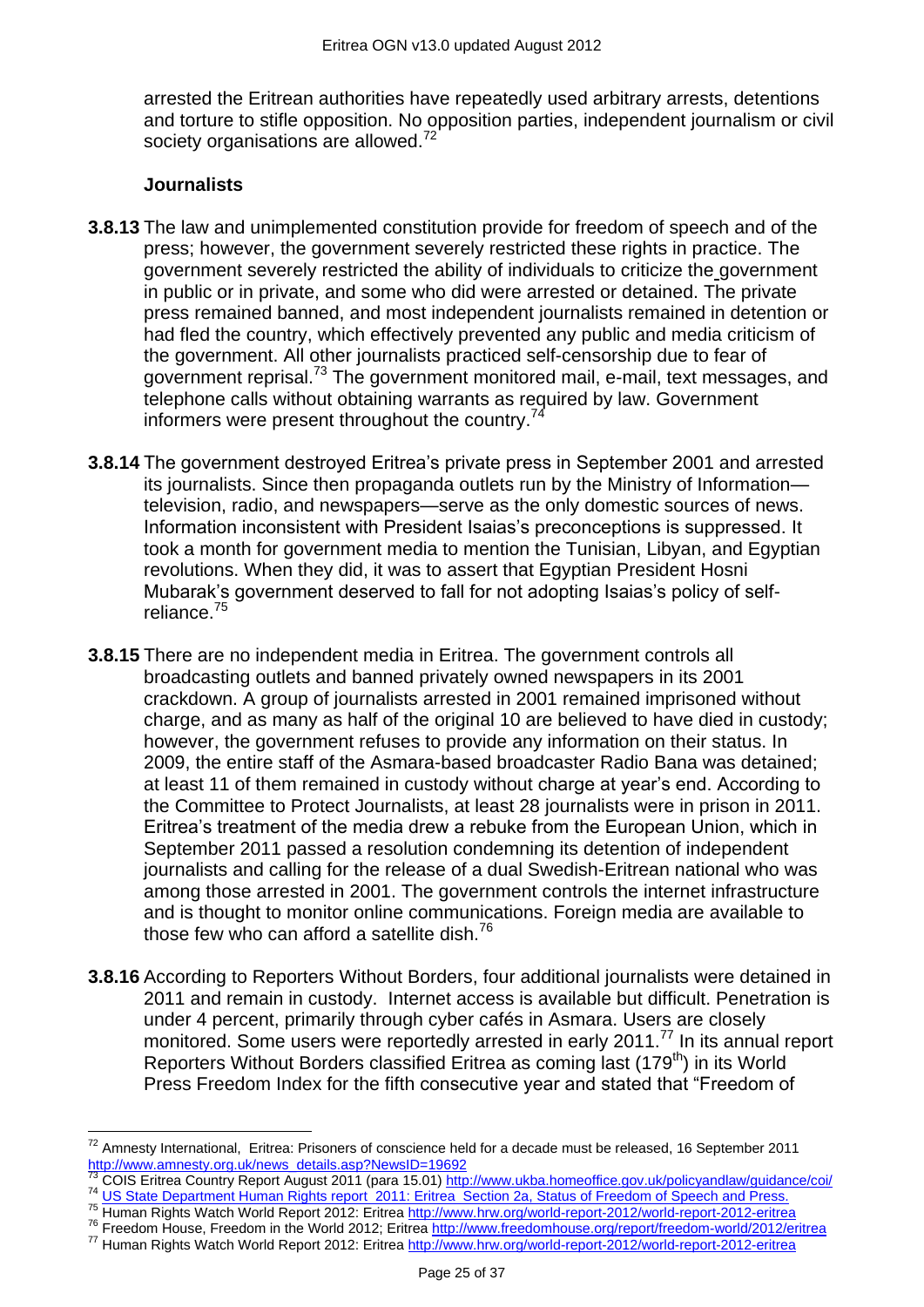opinion, like all the other freedoms, does not exist under the totalitarian dictatorship that President Issaias Afeworki has imposed on this Horn of Africa country".<sup>78</sup> It also noted that "The regime, which has totally cordoned off the country and continues its indiscriminate repression of the population, is somewhat overwhelmed by the Net's influence on Eritreans based abroad. It is now waging its propaganda war on social networks. Pro-opposition websites have been targeted for cyber attacks on an unprecedented scale".<sup>79</sup> The Committee to Protect Journalists also reported that for 10 consecutive years, Eritrea has been "the leading jailer of journalists in Africa." $80$ 

# **Human Rights activists**

- **3.8.17** Freedoms of assembly and association are not recognized. The government maintains a hostile attitude toward civil society, and independent NGOs are not tolerated. A 2005 law requires NGOs to pay taxes on imported materials, submit project reports every three months, renew their licenses annually, and meet government-established target levels of financial resources. International human rights NGOs are barred and only six international humanitarian NGOs are present in the country. In September 2011, Eritrea accused Amnesty International of infiltrating the country to try to foment a North African-style revolution. Amnesty denied the claims, saying that it has been refused access to Eritrea for more than a decade by the government. $81$
- **3.8.18** The FCO Human Rights report for 2011 stated that no active NGOs or human rights groups operate in Eritrea. Civil society is tightly controlled with no effective fully independent civil society groups. The government of Eritrea does not grant permission for human rights groups to visit the country.<sup>82</sup>
- **3.8.19** The U.S. Department of State similarly reported that the Eritrean government ―forced the closure of all remaining international NGO offices during the year (Oxfam, Lutheran World Federation, Irish Self-Help, Gruppo Missione Asmara of Italy, Refugee Trust International, and Norwegian Church Aid), and seized NGO property that it claimed belonged to the government".<sup>83</sup> The report further noted that "Civil society organisations were few in number, lacked capacity, and were controlled by the government or fearful of government reprisal".<sup>84</sup>

# **See also: [Actors of protection](#page-1-1) (section 2.3 above) [Internal relocation](#page-3-0) (section 2.4 above) [Caselaw](#page-4-0) (section 2.5 above)**

**3.8.20Conclusion:** The Supreme Court held in RT (Zimbabwe) that the rationale of the

 $\overline{a}$ 

<http://fcohrdreport.readandcomment.com/human-rights-in-countries-of-concern/eritrea/>

 $^{78}$  Reporters Without Borders, 2011-2012 World Press Freedom Index, 25/01/2012 [http://en.rsf.org/IMG/CLASSEMENT\\_2012/C\\_GENERAL\\_ANG.pdf](http://en.rsf.org/IMG/CLASSEMENT_2012/C_GENERAL_ANG.pdf)

<sup>79</sup> Reporters Without Borders, Enemies of the Internet - Countries under surveillance 2012, 12/03/2012. [http://issuu.com/rsf\\_webmaster/docs/rapport-internet2012\\_ang?mode=a\\_p](http://issuu.com/rsf_webmaster/docs/rapport-internet2012_ang?mode=a_p)

 $80$  Committee to Protect Journalists, Attacks on the Press in 2011: Eritrea, 21/02/2012.

<http://www.cpj.org/2012/02/attacks-on-the-press-in-2011-eritrea.php>

**<sup>81</sup>** Freedom House, Freedom in the World 2012; Eritrea<http://www.freedomhouse.org/report/freedom-world/2012/eritrea> 82 UK Foreign & Commonwealth Office (FCO), Human Rights and Democracy: The 2011 Foreign & Commonwealth Office Report: Human rights in Countries of Concern: Eritrea, 30/04/2012, Human rights defenders,

US State Department Human Rights report 2011: Eritrea Section 5. Governmental Attitude Regarding International [and Nongovernmental Investigation of Alleged Violations of Human Rights](http://www.state.gov/j/drl/rls/hrrpt/humanrightsreport/index.htm?dlid=186194#wrapper)<br>and Nongovernmental Investigation of Alleged Violations of Human Rights

US State Department Human Rights report 2011: Eritrea, Section 5 Governmental Attitude Regarding International [and Nongovernmental Investigation of Alleged Violations of Human Rights.](http://www.state.gov/j/drl/rls/hrrpt/humanrightsreport/index.htm?dlid=186194#wrapper)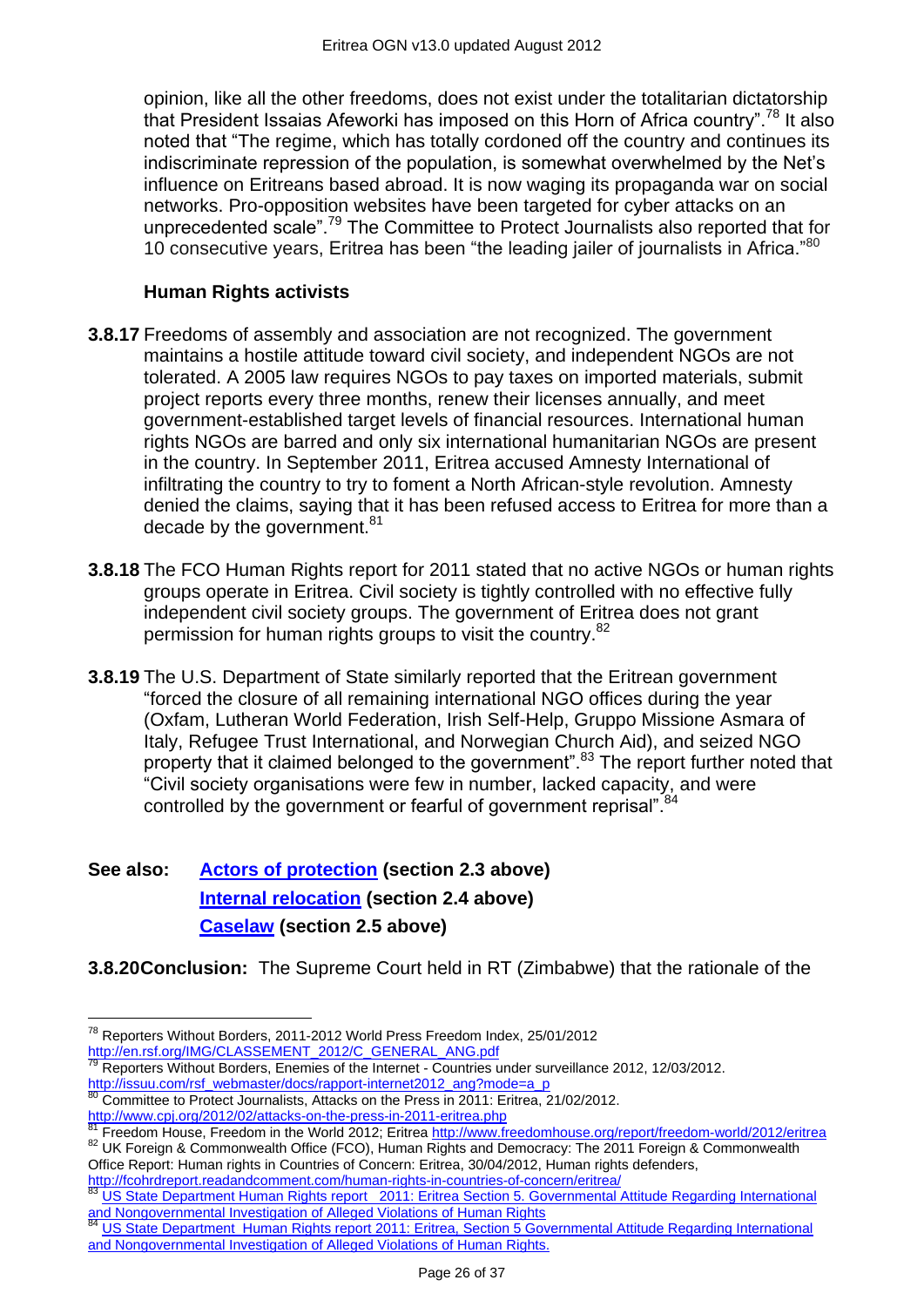decision in **HJ (Iran***)* extends to the holding of political opinions. An individual should not be expected to modify or deny their political belief, or the lack of one, in order to avoid persecution.

- **3.8.21** High-level former opposition activists of parties under the umbrella of the ENA/ EDA are likely to be of interest to the Eritrean authorities. As such they are at risk of treatment amounting to persecution and are likely to qualify for asylum. However, as dissent and opposition to the Eritrean regime is not tolerated in any form, persons who do not have a political profile, such as low level opposition party members and individual government critics, are likely to be perceived by the authorities as opposing the regime and similarly would face a risk of persecution and ill-treatment.
- **3.8.22** Those returning from the UK would face a real risk of persecution because of a continuing risk of being required to demonstrate loyalty to the PFDJ (including those who may have no political opinion at all). As internal relocation would not be an option then the principle established in RT applies with regard to those with no political opinion and such claimants, like those who do hold political views opposing the PFDJ, will qualify to be recognised as refugees.
- **3.8.23** Despite numerous reports of politically motivated detentions since 2001 there have been no further confirmed arrests or detentions of G15-associated activists. Applicants who claim to fear arrest or detention on account of their low to medium– level activism in support of the detained members of the G15 group are therefore unlikely to qualify for asylum, unless there are reasons why in an individual case they should do so. A grant of asylum may be appropriate for those applicants who can establish that they were formerly associated with high profile G15 activists and have previously come to the attention of the authorities as a result.
- **3.8.24**Journalists and human rights applicants perceived to be in opposition to the Eritrean government and those with sufficient profile to be perceived to be government critics are at risk of persecution by the state. Claimants who fall in this category are likely to qualify for asylum.

# **3.9 Persons of mixed Ethiopian/Eritrean Origin**

- **3.9.1** Applicants may make an asylum and/or human rights claim on the basis that they fear persecution from the state as someone of mixed ethnicity as the applicant considers him/herself to be Eritrean or Ethiopian. Though this will not usually be a main or sole basis for a claim, it will be crucial to establish the applicant's parentage, length of time spent in a particular country and location of alleged persecution to substantively assess the wider claim.
- **3.9.2 Treatment of Eritreans of Ethiopian origin in Eritrea***.* The Ethiopian government is known to have forcibly expelled an estimated 75,000 people of Eritrean origin during the war. Ethiopian authorities launched a vast campaign to round up and expel people of Eritrean origin from Ethiopia in June 1998. Most had been born in Ethiopia when Eritrea was still held to be a part of that country-and had no other recognised citizenship other than Ethiopian. Most adults had spent all or most of their working lives in Ethiopia, outside of Eritrea. Ethiopian authorities in June 1998 announced the planned expulsion of residents who posed a security risk to the state, to include members of Eritrean political and community organisations, and former or current members of the Eritrean liberation front. The Ethiopian government also forced deportees to sign away their property rights-by demanding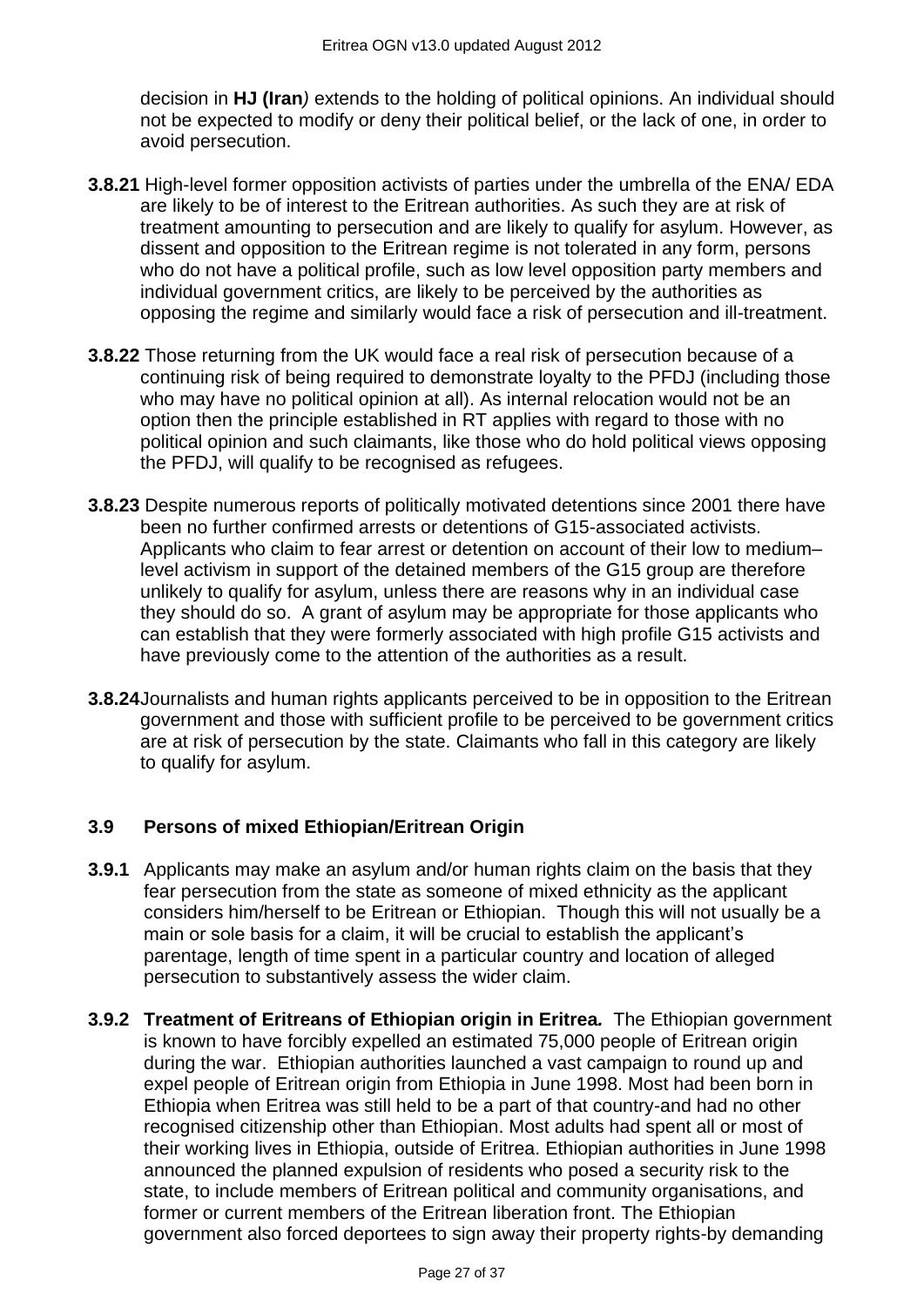deportees sign powers of attorney under threat.<sup>85</sup>

- **3.9.3** By and large, the government of Eritrea gave deportees from Ethiopia a warm reception. The Eritrean government mobilized quickly to assist the deportees. The government-run Eritrean Relief and Rehabilitation Commission (ERREC) were put in charge of assisting the deportees and facilitating their resettlement in Eritrea. A month after the arrival of the first deportees, the ERREC had set up reception centres for them near the main border crossings with Ethiopia. In addition to offering the deportees emergency aid and counselling, the ERREC registered them as refugees. Expellees were asked to fill out a detailed registration form and were issued the same type of registration card that Eritrean refugees returning from exile received. Once registered, the deportees were entitled to the standard government assistance for returning refugees: including short-term housing, food, and settlement aid; medical coverage; and job placement assistance.<sup>86</sup>
- **3.9.4 Treatment of Ethiopians of Eritrean origin in Eritrea.** Thousands of citizens and residents were reportedly expelled by both Ethiopia and Eritrea during the 1998- 2000 war, including an estimated 70,000 persons of Ethiopian origin forcibly expelled or voluntarily repatriated from Eritrea. Furthermore, during that period, many Ethiopians reportedly lost their jobs, were arbitrarily and/or unlawfully detained or became the subject of physical attacks. It is estimated that some 15,000 individuals of Ethiopian origin are currently residing in Eritrea. Most of them are reportedly still considered aliens, having failed to obtain naturalisation prior to 1998. As such, they are issued residence permits and are not entitled to Eritrean national identity cards or passports. In addition, persons with mixed Eritrean-Ethiopian parentage reportedly face administrative obstacles when seeking recognition of their nationality in Eritrea, Ethiopia or while in exile. The April 2011 UNHCR Eligibility Guidelines further noted that "It should be borne in mind in the context of asylum claims by Eritreans that lengthy residence requirements for naturalization, coupled with the lack of proof of Ethiopian citizenship, reportedly creates a risk of statelessness for the persons of Ethiopian or mixed Ethiopian/Eritrean origin. In cases where such persons are determined to be stateless, their asylum claims need to be determined against the current conditions in Eritrea, as their country of habitual residence"<sup>87</sup>
- **3.9.5** In February 2007, the Canadian Immigration Board noted that persons of Ethiopian origin continue to face discriminatory practices in Eritrea, including the demand for payment or high 'repatriation clearance' fees.<sup>88</sup>
- **3.9.6** Governmental and societal abuse of Ethiopians occurred. Ethiopians were arbitrarily arrested and asked to pay bribes to be released. 89
- **3.9.7** The legal status of Ethiopian residents in Eritrea who had not sought Eritrean nationality at the time of the war's [with Ethiopia] outbreak [in 1998] does not appear to be in dispute. The Eritrean government as a rule considered them as aliens. It did not automatically issue the Eritrean national identity card or passport to these

 $\overline{a}$ <sup>85</sup> Human Rights Watch, The Horn of Africa, 30/01/2003, I. Summary, <http://www.hrw.org/node/12364/section/1> 86 Human Rights Watch, The Horn of Africa , 30/01/2003, IV. EXPULSIONS BY ETHIOPIA,

<http://www.hrw.org/node/12364/section/1><br><sup>87</sup> ப்புப**ு** புக்காக வி

<sup>87</sup> UNHCR Eligibility Guidelines for Assessing the International Protection Needs of Asylum-Seekers from Eritrea, 20 April 2011 Footnote 38 <http://www.unhcr.org/refworld/docid/4dafe0ec2.html>

Immigration and Refugee Board of Canada, Ethiopia and Eritrea: Possibility of repatriation of Ethiopian and Eritrean civilians to their homelands (2006), 20 February 2007

<http://www.unhcr.org/refworld/country,COI,IRBC,,ERI,456d621e2,469cd6b52,0.html>

[US State Department Human Rights report 2011: Eritrea, Section 6 National/Racial/Ethnic Minorities.](http://www.state.gov/j/drl/rls/hrrpt/humanrightsreport/index.htm?dlid=186194#wrapper)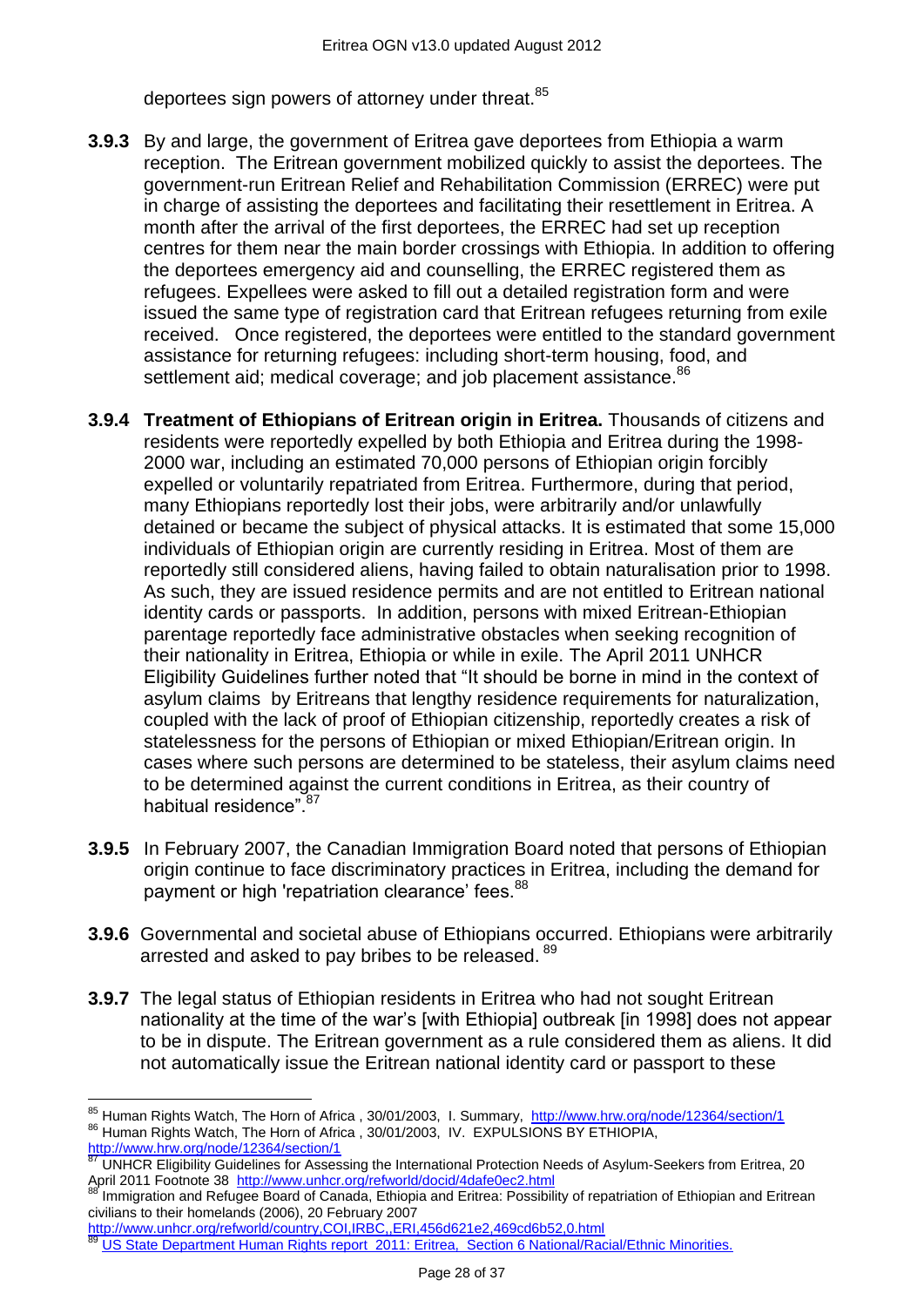Ethiopians nor did it recruit them for employment reserved for nationals. Ethiopians were also not called up for military service in Eritrea. For the purposes of residency and departure procedures, the Eritrean government continued to deal with Ethiopian nationals under the normal institutions and procedures governing aliens residing in the country, i.e. they were required to acquire residency permits and obtain exit visas to leave the country.<sup>90</sup>

**3.9.8** As regards entitlement to Eritrean nationality, case owners should note that the criteria for citizenship and nationality is set out in full in the COI Eritrea Country Report in the section titled Citizenship and Nationality.

**See also: [Actors of protection](#page-1-1) (section 2.3 above) [Internal relocation](#page-3-0) (section 2.4 above) [Caselaw](#page-4-0) (section 2.5 above)**

- **3.9.9 Conclusion**: Applicants of Eritrean descent who claim to be Ethiopian, have lived in Ethiopia all their lives and fear persecution in Ethiopia should be considered as Ethiopian and their wider claim assessed accordingly. Guidance on handling such claims is included in the Ethiopia OGN.
- **3.9.10**Where an applicant is of Eritrean descent and claims to have been deprived of Ethiopian citizenship, case owners should, in line with **MA (Disputed Nationality) Ethiopia [2008] UKAIT 00032 and MA (Ethiopia) [2009] EWCA Civ 289** assess whether they would qualify for Eritrean citizenship. If an applicant does qualify for Eritrean citizenship they would not be entitled to asylum in the UK as protection should have been sought in the first instance from the Eritrean authorities (see paragraphs 106 and 107 of the UNHCR handbook on Procedures and Criteria for Determining Refugee Status). Case owners should therefore make clear reference to an applicant's entitlement to Eritrean nationality.
- **3.9.11**An applicant of Eritrean descent who has been deprived of Ethiopian citizenship but does not qualify for citizenship in Eritrea, is likely to qualify for asylum, unless there are reasons why on the facts of the individual case they do not. This is because in the case of **EB Ethiopia 2007**, the Court of Appeal found that arbitrarily depriving someone of their citizenship was contrary to Article 12 of the International Covenant on Civil and Political Rights 1966 and Article 15 of the Universal Declaration of Human Rights effectively amounting to persecution and continuing to amount to persecution as long as the deprivation of citizenship itself lasted.
- **3.9.12**However, case owners should note the subsequent findings of the Asylum and Immigration Tribunal in **KA (statelessness: meaning and relevance) Stateless [2008] UKAIT 00042.** The Tribunal found that statelessness does not of itself constitute persecution, although the circumstances in which a person has been deprived of citizenship may be a guide to the circumstances likely to attend his life as a non-citizen.
- **3.9.13**Case owners should also note the obiter findings in **MA (Ethiopia) [2009] EWCA Civ 289** that "it is not possible to state as a universal proposition that deprivation of nationality must be equated with persecution. Persecution is a matter of fact, not

 $\overline{a}$ <sup>90</sup> Human Rights Watch, The Horn of Africa, 30/01/2003, V. EXPULSIONS BY ERITREA, <http://www.hrw.org/node/12364/section/1>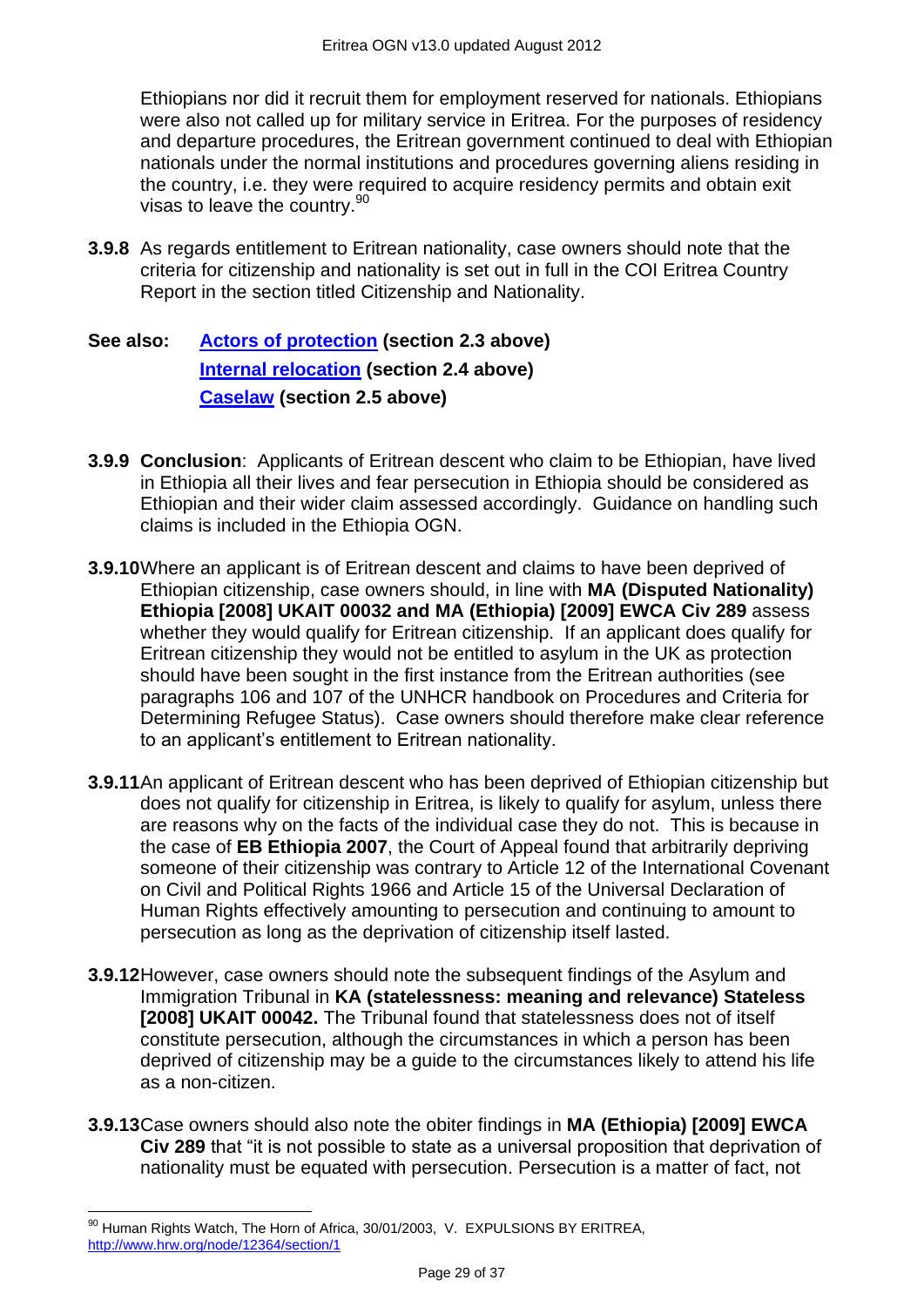law. Whether ill treatment amounts to persecution will depend upon what results from refusing to afford the full status of a de jure national in the country concerned" (para. 59).". Lord Justice Stanley Burnton agreed that deprivation of a person's nationality **can** amount to persecution – "It will do so if the consequences are sufficiently serious. And clearly, deprivation of nationality may be one aspect of ill treatment by the state that in its totality amounts to sufficiently serious ill treatment as to constitute persecution" (para. 66).

**3.9.14** Applicants of mixed parentage, who have lived in Ethiopia for most of their lives, but consider themselves Eritrean (usually by virtue of them having been deported to Eritrea relatively recently) and claim to fear persecution in Eritrea, should be considered as Eritrean and their wider claim assessed accordingly. Consideration must be given to any claim of illegal exit from Eritrea, although the burden of proof remains with the applicant to demonstrate this.

**For guidance on mixed or disputed nationality cases and returns see [Returns](#page-35-0) paragraph 5.3.** 

# **3.10 Claimed illegal Exit from Eritrea**

 $\overline{a}$ 

- **3.10.1**Applicants may make an asylum and/or human rights claim partly on the ground that that they have left Eritrea illegally, and are therefore unable to return due to the risk of severe punishment amounting to serious ill-treatment.
- **3.10.2Treatment:** Individuals working in government ministries or agencies must obtain ministerial permission before applying for a passport. Other individuals must obtain authorisation from a local government administrator and present a birth certificate, any military/national service medical exemption documents, and an ID card. The administrator then instructs the Department of Immigration (which has offices in regional capitals) to issue a passport.<sup>91</sup> Exit visas were previously issued in sticker form but following allegations of visa fraud in 2009, they are now issued as stamps. They are produced in a standard format, in English only. They are issued by the Department of Immigration, and applicants must apply in person. <sup>92</sup>
- **3.10.3**In practice, it is very difficult to obtain first-issue passports in Eritrea. Individuals who are ill, or old and government officials who are required to travel abroad on official business, will find it easier to obtain passports, but even in these cases, applications are frequently rejected.<sup>93</sup> The majority of Eritreans wishing to travel abroad are not issued with exit visas and therefore cannot leave the country legally.<sup>94</sup> According to the U.S. State Department, the government continued summary executions and shooting of individuals on sight near border regions for allegedly attempting to flee military service or attempting to leave the country without an exit visa.<sup>95</sup>
- **3.10.4**The government denies exit visas to anyone of military age, from 18 to 57 (or older for men) and 18 to 47 for women—even for Eritreans who have ostensibly ―completed‖ national service. The United States Department of State reports that boys as young as five have been denied exit visas. Eritreans who are theoretically able to apply for permission to travel outside the country must pay 4,000nakfa

<sup>91</sup> COIS Eritrea Country Report August 2011 (para 28.01[\) http://www.ukba.homeoffice.gov.uk/policyandlaw/guidance/coi/](http://www.ukba.homeoffice.gov.uk/policyandlaw/guidance/coi/)

<sup>92</sup> COIS Eritrea Country Report August 2011 (para 28.06[\) http://www.ukba.homeoffice.gov.uk/policyandlaw/guidance/coi/](http://www.ukba.homeoffice.gov.uk/policyandlaw/guidance/coi/)

<sup>93</sup> COIS Eritrea Country Report August 2011 (para 28.01[\) http://www.ukba.homeoffice.gov.uk/policyandlaw/guidance/coi/](http://www.ukba.homeoffice.gov.uk/policyandlaw/guidance/coi/) 94 COIS Eritrea Country Report August 2011 (para 28.06[\) http://www.ukba.homeoffice.gov.uk/policyandlaw/guidance/coi/](http://www.ukba.homeoffice.gov.uk/policyandlaw/guidance/coi/)

<sup>95</sup> [US State Department Human Rights report 2011: Eritrea Section 1a Arbitrary or Unlawful](http://www.state.gov/j/drl/rls/hrrpt/humanrightsreport/index.htm?dlid=186194#wrapper) Deprivation of Life.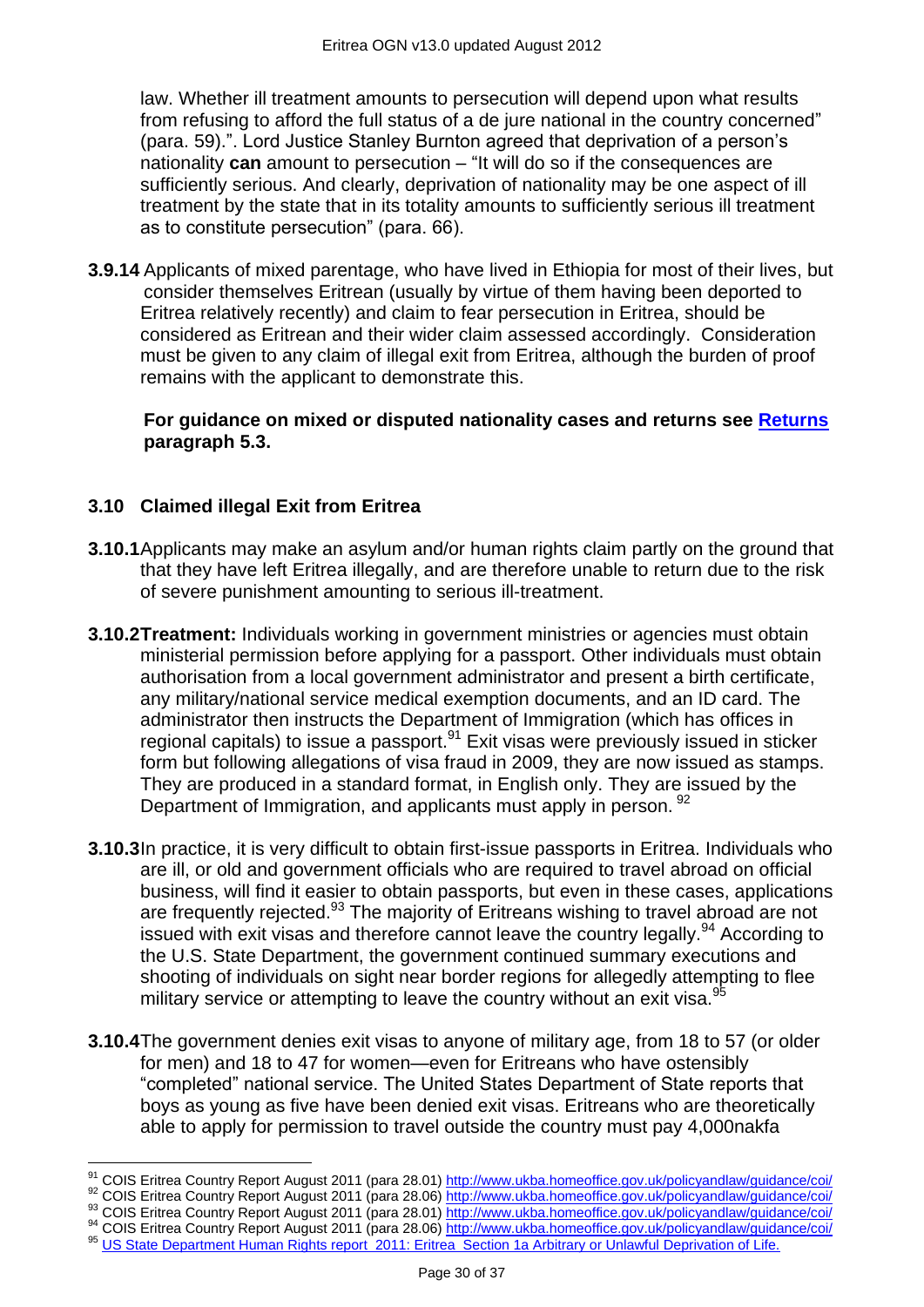(£168) for a passport valid for two years; this is equal to an average year's income.<sup>96</sup> The U.S. State Department reports with regards to children being granted exit permits that "In 2006 the government began refusing to issue exit visas to children 11 years old and older. Increasingly, children of any age were denied exit visas either on the grounds that they were approaching the age of eligibility for national service or because their foreign-based parents had not paid the 2 percent income tax required of all citizens residing abroad. The government did not in general grant exit visas to entire families or both parents of children simultaneously in order to prevent families from fleeing the country".<sup>97</sup>

- **3.10.5** In 2012, the U.S. State Department stated that "the government severely restricted foreign travel and continually modified its requirements to obtain passports and exit visas, sometimes suspending passport or exit visa services without warning. The prohibitive cost of passports deters many citizens from foreign travel. It costs a citizen in national service the equivalent of 40 percent of his or her gross yearly salary to obtain a valid passport. Some persons previously issued passports were not allowed to renew them, nor were they granted exit visas".<sup>98</sup> It further notes that ―Some citizens were given exit visas only after posting bonds of approximately 150,000 nakfa (£6432) or more. Exit visa policies were frequently adjusted in nontransparent ways specifically to benefit the relatives of high-ranking government officials. For example, the government posted notices on current exit visa regulations in non-designated, inconsistent, and inaccessible locations".<sup>99</sup> According to the U.S. State Department, other persons routinely denied exit visas included Jehovah's Witnesses and other unregistered religious groups; persons who had not completed national service; and other persons seen as critical of, the government.<sup>100</sup>
- **3.10.6**Eritreans who are forcibly returned may, according to several reports, face arrest without charge, detention, ill-treatment, torture or sometimes death at the hands of the authorities. They are reportedly held incommunicado, in over-crowded and unhygienic conditions, with little access to medical care, sometimes for extended periods of time. For some Eritreans, being outside the country may be sufficient cause on return to be subjected to scrutiny, reprisals and harsh treatment. Individuals may be suspected of having sought asylum, participating in diasporabased opposition meetings or otherwise posing a (real or perceived) threat to the Government, particularly where they have exited the country illegally.<sup>101</sup> In 2012, Amnesty International stated that in Eritrea "Large numbers of political prisoners and prisoners of conscience continued to be detained indefinitely without charge, trial or access to legal counsel. They included suspected critics of the government, political activists, journalists, religious practitioners, draft evaders, military deserters and failed asylum-seekers forcibly returned to Eritrea. Many were held in incommunicado detention for long periods".<sup>102</sup> In May 2012 Freedom House reported that "Eritrean refugees and asylum seekers who are repatriated from other

**Persons, Protection of Netageoc, and State Persons 2011** (para 28.12)

 $\overline{a}$ 

 $96$  Human Rights Watch, 10 long years- a briefing on Eritrea's missing political prisoners, September 2011, <http://www.hrw.org/sites/default/files/reports/eritrea0911WebForUpload.pdf>

<sup>97</sup> [US State Department Human Rights report 2011: Eritrea, Section 2d](http://www.state.gov/j/drl/rls/hrrpt/humanrightsreport/index.htm?dlid=186194#wrapper) Freedom of Movement, Internally Displaced [Persons, Protection of Refugees, and Stateless Persons, Foreign Travel.](http://www.state.gov/j/drl/rls/hrrpt/humanrightsreport/index.htm?dlid=186194#wrapper)

[US State Department Human Rights report 2011: Eritrea, Section 2d](http://www.state.gov/j/drl/rls/hrrpt/humanrightsreport/index.htm?dlid=186194#wrapper) Freedom of Movement, Internally Displaced [Persons, Protection of Refugees, and Stateless Persons, Foreign Travel.](http://www.state.gov/j/drl/rls/hrrpt/humanrightsreport/index.htm?dlid=186194#wrapper)

<sup>99</sup> [US State Department Human Rights report 2011: Eritrea, Section 2d Freedom of Movement, Internally Displaced](http://www.state.gov/j/drl/rls/hrrpt/humanrightsreport/index.htm?dlid=186194#wrapper)  [Persons, Protection of Refugees, and Stateless Persons, Foreign Travel.](http://www.state.gov/j/drl/rls/hrrpt/humanrightsreport/index.htm?dlid=186194#wrapper)

US State Department Human Rights report 2011: Eritrea, Section 2d Freedom of Movement, Internally Displaced [Persons, Protection of Refugees, and Stateless Persons, Foreign Travel](http://www.state.gov/j/drl/rls/hrrpt/humanrightsreport/index.htm?dlid=186194#wrapper)

<http://www.ukba.homeoffice.gov.uk/policyandlaw/guidance/coi/> <sup>102</sup> Amnesty International, Annual Report 2012: Eritrea, <http://www.amnesty.org/en/region/eritrea/report-2012>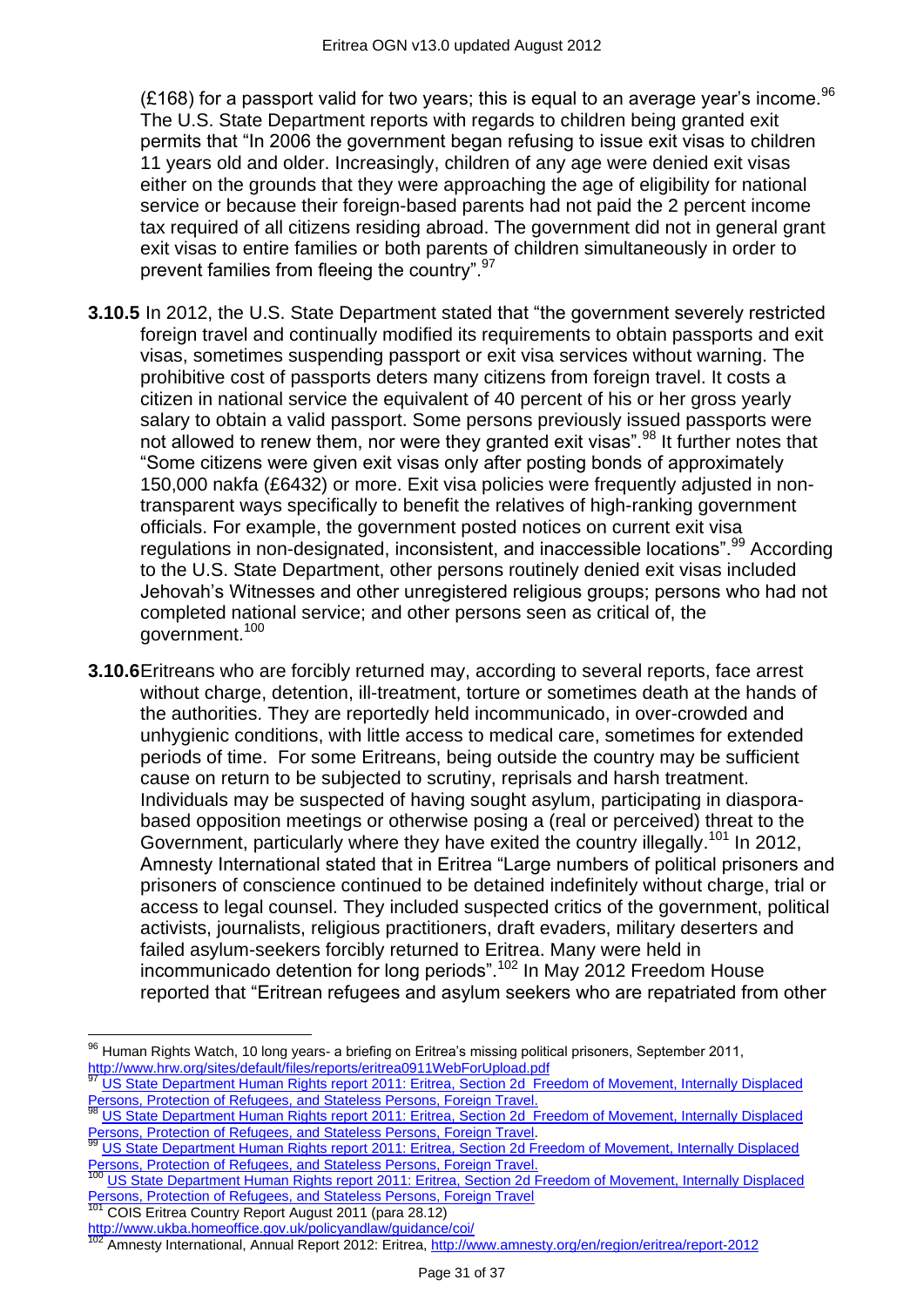countries are also detained; a number of repatriated Eritreans disappeared while in custody in 2011<sup>".103</sup> In 2011, Amnesty International also noted that "Eritrean" nationals forcibly returned to Eritrea have been detained incommunicado and tortured upon return, particularly those who had fled the country to avoid conscription".<sup>104</sup>

**3.10.7**According to the Human Rights Watch report, Ten Long Years- a Briefing on Eritrea's Missing Political Prisoners, Involuntarily returned refugees are placed under arrest, held incommunicado, and often tortured. In 2009 UNHCR reported that Eritreans forcibly returned from Malta in 2002 and Libya in 2004 were arrested on arrival in Eritrea and tortured; some were killed. More recently, two Eritreans expelled to Eritrea from Germany in 2008 were immediately imprisoned, one in an overcrowded underground cell and the other in a shipping container. According to Amnesty International, which interviewed the men after they managed to escape and return to Europe, "[b]oth men recounted inhumane conditions, including disease, insanity and death among fellow detainees."<sup>105</sup>

# **See also: [Actors of protection](#page-1-1) (section 2.3 above) [Internal relocation](#page-3-0) (section 2.4 above) [Caselaw](#page-4-0) (section 2.5 above)**

- **3.10.8Conclusion***:* Eritreans who are forcibly returned may be subjected to arrest without charge, detention, torture and other forms of ill-treatment at the hands of the authorities.
- **3.10.9**Case owners should establish the likely manner of departure in individual cases and assess whether applicants have left Eritrea legally by reference to the recent country guidance given by the Upper Tribunal in the case of **MO (illegal exit – risk on return) Eritrea CG [2011] UKUT 00190 (IAC).** This case determines that it has become more difficult for Eritreans to obtain lawful exit from Eritrea. The Eritrean authorities continue to envisage lawful exit as being possible for those who are above national service age or children of 7 or younger. Otherwise, however, the potential categories of lawful exit are limited to two narrowly drawn medical categories and those who are either highly trusted government officials or their families or who are members of ministerial staff recommended by the department to attend studies abroad. It should be noted that some country information published since MO was heard reports that children under the age of 7 may be denied exit permits.
- **3.10.10**The Tribunal confirmed that, subject to limited exceptions, the general position adopted in MA, that a person of or approaching draft age (i.e. aged 8 or over and still not above the upper age limits for military service, being under 54 for men and under 47 for women) and not medically unfit who is accepted as having left Eritrea illegally is reasonably likely to be regarded with serious hostility on return.
- **3.10.11** Applicants who can therefore demonstrate a reasonable likelihood of having left Eritrea illegally will qualify for asylum unless they are excluded from the 1951 Convention under Article 1F, or where in particular individual cases there are

 103 Freedom House, Freedom in the World 2012: Eritrea, [http://www.freedomhouse.org/report/freedom](http://www.freedomhouse.org/report/freedom-world/2012/eritrea)[world/2012/eritrea](http://www.freedomhouse.org/report/freedom-world/2012/eritrea)

[Amnesty International, Eritreans in Egypt at risk of forcible return, 02/11/2011.](http://www.amnesty.org/en/library/asset/MDE12/055/2011/en/cec4b066-efdd-4df1-be69-61ca5f866445/mde120552011en.pdf)

<sup>&</sup>lt;sup>105</sup> Human Rights Watch, 10 long years- a briefing on Eritrea's missing political prisoners, September 2011, <http://www.hrw.org/sites/default/files/reports/eritrea0911WebForUpload.pdf>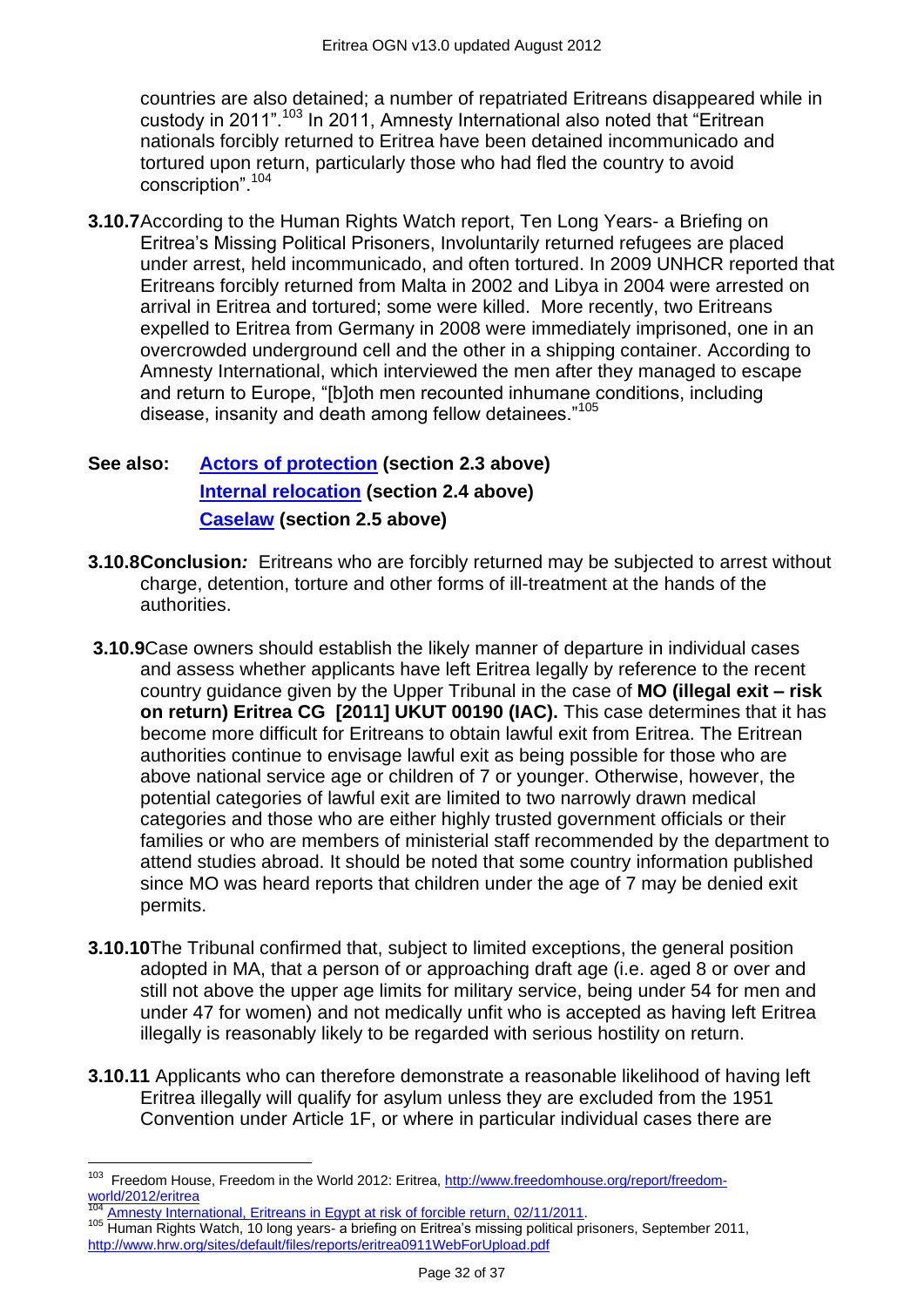reasons not to do so.

# **3.11 Prison conditions**

 $\overline{a}$ 

- **3.11.1** Applicants may claim that they cannot return to Eritrea due to the fact that there is a serious risk that they will be imprisoned on return and that prison conditions in Eritrea are so poor as to amount to torture or inhuman treatment or punishment.
- **3.11.2** The guidance in this section is concerned solely with whether prison conditions are such that they breach Article 3 of ECHR and warrant a grant of Humanitarian Protection. If imprisonment would be for a Refugee Convention reason or in cases where for a Convention reason a prison sentence is extended above the norm, the asylum claim should be considered first before going on to consider whether prison conditions breach Article 3 if the asylum claim is refused.
- **3.11.3 Consideration:** The 2011 U.S. State Department report notes that "Prison" conditions remained harsh and life threatening. Severe overcrowding was common. Some prisoners were shackled in unventilated holding cells for long periods of time in extreme desert heat and died due to heat exhaustion and lack of medical care. Underground cells or shipping containers with little or no ventilation in extreme temperatures held prisoners. The shipping containers were reportedly not large enough to allow all of those incarcerated to lie down at the same time. The cementlined underground bunkers held up to 200 prisoners each; prisoners reportedly lost consciousness from the extreme heat".<sup>106</sup>
- **3.11.4** The report also notes that, "The law and unimplemented constitution prohibit torture. However, torture and beatings are institutionalised within prison and detention centres. Reports of prisoners' deaths due to torture, poor sanitation, and inadequate medical treatment were common, although secrecy and lack of access make it impossible to determine the number of deaths. Torture or mistreatment included prolonged sun exposure in temperatures of up to 120 degrees Fahrenheit; the binding of hands, elbows, and feet in contorted positions for extended periods of time; forcing inmates to walk barefoot on sharp objects; overcrowded conditions; exposure to extreme heat from confinement in crowded and unventilated metal shipping containers or in crowded cement-lined underground pits without ventilation or sanitation; suspension from trees with arms tied behind the back, a technique known as "almaz" (diamond); and being placed face down with hands tied to feet outside in the desert, a technique known as the "helicopter," while pouring sugar on detainees to attract biting insects. The government sanctioned these torture and abuse methods, and no known action was taken during the year to punish the perpetrators".<sup>107</sup>
- **3.11.5** Similarly the UNHCR reported that suspected government critics are "often held in incommunicado detention or "disappear" in secret detention facilities, where they are reportedly held in poor conditions and denied access to legal counsel or medical treatment. Severe punishments, torture, starvation and other ill-treatment are commonplace".<sup>108</sup>

108 UNHCR, UNHCR Eligibility guidelines for assessing the International protection needs of asylum seekers from Eritrea, A. Potential Risk Profiles, 2. <http://www.unhcr.org/refworld/pdfid/4dafe0ec2.pdf>

<sup>&</sup>lt;sup>106</sup> US State [Department Human Rights report 2011: Eritrea,](http://www.state.gov/j/drl/rls/hrrpt/humanrightsreport/index.htm?dlid=186194#wrapper) section c. Prison and Detention Centre Conditions 107 US State Department Human Rights report 2011: Eritrea, section, c. Torture and Other Cruel, Inhuman, or Degrading [Treatment or Punishment](http://www.state.gov/j/drl/rls/hrrpt/humanrightsreport/index.htm?dlid=186194#wrapper)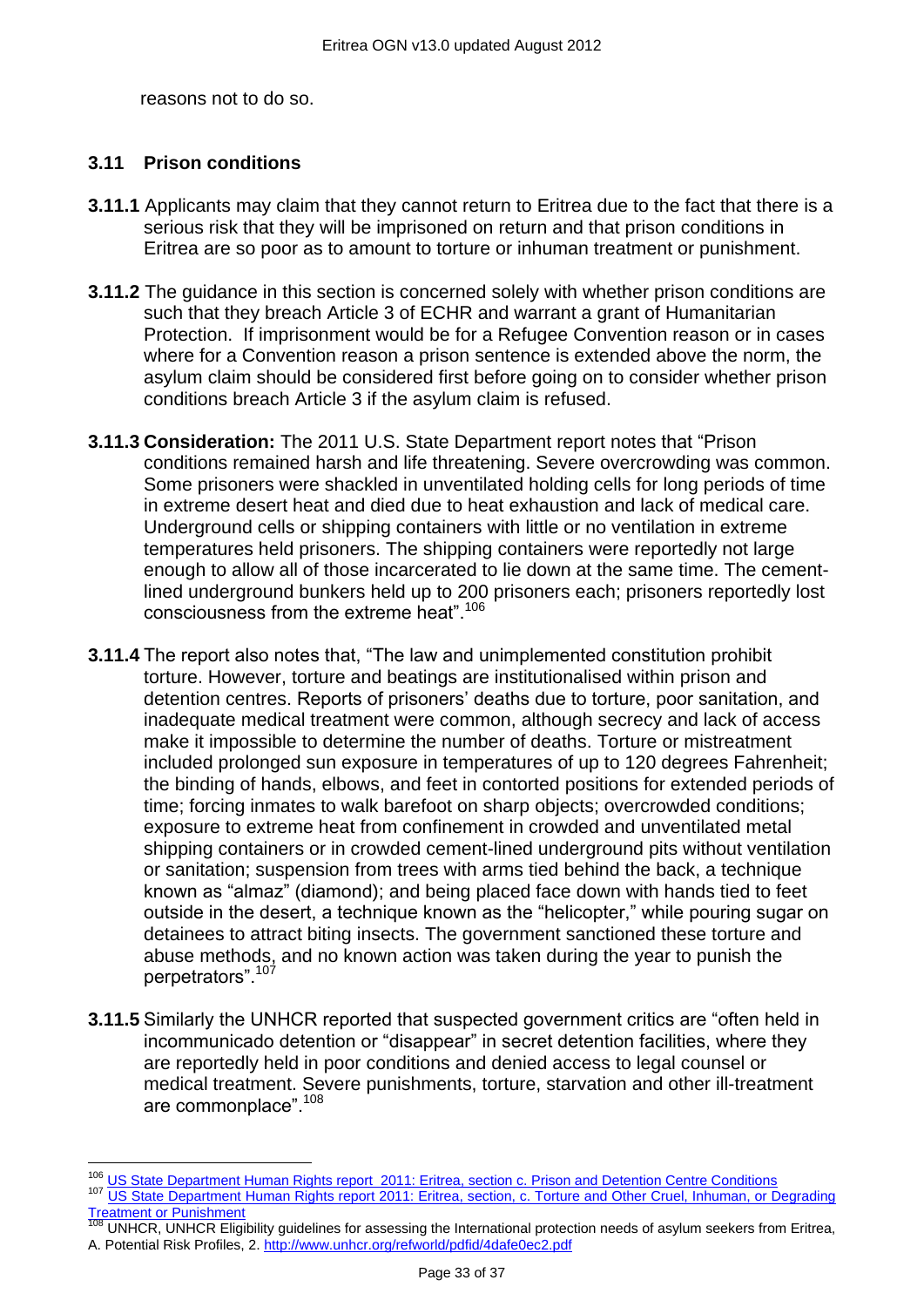- **3.11.6** Escaping Eritreans, including prison guards, report that torture and other forms of cruel, inhuman, and degrading treatment in detention are systematic and routine. Aside from severe beatings, punishments include mock drowning, hanging by the arms from trees, being tied up in the sun in contorted positions for hours or days, and being doubled up inside a tire. One investigative technique is to tighten handcuffs so that circulation to the hands is cut off and pain from the swelling hands becomes unbearable.<sup>109</sup>
- **3.11.7** Many prisoners are held in unlit underground bunkers and in shipping containers with boiling daytime and freezing night time temperatures. Prisoners are held in isolation or are packed tightly in severely crowded cells. Food rations generally consist of lentils and a bread roll once a day and tea twice a day. Deaths in prison from torture, disease, inadequate food, and other harsh conditions are frequent.<sup>110</sup>
- **3.11.8** Human Rights Watch noted that prisoners are often held indefinitely without access to family members, prison monitors, or lawyers. There are no public trials and no appeals. Persons inquiring about a relative's whereabouts risk being jailed themselves.<sup>111</sup>
- **3.11.9** The government does not provide adequate provisions for basic and emergency medical care in prisons and detention centres, and detainees died due to lack of medical treatment during the year. Food provided was not adequate. Potable water was generally not available.<sup>112</sup>
- **3.11.10** There were numerous unofficial detention centres, most located in military camps and used as overflow detention centres following mass arrests and roundups. There were reports that detention centre conditions for persons temporarily held for evading military service were also harsh and life threatening. <sup>113</sup>
- **3.11.11** The government did not investigate and monitor prison and detention centre conditions. There are more than 300 prisons and detention centres, which were filled to capacity. Although there was a juvenile detention centre in Asmara, juveniles frequently were held with adults in prisons and detention centres, and some young children were held with their mothers. Pre-trial detainees typically were not separated from convicted prisoners. Prisoners and detainees did not have reasonable access to visitors and were not always permitted religious observance. Authorities commonly moved prisoners to locations far from their families to make family visits impossible". $114$
- **3.11.12** Authorities did not permit prisoners and detainees to submit complaints to judicial authorities without censorship and to request investigation of credible allegations of inhumane conditions, which authorities did not investigate. There were no ombudsmen to serve on behalf of prisoners. There are no provisions for addressing the status and circumstances of confinement of juvenile offenders, pretrial detention, or bail. Recordkeeping procedures are not transparent, making it impossible to assure that prisoners do not serve beyond the maximum sentence for the charged offense". $115$

<sup>114</sup> US State [Department Human Rights report 2011: Eritrea,](http://www.state.gov/j/drl/rls/hrrpt/humanrightsreport/index.htm?dlid=186194#wrapper) section c. Prison and Detention Centre Conditions

 $\overline{a}$ <sup>109</sup> Human Rights Watch World Report 2012; Eritrea<http://www.hrw.org/world-report-2012/world-report-2012-eritrea>

<sup>110</sup> Human Rights Watch World Report 2012; Eritrea<http://www.hrw.org/world-report-2012/world-report-2012-eritrea>

<sup>111</sup> Human Rights Watch World Report 2012; Eritrea<http://www.hrw.org/world-report-2012/world-report-2012-eritrea> <sup>112</sup> US State [Department Human Rights report 2011: Eritrea,](http://www.state.gov/j/drl/rls/hrrpt/humanrightsreport/index.htm?dlid=186194#wrapper) section c. Prison and Detention Centre Conditions

<sup>113</sup> US State [Department Human Rights report 2011: Eritrea,](http://www.state.gov/j/drl/rls/hrrpt/humanrightsreport/index.htm?dlid=186194#wrapper) section c. Prison and Detention Centre Conditions

<sup>115</sup> US State [Department Human Rights report 2011: Eritrea,](http://www.state.gov/j/drl/rls/hrrpt/humanrightsreport/index.htm?dlid=186194#wrapper) section c. Prison and Detention Centre Conditions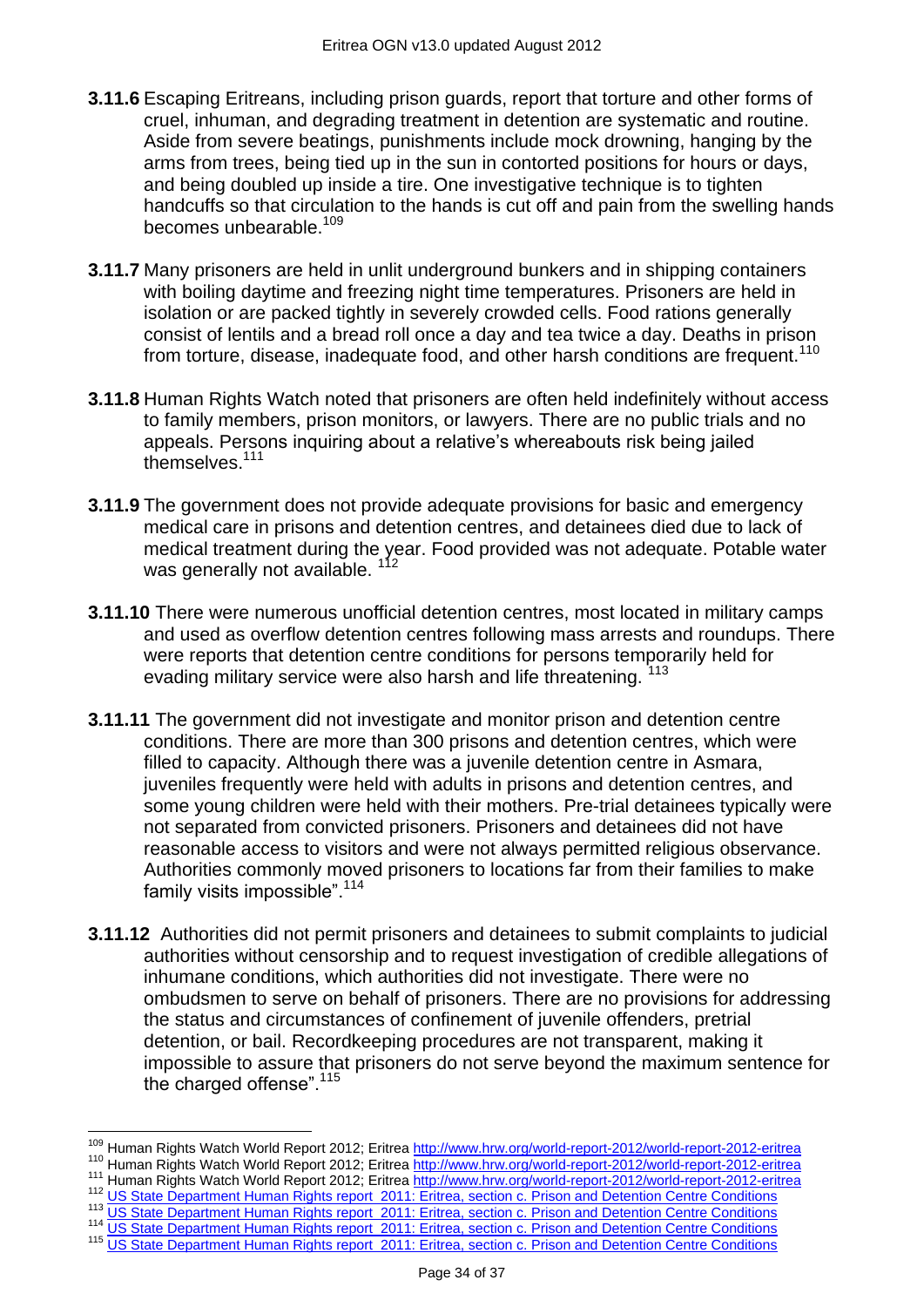- **3.11.13** In 2012, the FCO noted that "the judicial system in Eritrea is opaque, often arbitrary and harsh. Where trials do occur they are conducted in secret, often in special courts where judges also serve as prosecutors. For the most part, those detained are not brought to trial. There are unconfirmed reports that many detainees have died in captivity, but the government of Eritrea refuses to give details on the whereabouts and fate of any of them, citing national security arounds".<sup>116</sup>
- **3.11.14 Conclusion:** Conditions in prisons and detentions facilities in Eritrea are harsh and life threatening and, taking into account the severe overcrowding, poor sanitation, absence of medical facilities, lack of food and the incidence of torture and detainee deaths, are likely to breach the Article 3 threshold. Where an individual applicant is able to demonstrate a real risk of significant period of detention or imprisonment on return to Eritrea, and exclusion under Article 1F is not justified, a grant of Humanitarian Protection will be appropriate.

# <span id="page-34-0"></span>**4. Discretionary Leave**

- **4.1** Where an application for asylum and Humanitarian Protection falls to be refused there may be compelling reasons for granting Discretionary Leave (DL) to the individual concerned. (See Asylum Instructions on Discretionary Leave) Where the claim includes dependent family members consideration must also be given to the particular situation of those dependants in accordance with the Asylum Instructions on Article 8 ECHR.
- **4.2** With particular reference to Eritrea the types of claim which may raise the issue of whether or not it will be appropriate to grant DL are likely to fall within the following categories. Each case must be considered on its individual merits and membership of one of these groups should *not* imply an automatic grant of DL. There may be other specific circumstances related to the applicant, or dependent family members who are part of the claim, not covered by the categories below which warrant a grant of DL - see the Asylum Instructions on Discretionary Leave and the Asylum Instructions on Article 8 ECHR.

# <span id="page-34-1"></span>**4.3 Minors claiming in their own right**

**4.3.1** Minors claiming in their own right who have not been granted asylum or HP can only be returned where (a) they have family to return to; or (b) there are adequate reception and care arrangements. At the moment we do not have sufficient information to be satisfied that there are adequate reception, support and care arrangements in place for minors with no family in Eritrea. Those who cannot be returned should, if they do not qualify for leave on any more favourable grounds, be granted Discretionary Leave for a period as set out in the relevant Asylum Instructions.

# <span id="page-34-2"></span>**4.4 Medical treatment**

**4.4.1** Applicants may claim they cannot return to Eritrea due to a lack of specific medical

 $\overline{\phantom{a}}$ <sup>116</sup> Foreign and Commonwealth Office, Human Rights and Democracy: The 2011 Foreign & Commonwealth Office Report, 30/04/2012 SECTION IX: Human Rights in Countries of Concern, Eritrea, Access to justice and the rule of law <http://fcohrdreport.readandcomment.com/read-and-download-the-report/>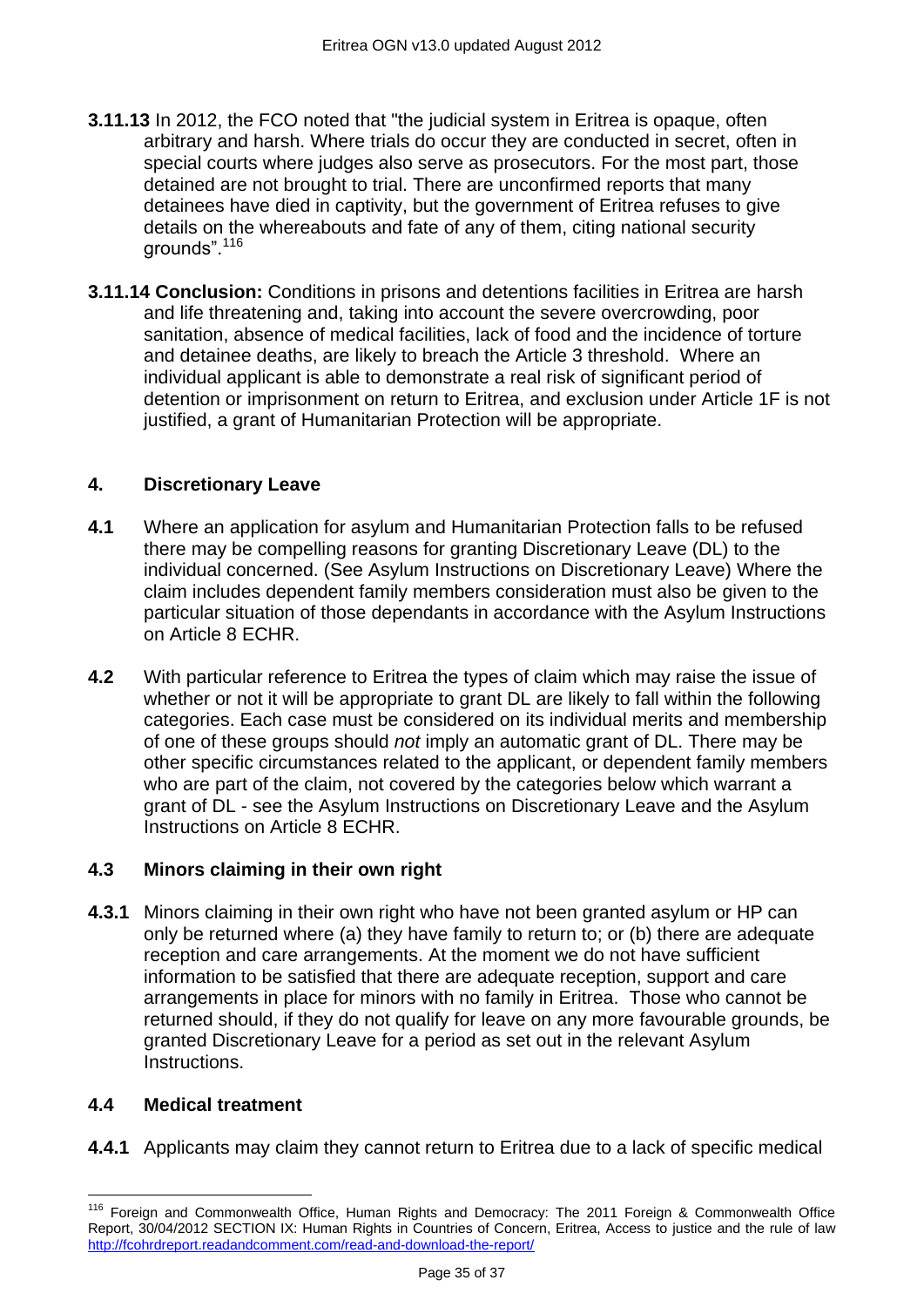treatment. See the IDI on Medical Treatment which sets out in detail the requirements for Article 3 and/or 8 to be engaged.

- **4.4.2** Since independence in 1991, Eritrea has made considerable progress in promoting equitable, accessible and affordable health services to the majority of its citizens with the support of its partners. This is demonstrated by the significant improvement of health indicators. The country still experiences acute shortage of human resource at all levels of the Health Care delivery System. The health service is delivered in a three tier system in the country and an effort to improve the referral system is underway.<sup>117</sup>
- **4.4.3** Ninety percent of the country's 5 million people are allowed to access free medical treatment at public hospitals and clinics. However, Eritrea has only one doctor per 10,000 people and most health care providers are located in urban areas. With 80% of the country's population living in rural areas, it is much harder to access health care or travel to urban health facilities. Strengthening the public health system is a priority. In recent years, significant investments have been made and several new hospitals and teaching facilities were opened to reach medically underserved communities.<sup>118</sup>
- **4.4.4** The Article 3 threshold will not be reached in the majority of medical cases and a grant of Discretionary Leave will not usually be appropriate. Where a case owner considers that the circumstances of the individual applicant and the situation in the country reach the threshold detailed in the IDI on Medical Treatment making removal contrary to Article 3 or 8 a grant of Discretionary Leave to remain will be appropriate. Such cases should always be referred to a Senior Caseworker for consideration prior to a grant of Discretionary Leave.

#### <span id="page-35-0"></span>**5. Returns**

- **5.1** There is no policy which precludes the enforced return to Eritrea of failed asylum seekers who have no legal basis of stay in the United Kingdom.
- **5.2** Factors that affect the practicality of return such as the difficulty or otherwise of obtaining a travel document should not be taken into account when considering the merits of an asylum or human rights claim. Where the claim includes dependent family members their situation on return should however be considered in line with the Immigration Rules.
- **5.3** The Immigration (Notices) (Amendment) Regulations 2006 came into force on 31 August 2006. These amend the previous 2003 Regulations, allowing an Immigration Officer or the Secretary of State to specify more than one proposed destination in the Decision Notice (this entails a right of appeal). Where there is a suspensive right of appeal, this will allow the Tribunals Service to consider in one appeal whether removal to any of the countries specified in the Decision Notice would breach the UK's obligations under the Refugee convention or the European Convention on Human Rights, thus reducing the risk of sequential appeals. More than one country, e.g. Ethiopia and Eritrea, may only be specified in the Notice of Decision where there is evidence to justify this. Evidence may be either oral or documentary. Caseworkers are advised that their Decision Service Team/admin

 $\overline{a}$ <sup>117</sup> COIS Eritrea Country Report August 2011 (para 24.01) <http://www.ukba.homeoffice.gov.uk/policyandlaw/guidance/coi/> COIS Eritrea Country Report August 2011 (para 24.02) <http://www.ukba.homeoffice.gov.uk/policyandlaw/guidance/coi/>